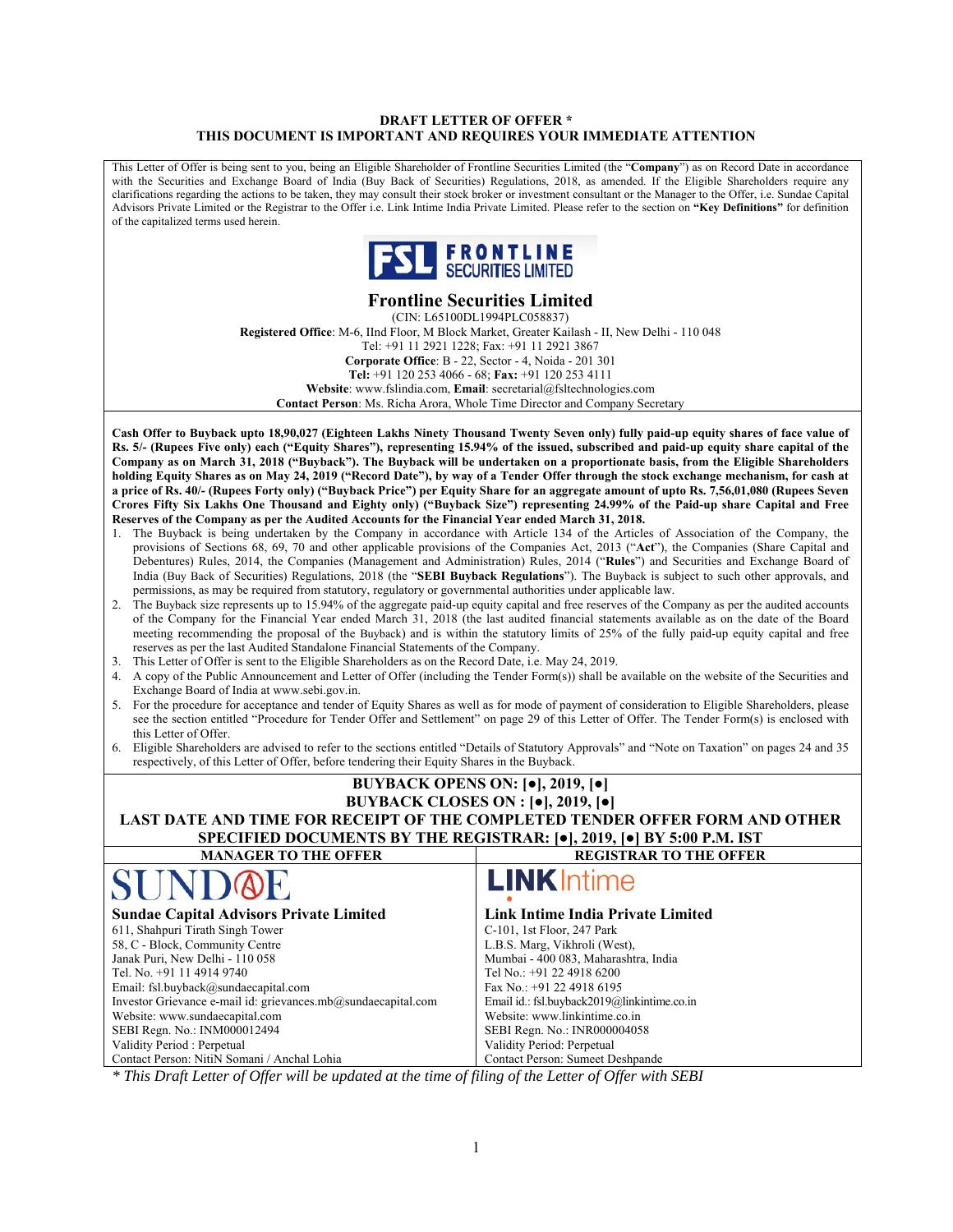| Sr. No.          | <b>Particulars</b>                                                                    | Page No.       |
|------------------|---------------------------------------------------------------------------------------|----------------|
| 1.               | Schedule of Activities                                                                | 3              |
| 2.               | Key Definitions                                                                       | 3              |
| $\overline{3}$ . | Disclaimer Clause                                                                     | 5              |
| 4.               | Text of the resolution passed at Board Meeting on March 26, 2019                      | $\overline{6}$ |
| 5.               | Details of the Public Announcement                                                    | 12             |
| 6.               | Details of the Offer                                                                  | 12             |
| 7.               | Authority for the Buyback                                                             | 15             |
| 8.               | Necessity of the Buyback                                                              | 15             |
| 9.               | Management Discussion and Analysis and the likely impact of Buyback on the<br>Company | 15             |
| 10.              | Basis for calculating Buyback Price                                                   | 17             |
| 11.              | Sources of Funds for the Buyback                                                      | 18             |
| 12.              | Details of the Escrow Account and the amount deposited therein                        | 18             |
| 13.              | Capital Structure and Shareholding Pattern                                            | 19             |
| 14.              | Brief Information about the Company                                                   | 20             |
| 15.              | Financial Information about the Company                                               | 22             |
| 16.              | <b>Stock Market Data</b>                                                              | 23             |
| 17.              | <b>Details of Statutory Approvals</b>                                                 | 24             |
| 18.              | Details of Registrar to the Offer                                                     | 25             |
| 19.              | Process and Methodology for the Buyback                                               | 25             |
| 20.              | Procedure for Tender Offer and Settlement                                             | 29             |
| 21.              | Note on Taxation                                                                      | 35             |
| 22.              | Declaration by the Board of Directors                                                 | 37             |
| 23.              | <b>Auditors Certificate</b>                                                           | 38             |
| 24.              | Documents for Inspection                                                              | 41             |
| 25.              | Details of the remedies available to the Shareholders / Beneficial Owners             | 41             |
| 26.              | Details of investor service centre and Registrar to the Offer                         | 42             |
| 27.              | Details of the Manager to the Offer                                                   | 42             |
| 28.              | Directors Responsibility Statement                                                    | 43             |
|                  | Enclosure: Form of Acceptance and Acknowledgment                                      |                |

# **TABLE OF CONTENTS**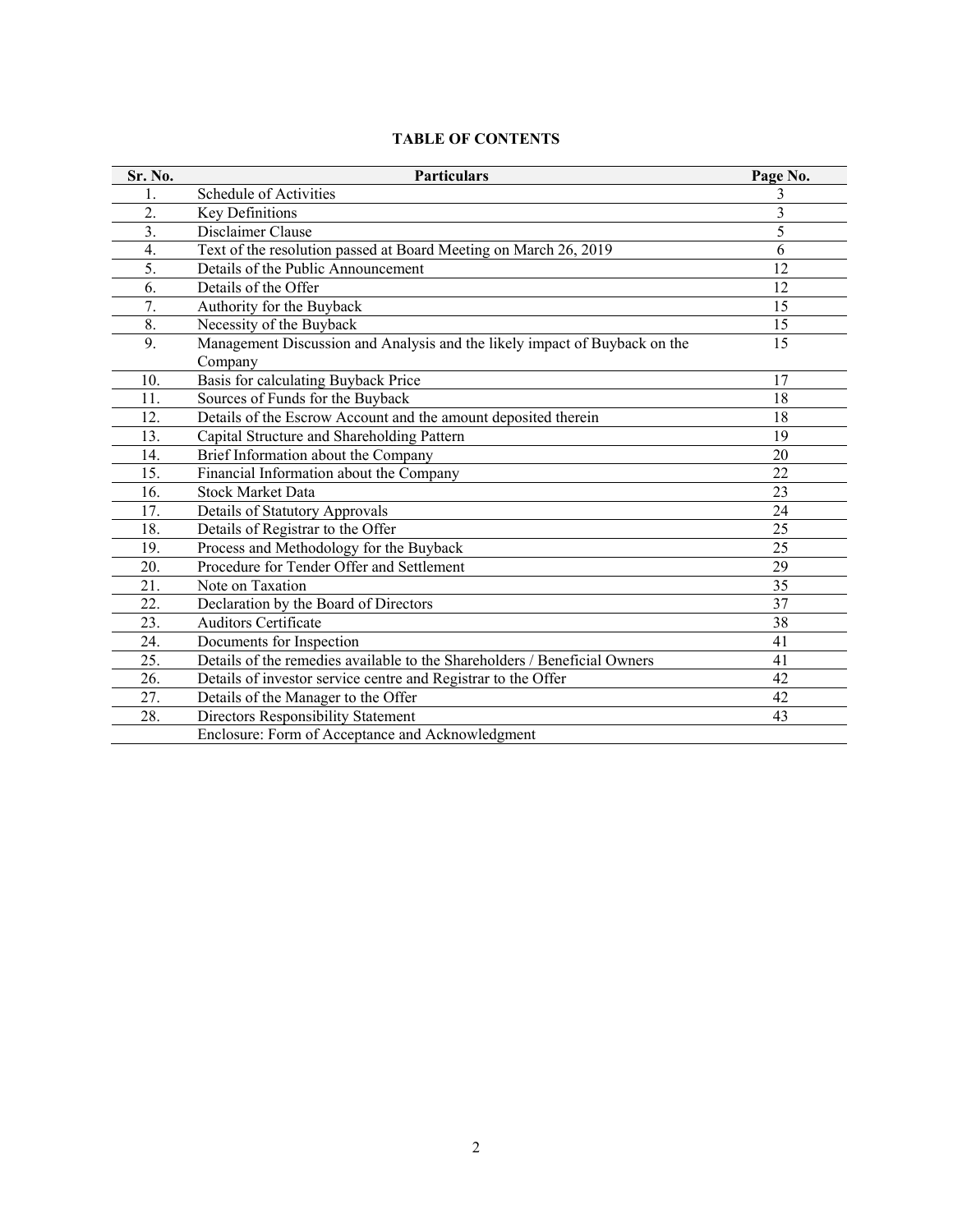## **1. SCHEDULE OF ACTIVITIES**

| <b>Particulars</b>                                                                                       | Date                     | Day                      |
|----------------------------------------------------------------------------------------------------------|--------------------------|--------------------------|
| Date of Board Meeting approving the Buyback                                                              | March 26, 2019           | Tuesday                  |
| Date on which the result of the postal ballot through which the                                          | May 09, 2019             | Thursday                 |
| Shareholders approved the Buyback was declared                                                           |                          |                          |
| Date of publication of the Public Announcement for the Buyback                                           | May 10, 2019             | Friday                   |
| Record Date for determining the Buyback Entitlement and the                                              | May 24, 2019             | Friday                   |
| names of Eligible Shareholders                                                                           |                          |                          |
| Date of Opening of the Buyback                                                                           | $\bullet$                | $\bullet$                |
| Date of Closing of the Buyback                                                                           | $\bullet$                | $\bullet$                |
| Last date of receipt of the completed Tender Forms and other                                             | $ \bullet $              | $[\bullet]$              |
| specified documents including physical Equity Share Certificates                                         |                          |                          |
| by the Registrar *                                                                                       |                          |                          |
| Last date of verification of Tender Forms by the Registrar                                               | $\bullet$                | $\bullet$                |
| Last date of intimation regarding acceptance or non-acceptance of                                        | $\left[ \bullet \right]$ | $\left[ \bullet \right]$ |
| tendered Equity Shares by the Registrar to the Stock Exchanges                                           |                          |                          |
| Last date for settlement of bids on the Stock Exchanges                                                  | $\bullet$                | $\bullet$                |
| Last date of dispatch of consideration $\ell$ share certificate(s) by                                    | $  \bullet  $            | $\left[ \bullet \right]$ |
| Registrar / payment to shareholders / return of unaccepted demat                                         |                          |                          |
| shares by Stock Exchange to Eligible Shareholders                                                        |                          |                          |
| Last date of extinguishment of Equity Shares                                                             |                          |                          |
| Note: Where lost dates are mentioned for certain activities, such activities may happen on or before the |                          |                          |

Note: Where last dates are mentioned for certain activities, such activities may happen on or before the respective last dates

\* Eligible Shareholders are required to submit their form(s) with their broker for bidding. After entering a valid bid, the seller member should send either by registered post / courier to the Registrar to the Offer the Tender Forms along with the requisite documents including physical share certificates, superscribing the envelope as "**Frontline Securities Limited - Buyback 2019**", or hand deliver the same to the Registrar to the Offer at the address mentioned on the cover page or in Clause 18 of this Letter of Offer.

## **2. KEY DEFINITIONS**

This Letter of Offer uses certain definitions and abbreviations which, unless the context otherwise indicates or implies, shall have the meaning as provided below. References to any legislation, act, regulation, rules, guidelines or policies shall be to such legislation, act, regulation, rules, guidelines or policies as amended, supplemented, or re-enacted from time to time and any reference to a statutory provision shall include any subordinate legislation made from time to time under that provision.

The words and expressions used in this Letter of Offer, but not defined herein shall have the meaning ascribed to such terms under the SEBI Buyback Regulations, the Companies Act, the Depositories Act, and the rules and regulations made thereunder.

| <b>Act / Companies Act</b>                | The Companies Act, 2013, as amended and applicable rules thereunder   |  |
|-------------------------------------------|-----------------------------------------------------------------------|--|
| Acceptance                                | Acceptance of Equity Shares tendered by Eligible Shareholders in the  |  |
|                                           | Offer                                                                 |  |
| <b>Acquisition Window</b>                 | The facility for acquisition of Equity Shares through mechanism       |  |
|                                           | provided by the Stock Exchange in the form of a separate window in    |  |
|                                           | accordance with the SEBI Circular                                     |  |
| <b>Additional Equity</b><br><b>Shares</b> | Additional Equity Shares tendered by an Eligible Shareholder over and |  |
| or Additional Shares                      | above the Buyback Entitlement of such Eligible Shareholder            |  |
| <b>Articles</b>                           | Articles of Association of the Company                                |  |
| <b>Board/Board of Directors</b>           | Board of Directors of the Company                                     |  |
| <b>BSE</b> / Stock Exchange               | BSE Limited, being the stock exchange where the Equity Shares of the  |  |
|                                           | Company are listed                                                    |  |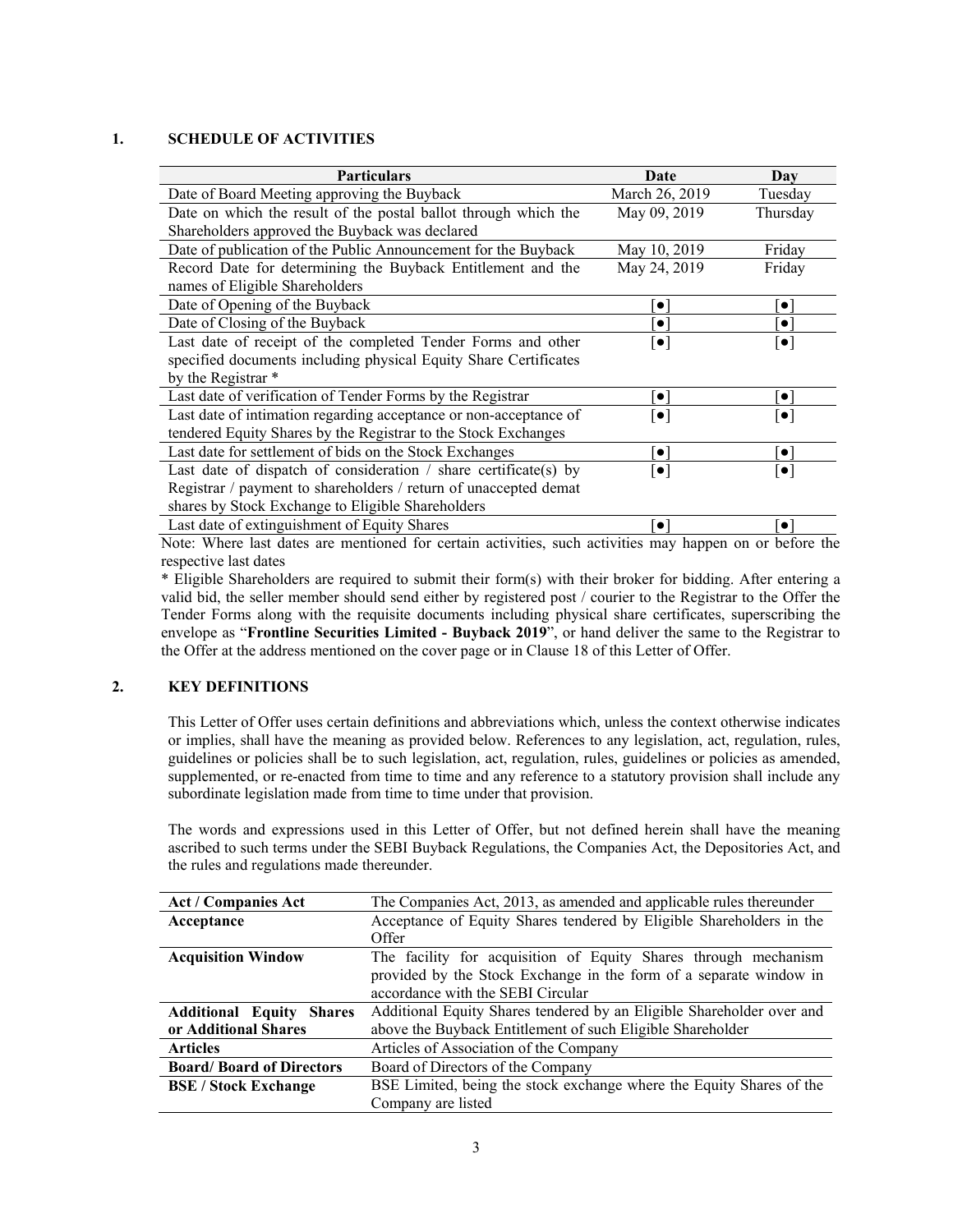| <b>Buyback / Buyback Offer /</b>    | Offer to Buyback upto 18,90,027 (Eighteen Lakhs Ninety Thousand                                                                            |  |
|-------------------------------------|--------------------------------------------------------------------------------------------------------------------------------------------|--|
| <b>Offer</b>                        | Twenty Seven only) fully paid-up Equity Shares of face value Rs. 5/-<br>each of the Company at a price of Rs. 40/- (Rupees Forty only) per |  |
|                                     | Equity Share for an aggregate amount of up to Rs. 7,56,01,080 (Rupees                                                                      |  |
|                                     | Seven Crores Fifty Six Lakhs One Thousand and Eighty only), in                                                                             |  |
|                                     | accordance with the Regulations and relevant provisions of the Act by                                                                      |  |
|                                     | way of a Tender Offer through the stock exchange mechanism                                                                                 |  |
| Entitlement<br><b>Buyback</b><br>or | The number of Equity Shares that an Eligible Shareholder is entitled to                                                                    |  |
| <b>Entitlement</b>                  | tender, in the Buyback, based on the number of Equity Shares held by                                                                       |  |
|                                     | such Eligible Shareholder, on the Record Date and the ratio of Buyback                                                                     |  |
|                                     | applicable to such Shareholder                                                                                                             |  |
| <b>Buyback Price</b>                | Price at which Equity Shares will be bought back from the Equity                                                                           |  |
|                                     | Shareholders i.e. Rs. 40/- (Rupees Forty Only) per fully paid up Equity                                                                    |  |
|                                     | Share, payable in cash                                                                                                                     |  |
| <b>SEBI Buyback Regulations</b>     | The Securities and Exchange Board of India (Buy Back of Securities)                                                                        |  |
|                                     | Regulations, 2018 including any amendments, statutory modifications<br>or re-enactments thereof, for the time being in force and the SEBI  |  |
|                                     | Circular                                                                                                                                   |  |
| <b>CDSL</b>                         | Central Depository Services (India) Limited                                                                                                |  |
| Company                             | Frontline Securities Limited                                                                                                               |  |
| <b>Company Broker</b>               | <b>Farsight Securities Limited</b>                                                                                                         |  |
| <b>Company Demat Account</b>        | The depository account entitled "[ $\bullet$ ]" opened by the Company                                                                      |  |
| <b>DP</b>                           | Depository Participant                                                                                                                     |  |
| <b>Depositories</b>                 | NSDL and CDSL                                                                                                                              |  |
| Director(s)                         | Director(s) of the Company                                                                                                                 |  |
| <b>Draft Letter of Offer</b>        | The Draft Letter of Offer dated May 10, 2019 filed with SEBI                                                                               |  |
| Eligible<br>shareholder<br>or       | Person(s) eligible to participate in the Buy-Back Offer and would mean                                                                     |  |
| <b>Eligible Person(s)</b>           | all Equity Shareholders including beneficial owners, holding Equity                                                                        |  |
|                                     | Shares either in physical or dematerialized form as on the Record Date                                                                     |  |
|                                     | i.e. Friday, May 24, 2019                                                                                                                  |  |
| <b>Equity Shares / Shares</b>       | Fully paid-up equity shares of the Company each having a face value of                                                                     |  |
| <b>Escrow Account</b>               | Rs. 5/- (Rupees Five Only)<br>The Escrow Account titled "Frontline Securities Limited - Escrow                                             |  |
|                                     | Account" opened with the Escrow Agent                                                                                                      |  |
| <b>Escrow Agent</b>                 | <b>HDFC Bank Limited</b>                                                                                                                   |  |
| <b>Escrow</b>                       | The Escrow Agreement dated May 06, 2019 entered into between the                                                                           |  |
| Agreement                           | Company, the Manager and the Escrow Agent                                                                                                  |  |
| <b>FEMA</b>                         | Foreign Exchange Management Act, 1999                                                                                                      |  |
| <b>FIIs</b>                         | Foreign Institutional Investors                                                                                                            |  |
| IT Act                              | Income-tax Act, 1961, as amended                                                                                                           |  |
| <b>Letter of Offer</b>              | The Letter of offer dated $\lceil \bullet \rceil$ containing disclosures in relation to the                                                |  |
|                                     | Buyback as specified in the SEBI Buyback Regulations, including                                                                            |  |
|                                     | comments received from SEBI on the Draft Letter of Offer                                                                                   |  |
| <b>Manager to the Offer</b>         | Sundae Capital Advisors Private Limited                                                                                                    |  |
| <b>NRI/ Non Resident Indian</b>     | A person resident outside India, who is a citizen of India or a person of                                                                  |  |
|                                     | Indian origin, and shall have the meaning ascribed to such term in the                                                                     |  |
|                                     | Foreign Exchange Management (Deposit) Regulations, 2000                                                                                    |  |
| <b>NSDL</b>                         | National Securities Depository Limited                                                                                                     |  |
|                                     |                                                                                                                                            |  |
| <b>Public Announcement</b>          | The public announcement, made in accordance with the SEBI Buyback                                                                          |  |
|                                     | Regulations, dated May 09, 2019, published in all editions of the                                                                          |  |
|                                     | Business Standard (English and Hindi national daily) on May 10, 2019<br>each with wide circulation                                         |  |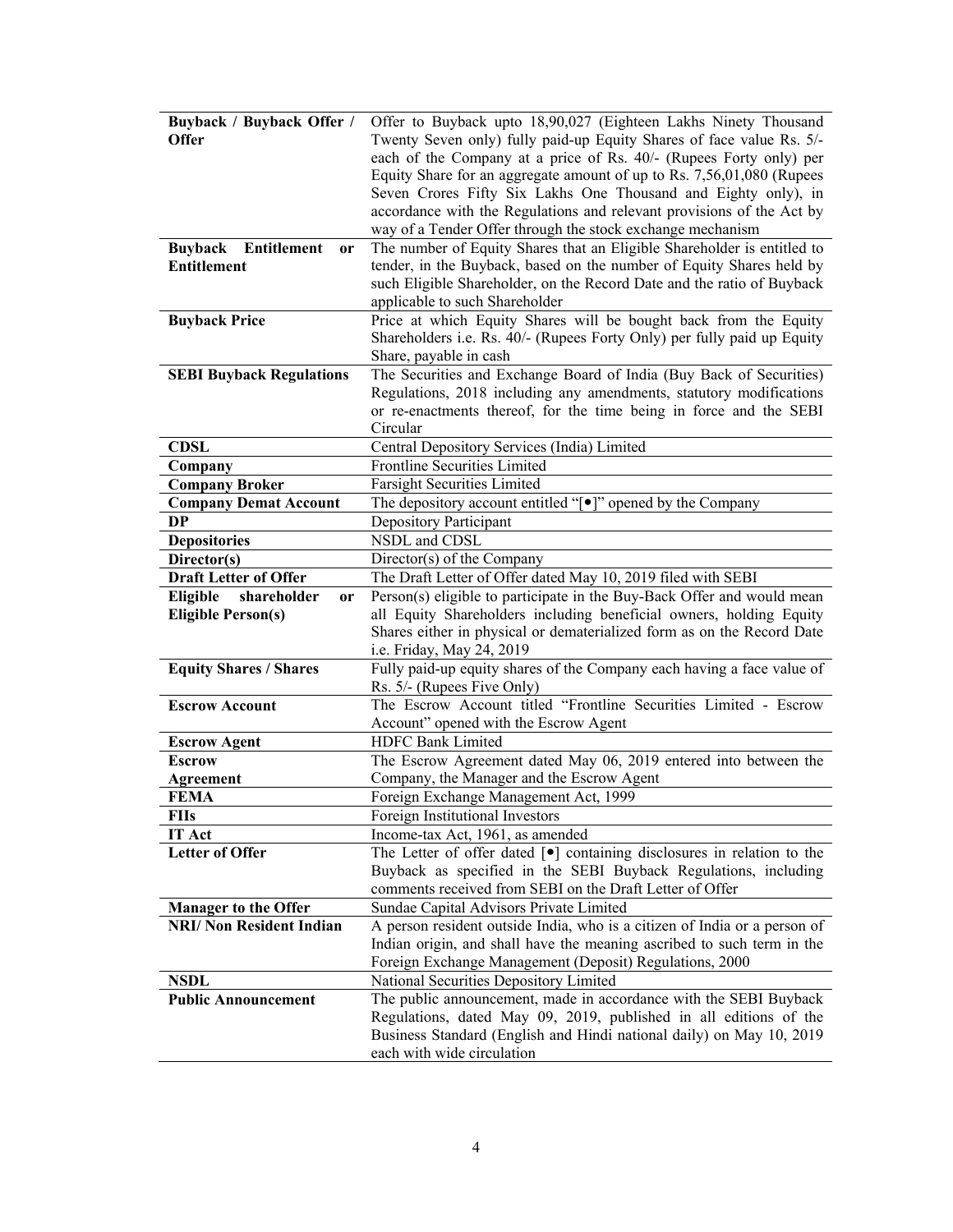| Promoter                        | Rakesh Kumar Jain;                                                                      |  |
|---------------------------------|-----------------------------------------------------------------------------------------|--|
|                                 | Hope Consultants Limited;                                                               |  |
|                                 | Prerna Jain;                                                                            |  |
|                                 | Vidha Jain; and                                                                         |  |
|                                 | Aridhi Jain                                                                             |  |
| <b>Ratio of Buyback</b>         | The ratio of the Buyback: (i) in case of Small Shareholders, [ $\bullet$ ] Equity       |  |
|                                 | Shares for every [ $\bullet$ ] Equity Shares held by such Small Shareholder on          |  |
|                                 | the Record Date; and (ii) for Eligible Shareholders other than Small                    |  |
|                                 | Shareholders, [ $\bullet$ ] Equity Shares for every [ $\bullet$ ] Equity Shares held by |  |
|                                 | such Eligible Shareholder on the Record Date                                            |  |
| <b>RBI</b>                      | The Reserve Bank of India                                                               |  |
| <b>Record Date</b>              | May 24, 2019                                                                            |  |
| <b>Registrar to the Offer</b>   | Link Intime India Private Limited                                                       |  |
| <b>SEBI</b>                     | Securities and Exchange Board of India                                                  |  |
| <b>SEBI Circular</b>            | Tendering of Equity Shares by Shareholders and settlement of the same,                  |  |
|                                 | through the stock exchange mechanism as specified by SEBI in the                        |  |
|                                 | circular bearing number CIR/CFD/POLICYCELL/1/2015 dated April                           |  |
|                                 | circular<br>13,<br>2015<br>read<br>with<br>bearing<br>number                            |  |
|                                 | CFD/DCR2/CIR/P/2016/131 dated December 09, 2016 including                               |  |
|                                 | amendments thereof                                                                      |  |
| <b>Shareholders</b>             | Holders of Equity Shares and includes beneficial owners thereof                         |  |
| <b>Shareholder Broker</b>       | A Stock Broker of an Eligible Shareholder through whom the Eligible                     |  |
|                                 | Shareholder wants to participate in the Buyback                                         |  |
| <b>Small Shareholder</b>        | 'Small Shareholder' means a shareholder of a listed company, who                        |  |
|                                 | holds shares or other specified securities whose market value, on the                   |  |
|                                 | basis of closing price of shares or other specified securities, on the                  |  |
|                                 | recognized stock exchange in which highest trading volume in respect                    |  |
|                                 | of such security, as on record date is not more than Rs. 200,000/-                      |  |
|                                 | (Rupees Two Lakh Only).                                                                 |  |
| <b>Takeover Regulations</b>     | The Securities and Exchange Board of India (Substantial Acquisition of                  |  |
|                                 | Shares and Takeovers) Regulations, 2011                                                 |  |
| <b>Tender offer</b>             | Method of buyback as defined in Regulation $2(i)(q)$ of the SEBI                        |  |
|                                 | <b>Buyback Regulations</b>                                                              |  |
| <b>Tender Offer Form / Form</b> | The form to be filled in by the Shareholders to participate in the                      |  |
| of Acceptance                   | Buyback.                                                                                |  |
| <b>TRS</b>                      | <b>Transaction Registration Slip</b>                                                    |  |

## **3. DISCLAIMER CLAUSE**

As required, a copy of this Draft Letter of Offer has been submitted to Securities and Exchange Board of India ("SEBI"). It is to be distinctly understood that submission of the Draft Letter of Offer with SEBI should not, in any way be deemed or construed that the same has been cleared or approved by SEBI. SEBI does not take any responsibility either for the financial soundness of the company to meet the Buyback commitments or for the correctness of the statements made or opinions expressed in the Draft Letter of Offer. The Manager to the Offer, Sundae Capital Advisors Private Limited has certified that the disclosures made in the Draft Letter of Offer are generally adequate and are in conformity with the provisions of Companies Act and the SEBI Buyback Regulations. This requirement is to facilitate investors to take an informed decision for tendering their shares in the Buyback.

It should also be clearly understood that while the Company is primarily responsible for the correctness, adequacy and disclosure of all relevant information in the Draft Letter of Offer, the Manager to the Offer is expected to exercise due diligence to ensure that the Company discharges its duty adequately in this behalf and towards this purpose. Pursuant to this requirement, Manager to the Offer, Sundae Capital Advisors Private Limited has furnished to SEBI a due diligence certificate dated May 10, 2019 in accordance with the SEBI Buyback Regulations which reads as follows: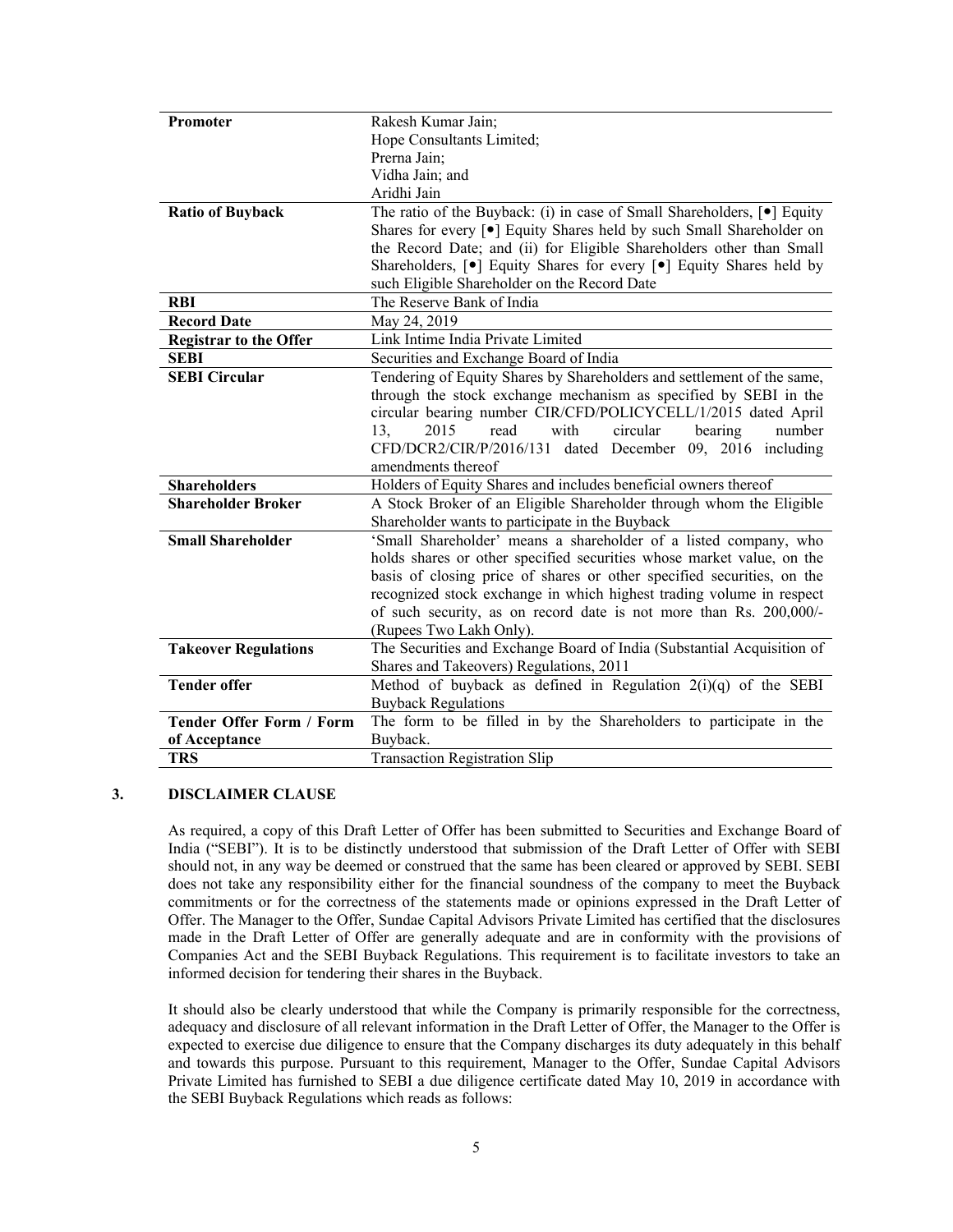**"We have examined various documents and materials relevant to the Buyback as part of the due diligence carried out by us in connection with the finalization of the public announcement dated May 09, 2019 and published on May 10, 2019 (the "Public Announcement") and the Draft Letter of Offer dated May 10, 2019. On the basis of such examination and the discussions with the Company, we hereby state that:** 

- **The Public Announcement and the Draft Letter of Offer are in conformity with the documents, materials and papers relevant to the Buyback;**
- **All the legal requirements connected with the said offer including the SEBI (Buy Back of Securities) Regulations, 2018, as amended, have been duly complied with;**
- **The disclosures in the Public Announcement and the Draft Letter of Offer are, to the best of our knowledge, true, fair and adequate in all material respects for the shareholders of the Company to make a well informed decision in respect of the captioned Buyback;**
- **Funds used for Buyback shall be as per the provisions of the Companies Act.**"

The filing of the Draft Letter of Offer with SEBI, does not, however, absolve the Company from any liabilities under the provisions of the Companies Act or from the requirement of obtaining such statutory or other clearances as may be required for the purpose of the proposed Buyback.

Promoters / Directors of the Company declare and confirm that no information / material likely to have a bearing on the decision of investors has been suppressed / withheld and / or incorporated in the manner that would amount to mis-statement / mis-representation and in the event of it transpiring at any point of time that any information / material has been suppressed / withheld and / or amounts to a mis-statement / misrepresentation, the Promoters / Directors and the Company shall be liable for penalty in terms of the provisions of the Companies Act, 2013 and the SEBI Buyback Regulations.

Promoters / Directors also declare and confirm that funds borrowed from banks and / or financial institutions will not be used for the Buyback.

Certain figures contained in this Draft Letter of Offer, including financial information, have been subjected to rounding-off and casting adjustments. In certain instances, (i) the sum or percentage change of such numbers may not conform exactly to the total figure given; and (ii) the sum of the numbers in a column or row in certain tables may not conform exactly to the total figure given for that column or row.

## **NO OFFER TO SUBSCRIBE / PURCHASE / SELL, OR AN INVITATION TO SUBSCRIBE / PURCHASE / SELL ANY SECURITIES OF THE COMPANY OR AS A SOLICITATION OR AN INVITATION TO SUBSCRIBE / PURCHASE / SELL ANY SECURITIES OF THE COMPANY INCLUDING THE EQUITY SHARES IS MADE IN A JURISDICTION, OTHER THAN INDIA, WHERE IT IS ILLEGAL, OR ANY ACTION OR APPROVAL IS REQUIRED, TO MAKE THIS BUYBACK.**

#### **Forward Looking Statement:**

The Letter of Offer contains certain forward-looking statements. These forward-looking statements generally can be identified by words or phrases such as 'aim', 'anticipate', 'believe', 'expect', 'estimate', 'intend', 'objective', 'plan', 'project', 'will', 'will continue', 'will pursue' or other words or phrases of similar import. Similarly, statements that describe our strategies, objectives, plans or goals are also forward looking statements. All forward-looking statements are subject to risks, uncertainties and assumptions about us that could cause actual results to differ materially from those contemplated by the relevant forward-looking statement.

## **4. TEXT OF THE RESOLUTION PASSED AT BOARD MEETING ON MARCH 26, 2019**

The Buyback through Tender Offer has been duly authorized by resolutions passed by the Board of Directors of the Company at its meeting held on March 26, 2019. The text of the relevant resolutions passed is given below.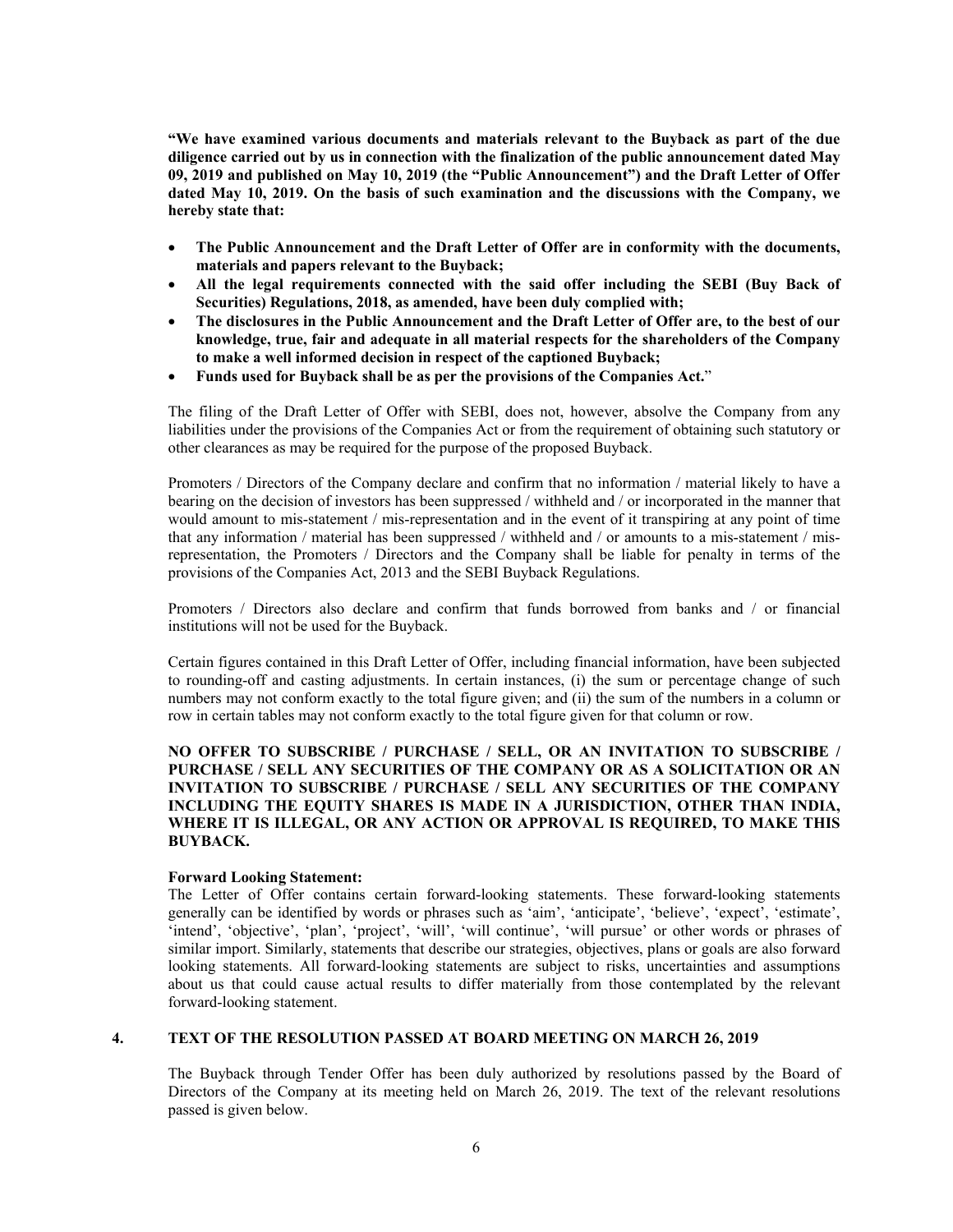#### **(a) Resolution passed on March 26, 2019**

**"RESOLVED THAT** pursuant Article 134 of the Articles of Association of the Company, the provisions of Sections 68, 69, 70 and 110 and all other applicable provisions, if any, of the Companies Act, 2013, as amended **("Act"),** the Companies (Share Capital and Debentures) Rules, 2014 **("Share Capital Rules"), the Companies (Management and Administration) Rules, 2014 ("Management Rules") ,** including any statutory ,modifications or re- enactment thereof for the time being in force and in compliance with the Securities and Exchange Board of India (Buy Back of Securities) Regulations, 2018 **("SEBI Buyback Regulations")**, including any amendments, statutory modification(s) or re-enactment(s)for the time being in force and subject to such other approvals, permissions, and sanctions as may be necessary and subject to such conditions and modifications, if any, as may be prescribed or imposed by the appropriate authorities while granting such approvals, permissions and sanctions, which may be agreed by the Board of Directors of the Company (the **"Board",** which expression shall include any committee constituted by the Board to exercise its powers including the powers conferred by this resolution) and subject to the approval of the Members by the way of Special Resolution to be passed through Postal Ballot, the approval of the Board be and is hereby accorded for the Buy Back by the Company of its up to 18,90,027 (Eighteen Lakhs Ninety Thousand Twenty Seven) fully paid-up Equity Shares of Rs. 5/- each, of the Company,("Equity Shares") representing 15.94% of the total paid up Equity Share Capital of the Company as on 31<sup>st</sup> March, 2018, at a price of Rs. 40/- (Rupees Forty Only)per Equity Share **("Buy Back Price")** payable in cash for an aggregate amount of up to Rs.7,56,01,080(Rupees Seven Crores Fifty Six Lakhs One Thousand Eighty only) excluding any expenses incurred or to be incurred in relation to the Buy Back including brokerage, applicable taxes such as securities transaction tax, goods and service tax, stamp duty and other incidental and related expenses (**"Buy Back Size"**) being 24.99**%**of the aggregate of fully paid- up Equity Share Capital and free reserves of the Company as per its latest audited financial statements for the financial year ended March  $31<sup>st</sup>$  2018, which is within the prescribed limit of 25% of the fully paid-up Equity Share Capital and free reserves of the Company as per its latest audited Financial statements, through the **"Tender Offer"** route as prescribed under the Buy Back Regulations using the "Mechanism for acquisition of shares through Stock Exchange" notified by SEBI vide circular CIR/CFD/POLICYCELL/1/2015 dated April 13<sup>th</sup>, 2015 read with circular CFD/DCR2/CIR/P/2016/131 dated December 09, 2016 or such other mechanism as may be applicable, on a proportionate basis, from the equity shareholders / beneficial owners of the Equity Shares of the Company as on the Record Date, provided 15% (Fifteen Percent) of the number of equity shares which the Company proposes to buyback or number of equity shares entitled as per the shareholding of small shareholders, whichever is higher, shall be reserved for the small shareholders, as prescribed under Regulation 6 of the SEBI Buyback Regulations ("**Buy Back**").

**RESOLVED FURTHER THAT** the Buy Back shall be made out of the free reserves based on the audited accounts of the Company for the financial year ended March 31<sup>st</sup>, 2018 and the payments be made out of the Company's current balances of cash and cash equivalents and other current investments and/or internal accruals of the Company.

**RESOLVED FURTHER THAT** all the equity shareholders of the Company as on the Record Date will be eligible to participate in the Buy Back including promoters of the Company.

**RESOLVED FURTHER THAT** the Buy Back from the shareholders who are resident outside India including Foreign Corporate Bodies ( including erstwhile Overseas Corporate Bodies ) and Foreign Institutional Investors, shall be subject to such approvals, if any, and to the extent required from the concerned authorities including approvals from the Reserve Bank of India under the applicable Foreign Exchange Management Act, 1999 and the rules, regulations framed there under, and that such approvals shall be required to be taken by such non -resident shareholders .

**RESOLVED FURTHER THAT** the Buy Back would be subject to the condition of maintaining minimum public shareholding requirements as specified in Regulation 38 of the Securities and Exchange Board of India (Listing Obligations and Disclosure Requirements), Regulations 2015 **("Listing Regulations").**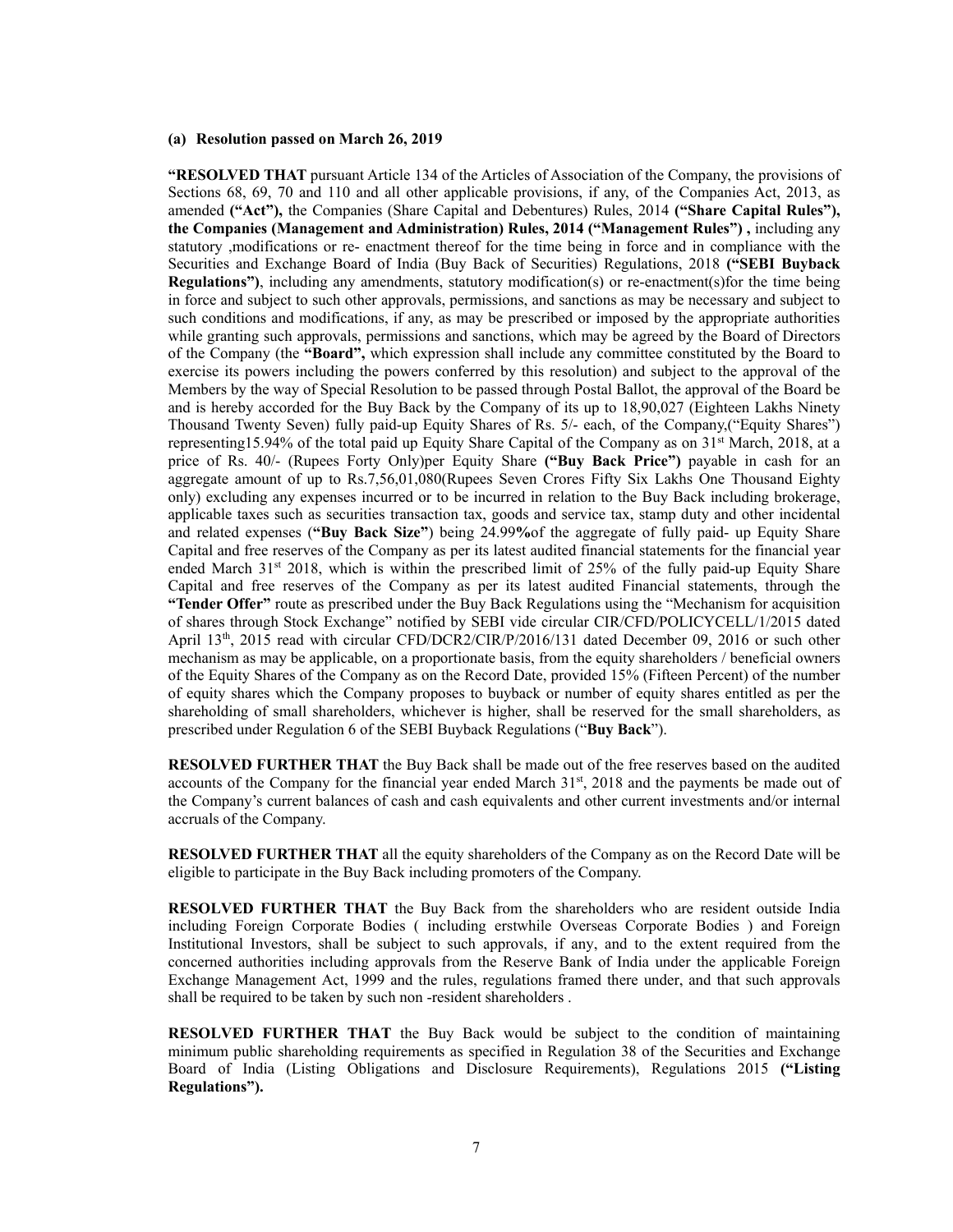**RESOLVED FURTHER THAT** the Company shall not Buy Back the locked-in shares or other specified securities and non-transferable shares or other specified securities till the pendency of lock in or till the shares or other specified securities become transferable.

**RESOLVED FURTHER THAT** Ms. Richa Arora, Company Secretary and Whole Time Director be and is hereby appointed as the Compliance officer for the purpose of Proposed Buy Back.

**RESOLVED FURTHER THAT** the draft Declaration of Solvency prepared in the prescribed form, verified by an affidavit placed before this meeting duly signed by the Chairman for the purpose of identification be and is hereby approved and Mr. Rakesh Kumar Jain, Non Executive Chairman & Director and Ms. Richa Arora, Company Secretary and Whole Time Director, of the Company be and are hereby authorized to sign the same, for and on the behalf of the Board and file the same with the Registrar of Companies, the Securities and Exchange Board of India and/or any other concerned authorities, as may be necessary in accordance with the applicable laws.

**RESOLVED FURTHER THAT** the Board hereby declares that it has made a full enquiry into the affairs and prospects of the Company and after taking into account the financial position of the Company, including the projections and also considering all contingent liabilities the Board hereby formed an opinion:

- a) That immediately following the date of the Board Meeting held on March 26th, 2019 and the date of passing the Shareholders' resolution approving the proposed Buy Back, there will be no grounds on which the Company can be found unable to pay its debts;
- b) That as regards the Company's prospects for the year immediately following the date of the Board Meeting held on March 26th, 2019 as well as the year immediately following the date of passing the Shareholders' resolution approving the proposed Buy Back, and having regard to Board's intentions with respect to the management of the Company's business during that year, and to the amount and character of the financial resources which will, in the Board's view, be available to the Company that year, the Company will be able to meet its liabilities as and when they fall due and will not be rendered insolvent within a period of one year from date of Board meeting approving the Buy back held on March 26th, 2019 as also from the Shareholders' resolution approving proposed Buy Back;
- c) That in forming their opinion for the above purpose, the Board has taken into account the liabilities (including prospective and contingent liabilities) as if Company is being wound up under the provisions of the Act and the Insolvency and Bankruptcy Code 2016 (to the extent notified and in force).

#### **RESOLVED FURTHER THAT** the Board hereby confirms:

- (a) The Company shall not issue any Equity Shares or other securities (including by way of bonus) till the date of closure of the Buy Back;
- (b) The Company shall not raise further capital for a period of one year from the closure of Buy Back offer except in discharge of its subsisting obligations;
- (c) The special resolution approving the Buy Back will be valid for a maximum period of one year from the date of passing the said special resolution (or such extended period as may be permitted under the Act or the SEBI Buyback Regulations or by the appropriate authorities). The exact time table for the Buy Back shall be decided by the Board (or its duly constituted Committee) within the above time limits;
- (d) The Equity Shares bought back by the Company will be compulsorily cancelled / extinguished and will not be held for re-issuance;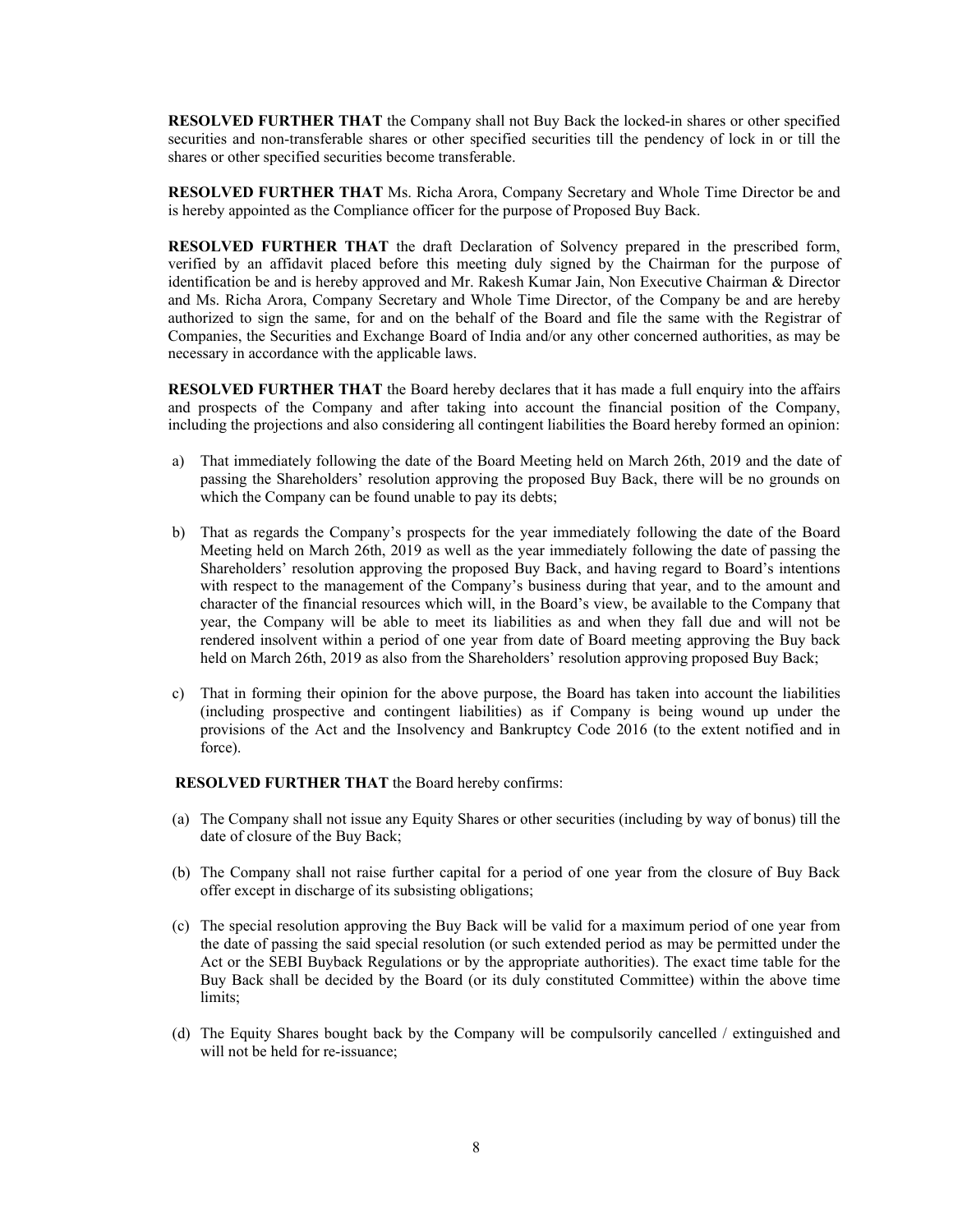- (e) The Company shall transfer from its free reserves a sum equal to the nominal value of the Equity Shares purchased through the Buy Back to the Capital Redemption Reserve account and the details of such transfer shall be disclosed in its subsequent audited balance sheet;
- (f) The Company shall not withdraw the Buy Back after the public announcement of the offer to Buy Back is made;
- (g) The Company shall not Buy Back locked-in Equity Shares and non-transferable Equity Shares till the pendency of the lock-in or till the Equity Shares become transferable; and
- (h) The Company confirms that as required under Section 68(2)(d) of the Act, the Company is a debt free company and the debt equity ratio of aggregate of secured and unsecured debts owed by the Company shall not be more than twice the equity share capital and free reserves after the Buy Back.

#### **RESOLVED FURTHER THAT** the Board hereby affirms that:

- a) All the Equity shares are fully paid-up.
- b) the Company shall not make any offer of Buy Back within a period of one year reckoned from the date of closure of the Buy Back;
- c) That the Company shall not Buy Back its shares from any person through negotiated deals whether on or off the stock Exchanges or through spot transactions or through any private arrangement in the implementation of the Buy Back.
- d) There are no defaults subsisting in the repayment of deposits, accepted either before or after the commencement of the Act, interest payment thereon, redemption of debentures or preference shares or payment of dividend to any shareholder, or repayment of any term loan or interest payable thereon to any financial institution or banking company.
- e) that the Company has been in compliance with Sections 92, 123, 127 and 129 of the Act;
- f) there is no pendency of any scheme of amalgamation or compromise or arrangement;
- g) the aggregate amount of the Buy Back is Rs. 7,56,01,080(Rupees Seven Crores Fifty Six Lakhs One Thousand Eighty only) does not exceed 25% of the total paid-up Equity Share Capital and Free Reserves of the Company as on 31st March, 2018.
- h) That the maximum number of shares proposed to be purchased under the Buy Back i.e.18,90,027 (Eighteen Lakhs Ninety Thousand Twenty Seven Only) Equity Shares, does not exceed 25% of the total number of shares in the paid-up equity capital as per the audited balance sheet as of March, 31st, 2018.

**RESOLVED FURTHER THAT** no information/ material likely to have a bearing on the decision of investors has been suppressed/ withheld and/ or incorporated in the manner that would amount to misstatement/ misrepresentation and in the event of it is transpiring at any point of time that any information/ material has been suppressed/ withheld and/ or amounts to mis-statement/ misrepresentation, the Board of Directors and the Company shall be liable for penalty in terms of the provisions of the Act and the Buy Back Regulations.

**RESOLVED FURTHER THAT** nothing contained herein shall confer any right on any shareholder to offer and/ or any obligation on the Company or the Board or the Buy Back Committee to Buy Back any shares, and/ or impart any power of the Company or the Board or the Buy Back Committee to terminate any process in relation to such Buy Back, if so permissible by law.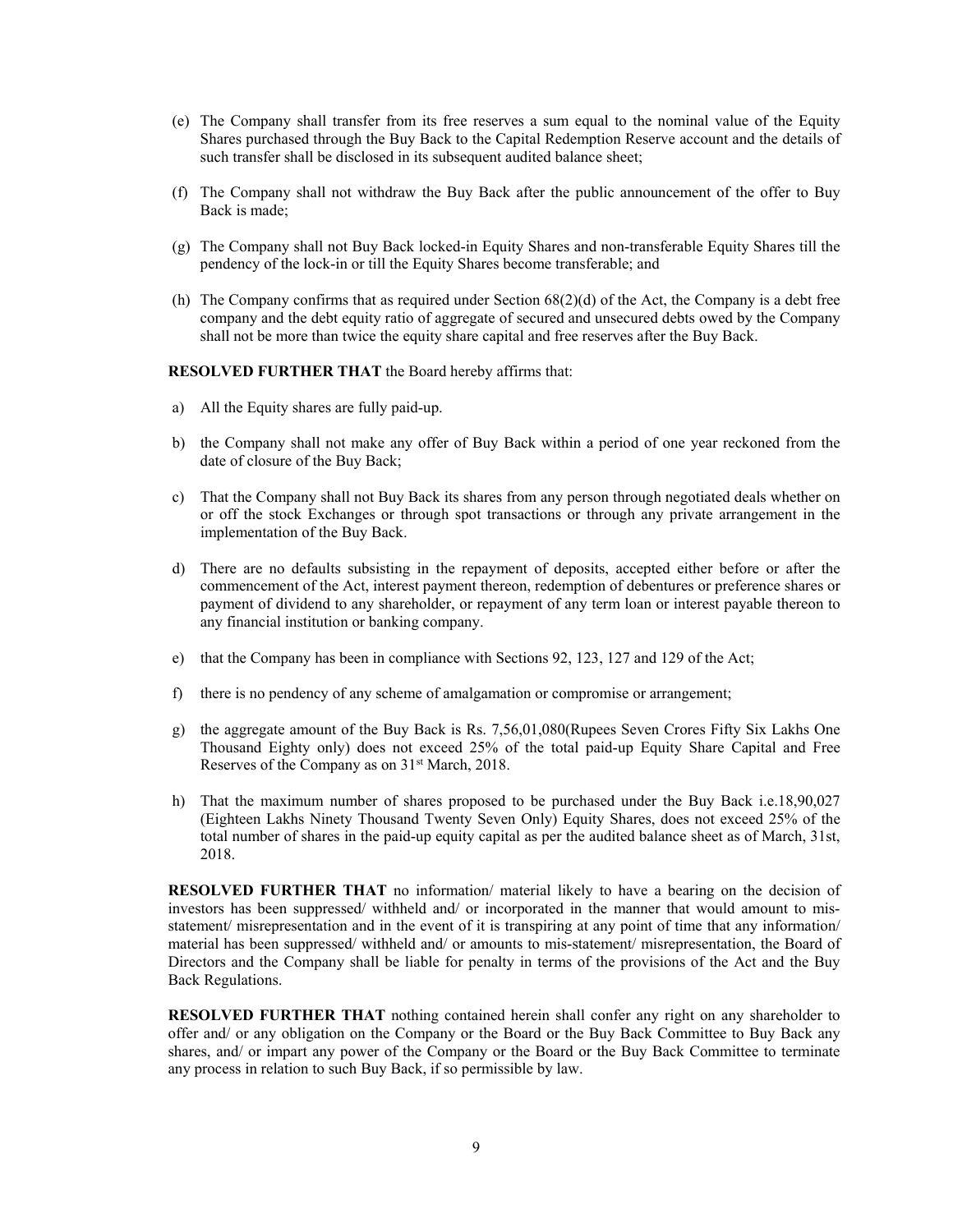**RESOLVED FURTHER THAT** the Board be and is hereby authorized to delegate all or any of the power(s) conferred herein above as it may in its absolute discretion deem fit, to any Committee(s)/ Director(s)/ Officer(s)/ Authorized Representative(s) of the Company in order to give effect to the aforesaid resolutions, including but not limited to finalizing the terms of Buy Back like Record Date, Entitlement Ratio, timeframe for completion of Buy Back, appointing Merchant bankers, Brokers, Lawyers, Registrar, Scrutinizers, Escrow Agents, and other advisors/consultants/intermediaries/agencies, as may be required, for the implementation of the Buy Back; finalizing their terms of appointment including the fees payable and executing agreements; initiating all necessary actions for preparation and issue of various documents including Public Announcement, Draft Letter of Offer, and all other documents with respect to the Buy Back; making all necessary applications to the appropriate authorities for their approvals including but not limited to approvals as may be required from the Securities and Exchange Board of India; preparing, signing and filing of the Public Announcement, Draft Letter of Offer/Letter of Offer with the Securities and Exchange Board of India, the Stock Exchanges and other appropriate authorities; obtaining all necessary certificates and report from the statutory auditors and other third parties as required under applicable laws; entering into escrow arrangements as required in terms of the Buy Back Regulations; opening, operating and closing of all necessary accounts including escrow account, special payment account, demat account as required in terms of Buy Back Regulations; extinguishing dematerialized shares and physical destruction of share certificates in respect of the Equity Shares bought back by the Company; and filing such other undertakings, agreements, papers, documents and correspondence, as may be required to be filed in connection with the Buy Back with the Securities and Exchange Board of India , the Stock Exchanges, Registrar of Companies, Depositories and/or other Regulators and statutory authorities as may be required from time to time.

**RESOLVED FURTHER THAT** the appointment of Sundae Capital Advisors Private Limited, A SEBI registered Category –I Merchant Banker, as the Manager to the Offer be confirmed and approved in terms of their offer Letter dated March 20, 2019.

**RESOLVED FURTHER THAT** the approval of the shareholders by way of Postal Ballot for Buy Back be sought and the Buy Back Committee (hereinafter referred to as the (**"Buy Back Committee"**) be formed for the purpose of effecting the Buy-Back.

**RESOLVED FURTHER THAT** without affecting the generality and in addition to the authorities given by the Board to the Company's Directors/ officers/ authorized person(s) elsewhere in these resolutions, the "Buy Back Committee" of the Board of Directors consisting of Mr. Rakesh Kumar Jain, Non-Executive Chairman and Director, Mr. Gauri Shanker Pandey, Whole Time Director and Ms. Richa Arora, Company Secretary and Whole Time Director be and is hereby authorized to do all acts, deeds, matters and things as it may, in its absolute discretion, deem necessary, expedient, usual or proper, as the Buy Back committee may consider to be in the best interest of shareholders, authorized, empowered and deemed to have been authorized and empowered to exercise all powers and discharge all functions which the Board is authorized, including, inter alia:

- 1. To perform and to authorize the performance of all such acts and deeds which are necessary or advisable for the implementation of the Buy Back without any further approval of the Board.
- 2. To seek approval of the Shareholders through Postal Ballot / e-voting and to do all necessary actions related thereto, including approving Postal Ballot Notice and appointment of Scrutinizer.
- 3. To approve and file various documents including Public Announcement, Draft Letter of Offer, Final Letter of Offer, Declaration of Solvency Certificate of Extinguishment of shares and such other documents that may require approval of the Board.
- 4. To fix the record date in accordance with the Buy Back Regulations and the entitlement of shareholders to participate in the Buy Back;
- 5. To approve the opening/ closing and operation of Demat Account(s), Bank Account, Escrow Account(s), Special Account(s) for the purpose of payment and authorizing persons/ entities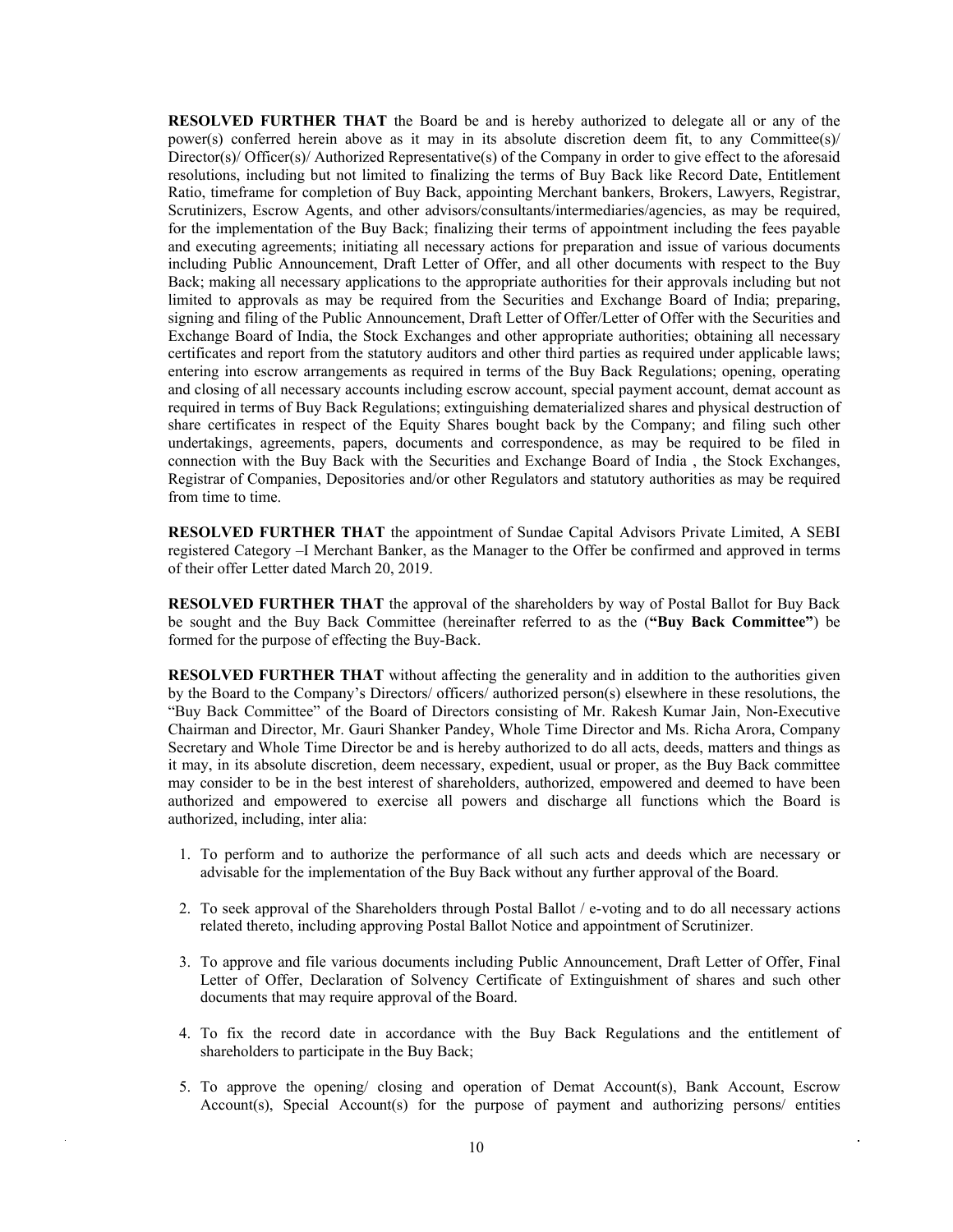(including the Manager to the offer) to operate said accounts;

- 6. Filing response to the queries raised by the Manager to the Offer, Securities and Exchange Board of India, the Stock Exchanges and other appropriate authorities in connection with the proposed buy-Back.
- 7. To finalize the appointment of Bankers, Merchant Banker(s), Lawyer(s), Registrar, depository participants, advertising agencies, consultants, Escrow Agent and any other intermediaries/ agencies as may be required for implementation of Buy Back;
- 8. To approve and authorize execution of any application(s), agreements, deeds, documents, declarations, writings, etc., (including any alterations or modifications thereof), as may be required from time to time, in connection with the Buy Back and file or cause the filing of the same with the appropriate authorities as may be required;
- 9. Making applications to the appropriate authorities for their requisite approvals including approvals as may be required from the Reserve Bank of India under the Foreign Exchange Management, 1999 and the rules, regulations framed thereunder.
- 10. Extinguishment of share certificates and filing of certificates of extinguishment required to be filed in connection with the Buy Back on behalf of the Company and/or the Board.
- 11. Sign, execute and deliver such documents as may be necessary or required or desirable in connection with or incidental to the Buy Back; execution of documents under the Common Seal of the Company as may be required.
- 12. To authorize the directors and/or the officers of the Company in connection with any or all of the above matters, to do all such acts, deeds, matters and things as they may deem necessary and expedient at their absolute discretion without any further approval of the Board."
- Ms. Richa Arora, Company Secretary & Whole Time Director, shall also act as secretary to the committee.

**RESOLVED FURTHER THAT** the Buy Back Committee be and is hereby authorized to delegate all or any of the authorities conferred on it to any Director(s)/ Officer(s)/ Authorised Representative(s) of Company.

**RESOLVED FURTHER THAT** the quorum for any meeting of the Buy Back Committee for implementing the Buy Back shall be two members;

**RESOLVED FURTHER THAT** for the purpose of giving effect to this resolution, the Buy Back Committee be and is hereby authorized to give such directions as may be necessary or desirable and to settle any questions or difficulties whatsoever that may arise in relation to Buy Back.

**RESOLVED FURTHER THAT** for the purpose of giving effect to this resolution and without affecting the generality and in addition to the authority given by the Board to the Company's Directors/Officers/Authorized Person(s) elsewhere in this resolutions, Mr. Rakesh Kumar Jain, Non-Executive chairman and Director, Mr. Gauri Shankar Pandey, Whole Time Director and Ms. Richa Arora, Company Secretary and whole Time Director, be and are hereby severally authorised to do the following:

1. To finalise, execute and submit necessary documents, deeds, affidavits, undertakings, certifications, agreements, forms, returns, applications, letters, etc., seek approval(s) and to represent the Company with the Securities and Exchange Board of India, BSE Limited, Registrar of Companies, National Securities Depository Limited, Central Depository Services (India) Limited and any other Regulatory authorities in connection with the Buy back;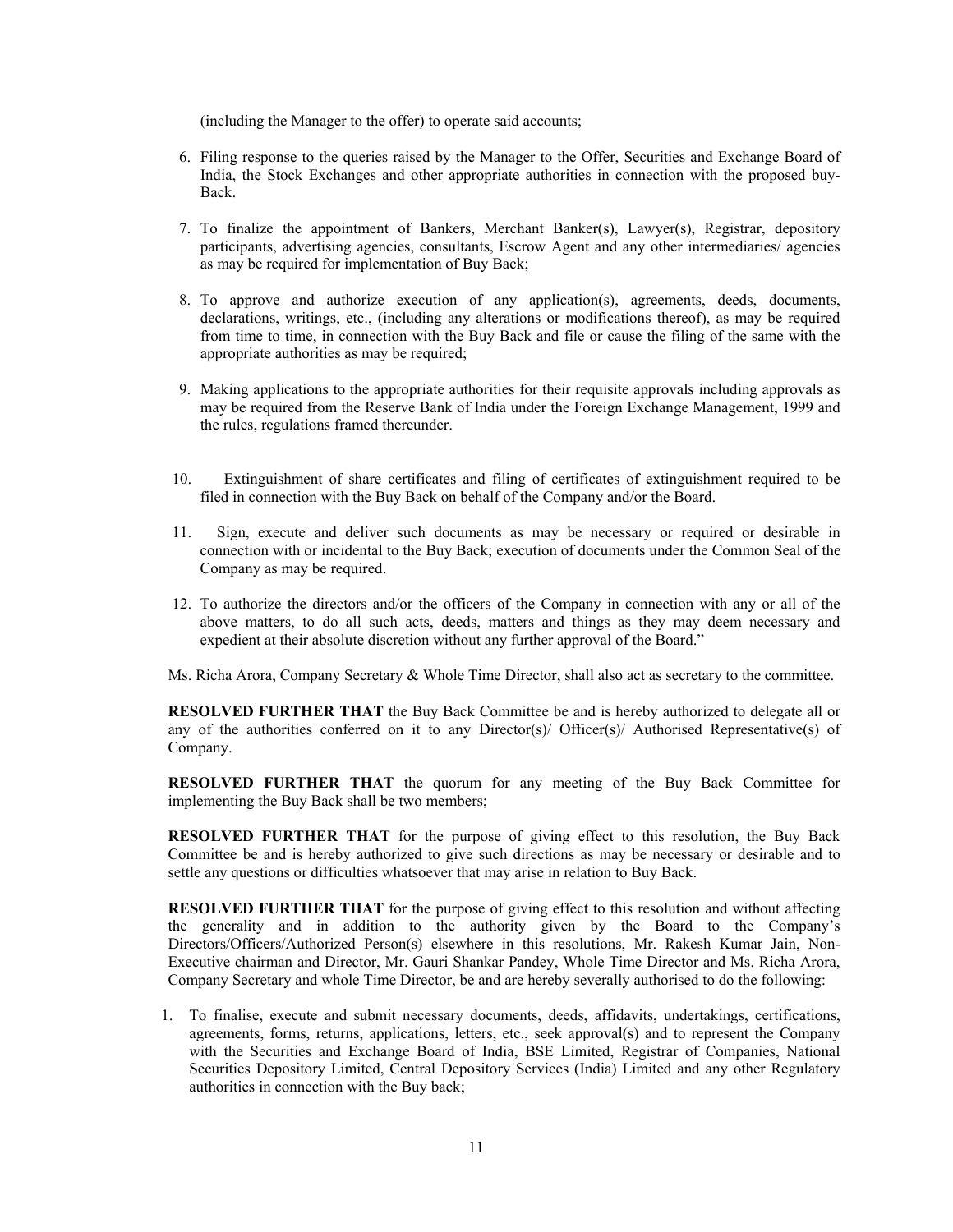- 2. To negotiate, finalise the terms of appointment of the Merchant Banker(s), Lawyer(s), Registrar, Escrow Agent and any other intermediaries as may be required in connection with the Buy back and execute any agreement(s) in this regard;
- 3. To incur such other expenses as may be necessary with regard to the proposed Buy Back including fees to be paid to SEBI / other Regulatory Authorities, Registrar Fees, Fees for Escrow Agent and other intermediaries, Fee for any consultants/ advisers that may be hired, Publication expenses, postage expenses, transaction costs viz. brokerage, applicable taxes such as securities transaction tax, service tax, stamp duty, etc. and such other expenses that may be necessary or incidental in this regard.
- 4. To sign, e-forms for the proposed Buy back offer and postal ballot of the Company and all other documents that may be required to be filed with the Registrar of Companies, Delhi and Haryana, for the above said purpose."

**RESOLVED FURTHER THAT** for the purpose of giving effect to this resolution, the Board be and is hereby authorized to accept and make any alteration(s), modification(s) to the terms and condition as it may deem necessary , concerning any aspect of the Buy Back , in accordance with the statutory requirements as well as to give such directions as may be necessary or desirable , to settle any questions, difficulties or doubts that may arise and generally , to do all, acts, deeds, matters and things as it may, in absolute discretion deem necessary, expedient , usual or proper in relation to or in connection with or for matters consequential to the Buy Back without seeking any further consent or approval of the Members or otherwise to the end and intent that they shall be deemed tohave given their approval thereto expressly by the authority of the resolution.

## **5. DETAILS OF THE PUBLIC ANNOUNCEMENT**

In accordance with the provisions of the Regulation 7(i) of the SEBI Buyback Regulations, the Company has made a Public Announcement for the Buyback of Equity Shares which was published on May 10, 2019 in all editions of (i) Business Standard, an English national daily newspaper; and (ii) Business Standard, a Hindi national daily newspaper, both with wide circulation within two working days from the date of declaration of results of resolution by the shareholders through postal ballot i.e. May 09, 2019 for the Buyback.

A copy of the Public Announcement is available on the SEBI website at www.sebi.gov.in.

## **6. DETAILS OF THE OFFER**

- 6.1 The Board of Directors of the Company, at its meeting held on March 26, 2019 had, subject to the approval of the Members of the Company by way of special resolution and approval of statutory, regulatory or governmental authorities as may be required under applicable laws, approved a buyback of upto an aggregate amount not exceeding Rs. 7,56,01,080 (Rupees Seven Crores Fifty Six Lakhs One Thousand and Eighty only) (representing 24.99% of the Paid up share capital and free reserves as on March 31, 2018) at a price of Rs. 40/- per equity share from the existing Members / Shareholders holding equity shares of the Company on a proportionate basis through the "Tender Offer" route as prescribed under the SEBI Buyback Regulations read with SEBI Circular CIR/CFD/POLICYCELL/1/2015 dated April 13, 2015 read with circular bearing number CFD/DCR2/CIR/P/2016/131 dated December 09, 2016 and in accordance with the Act & the Rules made thereunder (the "**Buyback**"). The consent of the shareholders was received by way of Special Resolution for the said buyback on the terms mentioned above by means of Postal Ballot, the results of which were declared on May 09, 2019.
- 6.2 The Board in its meeting held on March 26, 2019 and shareholders of the Company through postal ballot, results of which were declared on May 09, 2019 have approved the Buyback Price of Rs. 40/- (Rupees Forty Only) (the "**Buyback Price**") and the amount for Buyback to be Rs. 7,56,01,080 (Rupees Seven Crores Fifty Six Lakhs One Thousand and Eighty only) (the "**Buyback Size**") excluding transaction cost, viz., brokerage, applicable taxes such as Securities Transaction Tax, Service Tax, Stamp duty, etc., cost for the intermediaries appointed and other incidental costs. With the Buyback Price of Rs. 40/- (Rupees Forty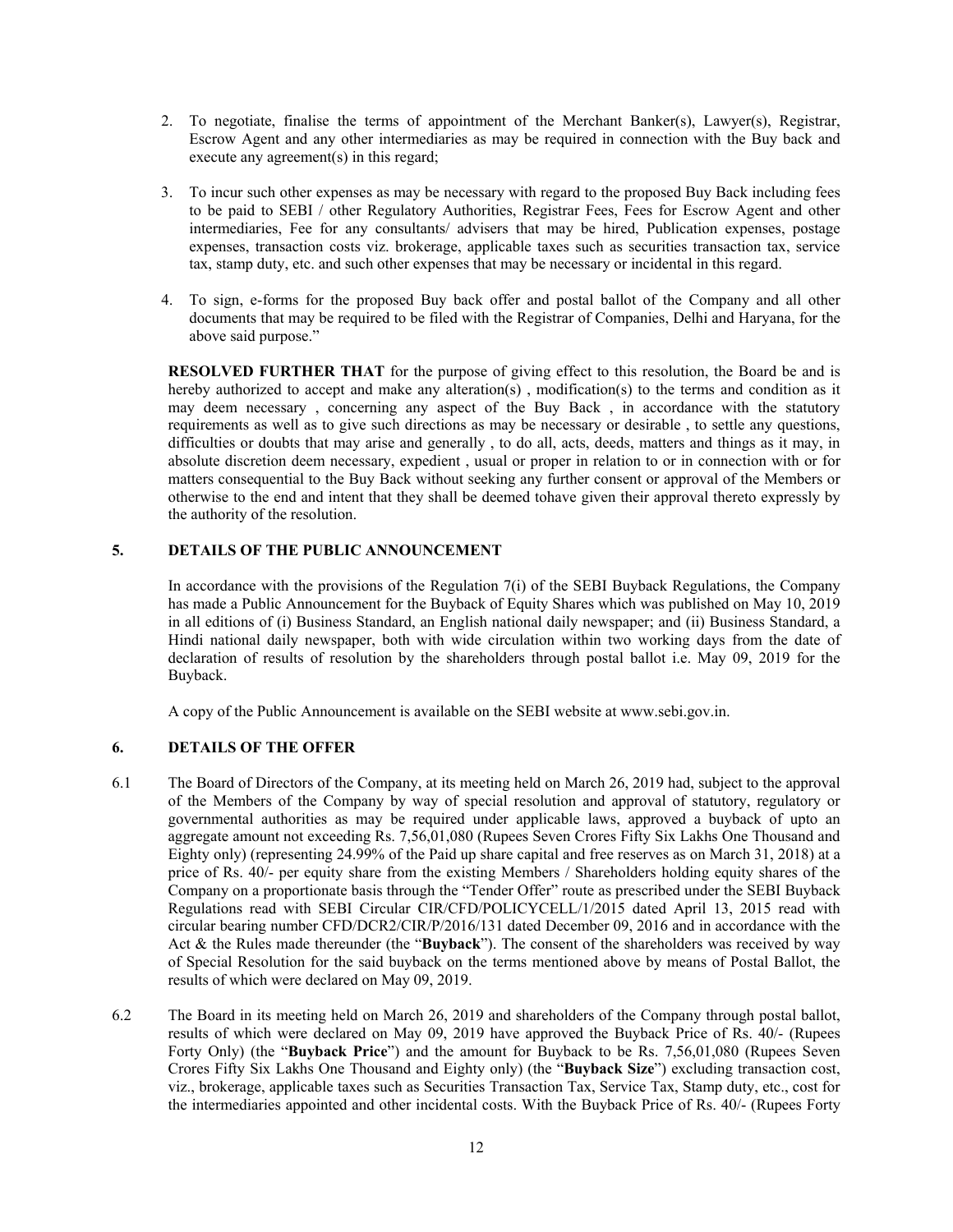Only) and Buyback Size of Rs. 7,56,01,080 (Rupees Seven Crores Fifty Six Lakhs One Thousand Eighty Only), the total number of shares to be bought back in the Buyback shall be 18,90,027 (Eighteen Lakhs Ninety Thousand Twenty Seven) Equity Shares, representing 15.94% of the total issued and paid-up equity capital of the Company as on May 09, 2019.

- 6.3 The Buyback is in accordance with the provisions contained in the Article 134 of the Articles of Association of the Company, Section 68, 69, 70, 110 and 179 and all other applicable provisions, if any of the Companies Act 2013, Companies (Share Capital and Debentures) Rules, 2014 to the extent applicable, the Companies (Management and Administration) Rules, 2014 and the provisions of the SEBI Buyback Regulations to the extent applicable. The Buyback is subject to the approvals, permissions and sanctions of statutory, regulatory or Governmental authorities as may be required under applicable laws from time to time, including but not limited to the approvals of SEBI and BSE, wherever applicable.
- 6.4 The Buyback shall be undertaken on a proportionate basis from the Shareholders as on the Record Dae being Friday, May 24, 2019 through the Tender Offer route prescribed under Regulation 4(iv)(a) of the SEBI Buyback Regulations. Additionally, the Buyback shall be, subject to applicable laws, facilitated by tendering of Equity Shares by such Shareholders and settlement of the same, through the stock exchange mechanism as specified by SEBI in the circular bearing number CIR/ CFD/POLICY CELL/1/2015 dated April 13, 2015 read with circular bearing number CFD/DCR2/CIR/P/2016/131 dated December 09, 2016(the "**SEBI Circulars**").
- 6.5 In terms of Section 68 of the Act, the aggregate Paid-up equity capital and Free Reserves of the Company as on March 31, 2018 was Rs. 30.25 crores (Rupees Thirty Crores Twenty Five Lakhs Only) and the funds deployed for Buyback shall not exceed 25% of the Paid-up capital and Free Reserves of the Company under shareholder approval route. Accordingly, the maximum amount that can be utilized in the present Buyback, i.e. 24.99% of the networth, is Rs. 7,56,01,104 crores (Rupees Seven Crores and Fifty Six Lakhs One thousand and One Hundred Four Only). The aggregate amount proposed to be utilised for the Buyback is Rs. 7,56,01,080 (Rupees Seven Crores and Fifty Six Lakhs One thousand and Eighty Only) excluding transaction cost, viz. brokerage, applicable taxes such as securities transaction tax, service tax, stamp duty, etc., cost for the intermediaries appointed and other incidental costs, which is within the maximum amount as aforesaid.
- 6.6 Further, under the Act, the number of equity shares that can be bought back in any financial year cannot exceed 25% of the total paid-up equity share capital of the Company in that financial year. Since the Company proposes to Buyback upto 18,90,027 Equity Shares through this buyback in the financial year 2019-20, which represents 15.94% of the total number of equity shares in the total paid up equity share capital of the Company as on May 09, 2019 (i.e. the date of declaration of the results of the postal ballot), the same is within the aforesaid 25% limit.
- 6.7 The Buyback Price of Rs. 40/- represents (a) a premium of approx. 23.08% over the closing price of the Equity Shares on BSE, as on Tuesday, March 19, 2019, being the trading day prior to the date on which the Company intimated BSE Limited of the date of the meeting of the Board of Directors, wherein the proposal of the Buyback was considered ; (b) a premium of approx. 22.03% and 34.32% over the volume weighted average price of the Equity Shares on the BSE during the last three months and last two weeks preceding March 20, 2019, being the day on which Company intimated the Stock Exchange of the date of meeting of the Board of Directors wherein the proposal for Buyback was considered.
- 6.8 In terms of the SEBI Buyback Regulations, under Tender Offer route, the Promoters of the Company has the option to participate in the Buyback. In this regard, The Promoters, vide letter dated March 26, 2019 have informed the Company regarding their intention to participate in the Buyback. The extent of their participation in the Buyback has been detailed in Clause 9 of this Draft Letter of Offer.
- 6.9 Pursuant to the Buyback and depending on the response to the Buyback, the voting rights of the Promoters in the Company may increase or decrease from the existing shareholding of the total equity capital and voting rights of the Company. The Promoters of the Company are already in control over the Company and therefore such further increase or decrease in voting rights of the Promoters will not result in any change in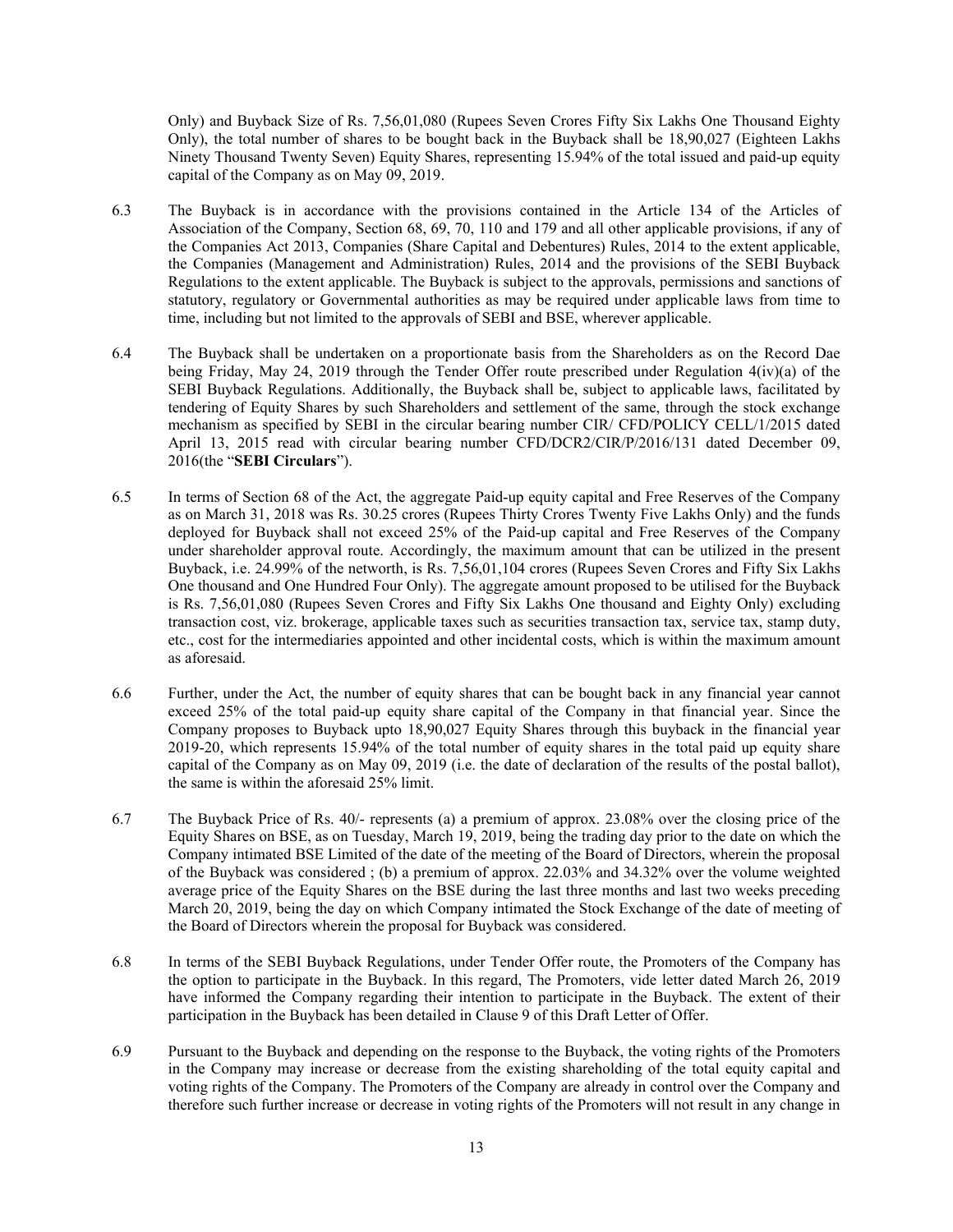control over the Company.

- 6.10 Details of shareholding of the Promoters of the Company
- 6.10.1 The aggregate shareholding of the Promoters of the Company as on the Date of this Letter of Offer is as follows:

| Sr.<br>No.       | <b>Name of the Shareholder</b> | <b>No. of Equity</b><br>shares held | <b>No. of Equity</b><br><b>Shares in Demat</b> | Percentage of<br>Shareholding |
|------------------|--------------------------------|-------------------------------------|------------------------------------------------|-------------------------------|
|                  |                                |                                     | Form                                           |                               |
| 1.               | Hope Consultants Limited       | 8,20,886                            | 8,20,886                                       | 6.92                          |
| 2.               | Rakesh Kumar Jain              | 49,91,820                           | 49,91,820                                      | 42.10                         |
| $\overline{3}$ . | Prerna Jain                    | 27,77,008                           | 27,77,008                                      | 23.42                         |
| 4.               | Vida Jain                      | 49,020                              | 49,020                                         | 0.41                          |
| 5.               | Aridhi Jain                    | 16,620                              | 16,620                                         | 0.14                          |
|                  | Total                          | 86,55,354                           | 86,55,354                                      | 73.01                         |

6.10.2 Except the equity shares held by Mr. Rakesh Kumar Jain in the Capacity of promoter of the Company, as mentioned above, the shareholding of the Director and Key Managerial Personnel of the Company is stated below:.

| Sr. | <b>Name</b>               | <b>Designation</b>          | <b>No. of Equity</b> | Percentage   |
|-----|---------------------------|-----------------------------|----------------------|--------------|
| No. |                           |                             | <b>Shares</b>        | of           |
|     |                           |                             |                      | shareholding |
|     | Mr. Gauri Shanker Pandey  | Whole Time Director         |                      |              |
| 2.  | Dr. Charanjeet Singh Bedi | <b>Independent Director</b> |                      |              |
| 3.  | Mr. Atul Kumar Jain       | <b>Independent Director</b> | 20                   | 0.00         |
| 4.  | Mr. Arun Kumar Jain       | <b>Independent Director</b> | 420                  | 0.00         |
| 5.  | Mr. Baljit Singh Bedi     | <b>Independent Director</b> | 1,200                | 0.01         |
| 6.  | Ms. Sarabjeet Kaur Kocher | Women Director              |                      |              |
| 7.  | Ms. Richa Arora           | Whole Time Director and     |                      |              |
|     |                           | Company Secretary           |                      |              |
| 8.  | Mr. Mayank Agarwal        | Chief Financial Officer     |                      |              |
|     | <b>Total</b>              |                             | 1.640                | 0.01         |

6.10.3 Except the equity shares held by Mr. Rakesh Kumar Jain in the Capacity of promoter of the Company, as mentioned in Clause 3.1 above, the shareholding of the Directors of Hope Consultants Limited in our Company is stated below:

| Sr. | Name                  | <b>Designation</b> | No. of        | Percentage   |
|-----|-----------------------|--------------------|---------------|--------------|
| No. |                       |                    | <b>Equity</b> | of           |
|     |                       |                    | <b>Shares</b> | shareholding |
|     | Mr. Rajeev Kumar Jain | Director           | 400           | 0.00         |
|     | Mr. Sharad Jain       | Director           | 67,070        | 0.46         |
|     | Total                 |                    | 67,470        | 0.46         |

6.10.4 No shares were either purchased or sold by the Promoters, during the period of 6 months preceding the date of the Board Meeting at which the proposal for Buyback was approved, i.e. March 26, 2019 and from the date of the Board Meeting till date of Postal Ballot Notice except transfer of 800 shares (after sub-division) pursuant to Order dated September 18, 2006 of the Hon'ble High Court of Delhi, approving the Scheme of Amalgamation of Hope Consultants Limited with AVI Growth Avenues Private Limited, Ample Consultants Private Limited and Frontcap Securities Private Limited. Prior to the Scheme of Amalgamation, said 800 shares were held by Ample Consultants Private Limited, another Promoter Group Entity.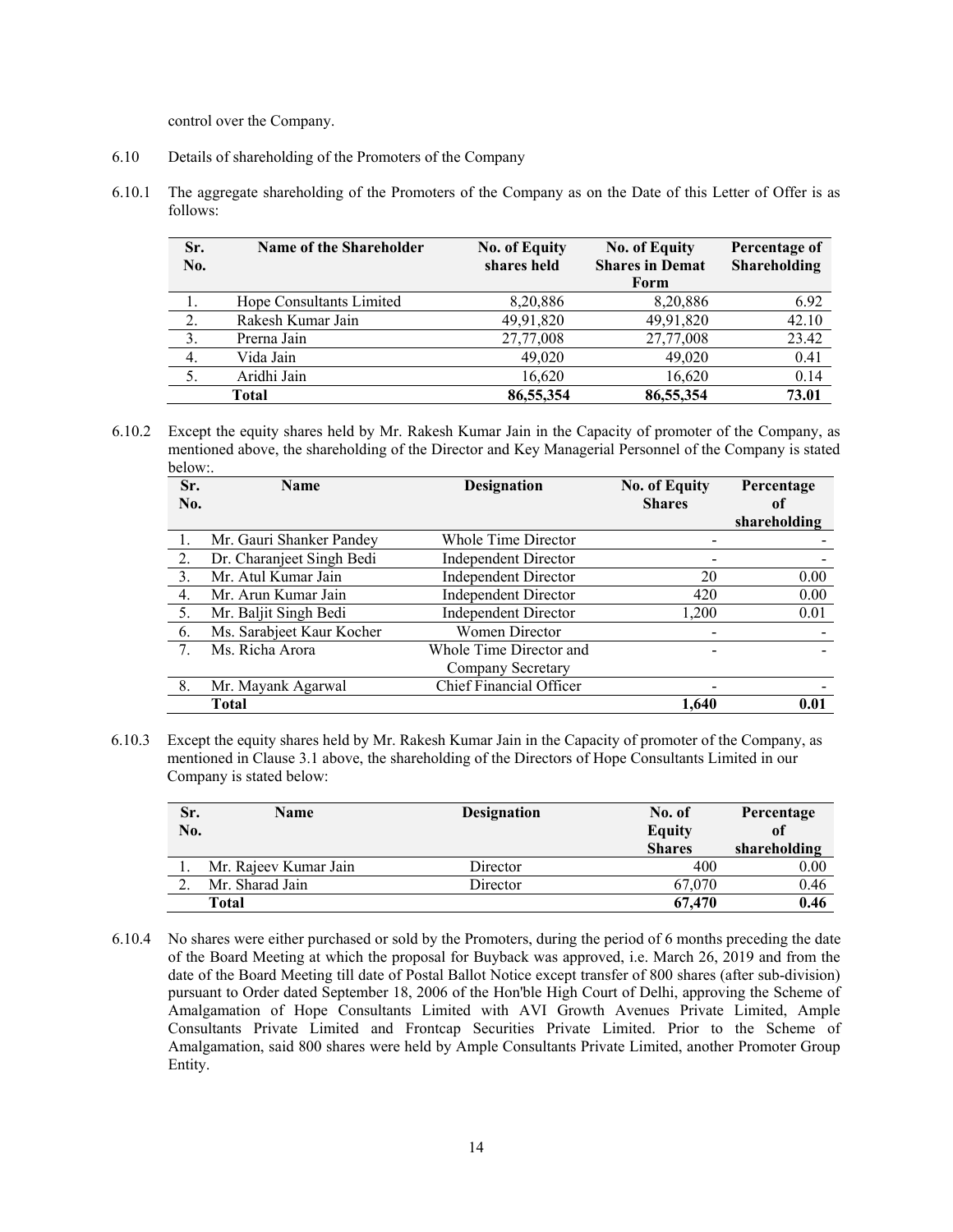## **7. AUTHORITY FOR THE BUYBACK**

The Buyback is being undertaken by the Company in accordance with Article 134 of the Articles of Association of the Company, the provisions of section 68, 69, 70 and other applicable provisions of the Companies Act, the Rules thereunder and the SEBI Buyback Regulations. The Buyback is subject to such other approvals and permissions, as may be required from statutory, regulatory or governmental authorities under applicable law.

The Board at its meeting dated March 26, 2019, passed a resolution approving the Buyback of Equity Shares of the Company and sought approval of its Shareholders, by a special resolution, through a notice dated March 26, 2019. The Shareholders of the Company have approved the Buyback by way of a special resolution passed through postal ballot, results of which were declared on May 09, 2019.

## **8. NECESSITY OF THE BUYBACK**

Buyback is the purchase of its own Equity Shares by the Company. The objective is to maximize returns to investors, to reduce total number of shares and enhance overall shareholders value by returning cash to shareholders in an efficient and investor friendly manner. The Board of Directors of the Company at its meeting held on March 26, 2019 considered the accumulated Free Reserves as well as cash liquidity reflected in the audited accounts for the Financial Year ended March 31, 2018 and decided to allocate a sum of Rs. 7,56,01,080 (Rupees Seven Crores Fifty Six Lakhs One Thousand and Eighty only) for returning to the members holding Equity shares through Buyback (which is 24.99% of the total Paid up share capital and Free Reserves as per the Audited Standalone Financial Statements of the Company for the Financial Year ended March 31, 2018) excluding transaction cost, viz. brokerage, applicable taxes such as securities transaction tax, service tax, stamp duty, etc.

The Company's management strives to increase Shareholder's value and the Buyback would result in, amongst other things:

- (a) The Buyback will result in reduction in the overall capital employed in the business, which will, in turn lead to higher earnings per share and enhanced return on equity and return on capital employed, return on net worth, return on assets, etc and long term increase in shareholders' value;
- (b) The Buyback will help the Company to distribute surplus cash to its Members holding equity shares broadly in proportion to their shareholding, thereby, enhancing the overall return to Members;
- (c) The Buyback, which is being implemented through the Tender Offer route as prescribed under the SEBI Buyback Regulations, would involve allocation of 15% of the outlay to Small Shareholders. The Company believes that this reservation of 15% for Small Shareholders would benefit a large number of public shareholders, who would get classified as "Small Shareholder"; and
- (d) The Buyback gives an option to the Members holding equity shares of the Company, who can choose to participate and get cash in lieu of Equity Shares to be accepted under the Offer or they may choose to not participate and enjoy a resultant increase in their percentage shareholding, post the Offer, without additional investment.

## **9. MANAGEMENT DISCUSSION AND ANALYSIS AND THE LIKELY IMPACT OF BUYBACK ON THE COMPANY**

- 9.1 The Buyback is not likely to cause any material impact on the earnings of the Company except a reduction in the amount available for investment, which the Company could have otherwise deployed towards generating investment income. The Buyback will optimize returns to the shareholders and enhance overall shareholders value. The Buyback is not expected to impact growth opportunities for the Company.
- 9.2 In terms of the SEBI Buyback Regulations, under Tender Offer route, the Promoters have the option to participate in the Buyback. In this regard, the Promoters vide their letter dated March 26, 2018 have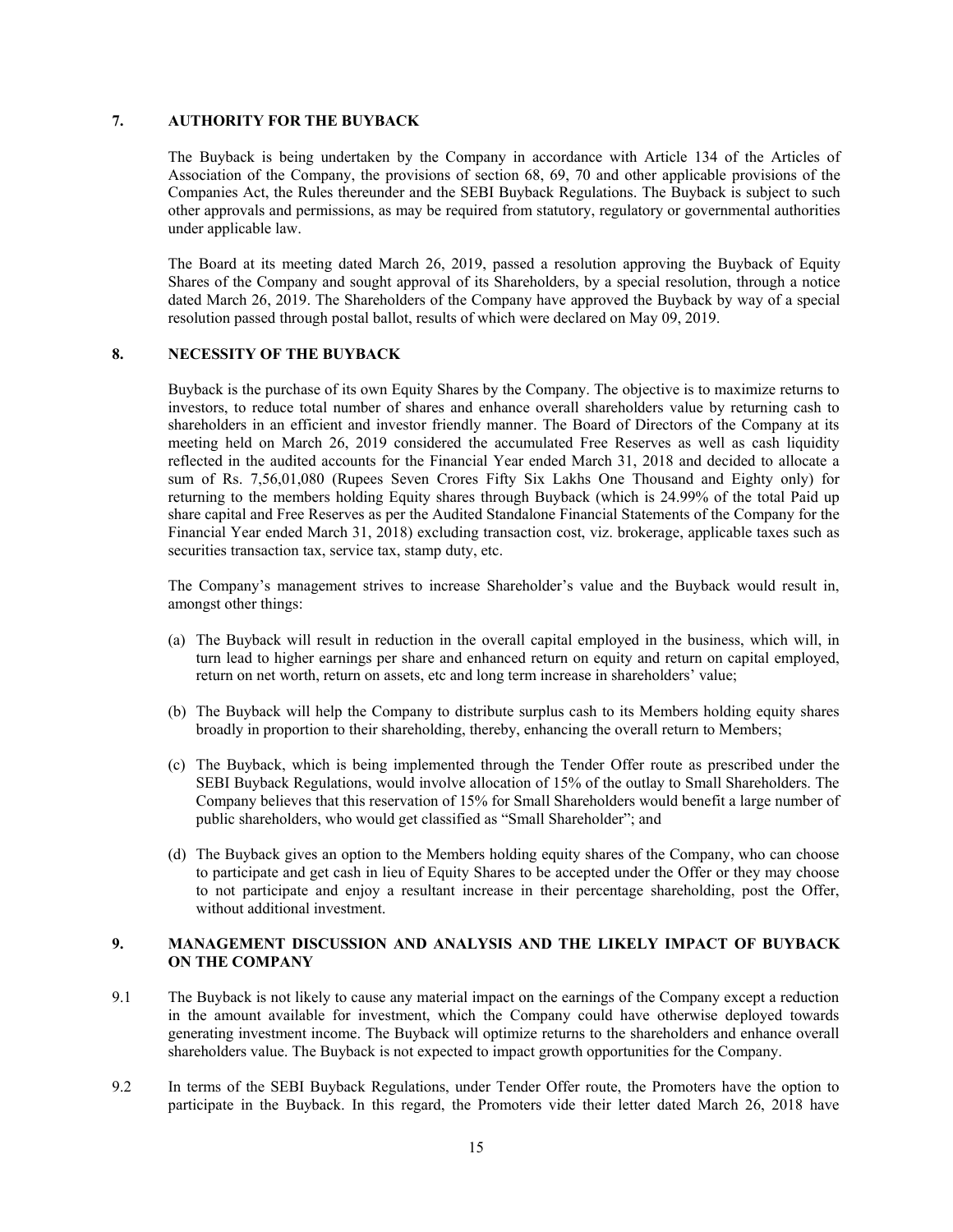informed the Company regarding their intention to participate in the Buyback and offer to tender their pro rata entitlement against the shares held by them as on the Record Date and may also tender such additional number of shares, as they may decide subsequently depending upon publicly available information at the time of such decision making, in compliance with the SEBI Buyback Regulations. However, the Promoters will not tender more than 86,55,354 Equity Shares under the Buyback, being the total number of Equity Shares held by them.

| Sr. No.                         | <b>Date of Acquisition</b> | <b>No. of Equity</b><br><b>Shares Acquired</b> | <b>Cost of Acquisition</b><br>(in Rs. per Share) |
|---------------------------------|----------------------------|------------------------------------------------|--------------------------------------------------|
| <b>Hope Consultants Limited</b> |                            |                                                |                                                  |
| 1.                              | April 01, 2006#            | 8,20,086                                       | Not Applicable                                   |
| $\overline{2}$ .                | February 25, 2019\$        | 800                                            | Not Applicable                                   |
| Sub Total (A)                   |                            | 8,20,886                                       |                                                  |
| <b>Rakesh Kumar Jain</b>        |                            |                                                |                                                  |
| 1.                              | May 02, 2012               | 4,31,820                                       | 12.20                                            |
| 2.                              | July 30, 2015              | 12,00,000                                      | 13.75                                            |
| 3.                              | July 08, 2016              | 5,80,000                                       | 8.70                                             |
| 4.                              | August 19, 2016            | 24,80,000                                      | 9.51                                             |
| 5.                              | April 17, 2017             | 3,00,000                                       | 26.50                                            |
| Sub Total (B)                   |                            | 49,91,820                                      |                                                  |
| Prerna Jain                     |                            |                                                |                                                  |
| $\mathbf{1}$ .                  | April 04, 2016             | 4,27,008                                       | 13.50                                            |
| $\overline{2}$ .                | July 08, 2016              | 23,00,000                                      | 8.70                                             |
| $\overline{3}$ .                | April 17, 2017             | 50,000                                         | 26.50                                            |
| Sub Total $(C)$                 |                            | 27,77,008                                      |                                                  |
| Vidha Jain                      |                            |                                                |                                                  |
| 1.                              | Up to April 01, 1999#      | 49,020                                         | 2.00                                             |
| Sub Total (D)                   |                            | 49,020                                         |                                                  |
| Aridhi Jain                     |                            |                                                |                                                  |
| $\mathbf{1}$ .                  | Up to January 01, 2003#    | 16,620                                         | 3.50                                             |
| Sub Total (E)                   |                            | 16,620                                         |                                                  |
| Total $(A+B+C+D+E)$             |                            | 86,55,354                                      | $\overline{\phantom{a}}$                         |

9.3 The details of the date and price of acquisition of the Equity Shares that Promoters intends to tender are set out below:

9.4 Consequent to the Buyback and based on the number of Shares bought back from the shareholders, the shareholding pattern of the Company would undergo a consequential change. Pursuant to the Buyback and depending on the response to the Buyback, the voting rights of the Promoters in the Company may increase or decrease from the existing Shareholding of the total equity capital and voting rights of the Company. Assuming response to the Buyback is to the extent of 100% (full acceptance) from all the Shareholders up to their Buyback Entitlement, the aggregate shareholding of the Promoters, post the Buyback may increase to [●]% from 73.01% prior to the Buyback, and the aggregate shareholding of the public in the Company post Buyback may decrease to [●]% from 26.99% prior to the Buyback.

The Promoters of the Company are already in control over the Company and therefore such further increase or decrease in voting rights of the Promoters will not result in any change in control over the Company.

9.5 The debt-equity ratio post the Buyback will be below the maximum allowable limit of 2:1 specified under the Act.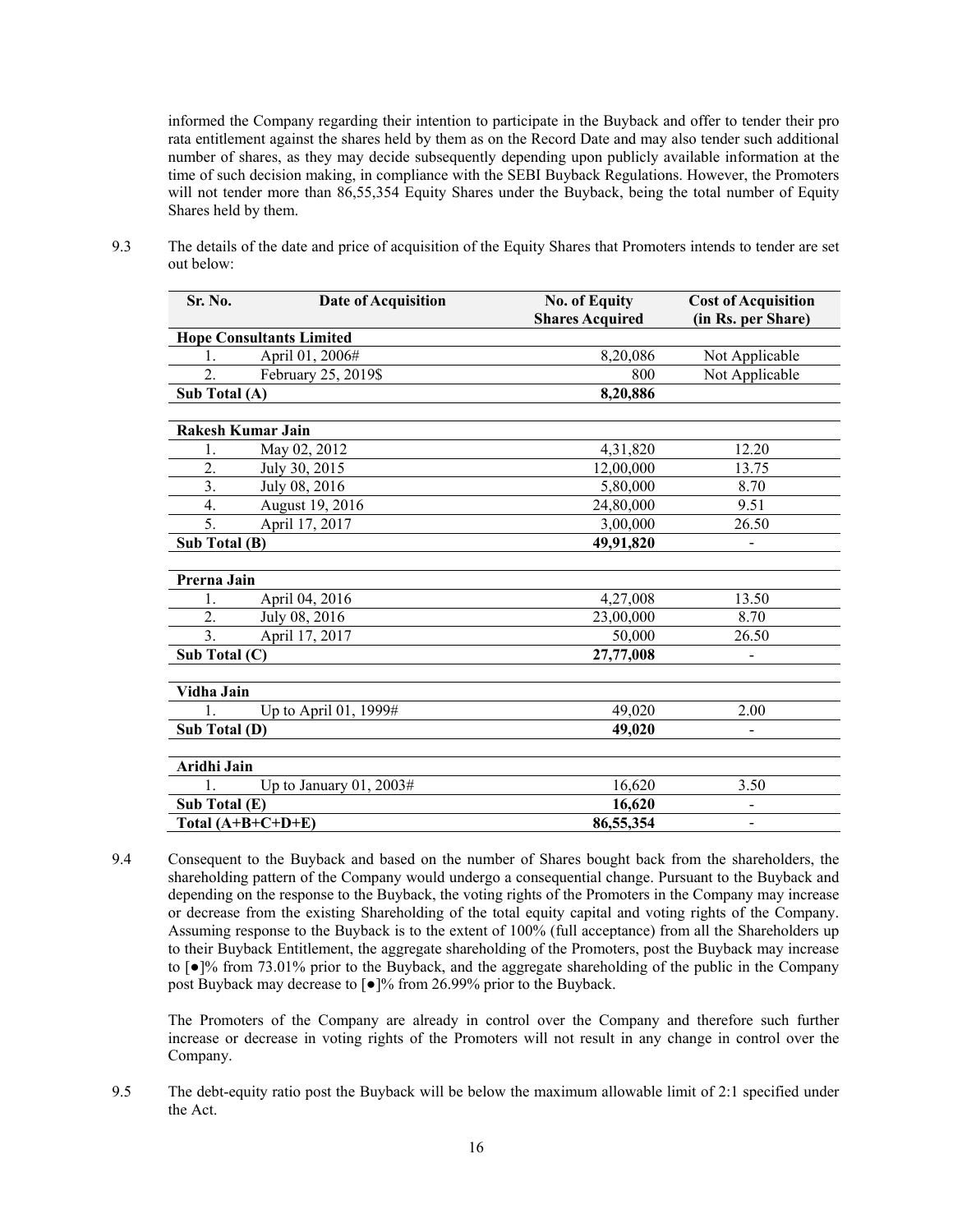- 9.6 In compliance with regulation 24(i)(b) of SEBI Buyback Regulations, the Company shall not issue any equity shares or other equity securities (including by way of bonus) till the date of closure of the Buyback. The Company shall not raise further capital for a period of one year from the closure of the Buyback.
- 9.7 Salient financial parameters consequent to the Buyback based on the Audited Standalone Financial Statements as of March 31, 2018, of the Company are as under:

| <b>Ratios</b>                                | <b>Pre Buyback (based on</b><br>the number of shares<br>before split of face<br>value) | <b>Post Buyback (based)</b><br>on the number of<br>shares after split of<br>face value) | <b>Post</b><br><b>Buyback</b> |
|----------------------------------------------|----------------------------------------------------------------------------------------|-----------------------------------------------------------------------------------------|-------------------------------|
| Net Worth (Rs. in lakhs) (a)                 | 4,546.16                                                                               | 4,546.16                                                                                | 3,790.15                      |
| Return on Networth $(\%$ age) (b)            | 21.92                                                                                  | 21.92                                                                                   | 26.29                         |
| Earnings Per Share (in Rs.) $(c)$            |                                                                                        |                                                                                         |                               |
| <b>Basic</b>                                 | 14.13                                                                                  | 7.07                                                                                    | 10.00                         |
| Diluted                                      | 14.14                                                                                  | 7.07                                                                                    | 10.00                         |
| Book Value per Share (in Rs.) (d)            | 76.69                                                                                  | 38.35                                                                                   | 38.03                         |
| Price / Earnings multiple as per latest      | 2.30                                                                                   | 4.60                                                                                    | 3.25                          |
| audited Financial Statements <sup>(e)</sup>  |                                                                                        |                                                                                         |                               |
| Total Debt / Equity Ratio <sup>(f)</sup>     | 0.025                                                                                  | 0.025                                                                                   | 0.029                         |
| Long term Debt / Equity Ratio <sup>(g)</sup> | 0.017                                                                                  | 0.017                                                                                   | 0.021                         |

Note:

- (a) Net worth is calculated as aggregate value of the paid-up share capital and all reserves created out of the profits and securities premium account, after deducting the aggregate value of the accumulated losses, deferred expenditure and miscellaneous expenditure not written off, as per the audited standalone financial statements as on March 31, 2018, but does not include reserves created out of revaluation of assets, write-back of depreciation and amalgamation.
- (b) Return on Net Worth = Profit after tax / Net Worth
- (c) Earnings per Share  $=$  Profit after Tax / Average number of shares outstanding for the period. Earnings per Share post Buyback is computed based on the number of equity shares outstanding after assuming full acceptance
- (d) Book value per Share = Net Worth / Number of shares at the end of the period
- (e) Price / Earnings multiple as per latest Audited Standalone Financial Statements = Market Value per Share / Basic Earnings per Share Market Value has been taken as Rs. 32.50 (closing price on BSE as of March 19, 2019 being the day immediately preceding the date on which Company intimated the Stock Exchanges of the date of meeting of the Board of Directors wherein the proposal for Buyback was considered, for both pre and post buyback)
- (f) Total Debt / Equity Ratio = Total Debt / Net Worth
- (g) Long term Debt / Equity Ratio = Long term Debt / Net Worth

### **10. BASIS FOR CALCULATING BUYBACK PRICE**

The Equity Shares of the Company are proposed to be bought back at a price of Rs. 40/- (Rupees Forty Only) per Equity Share.

The Buyback Price has been arrived at after considering various factors, including, but not limited to the trends in the volume weighted average prices of the Equity Shares of the Company on BSE Limited ("BSE"), where the equity shares of the Company are listed, the net-worth of the Company, price earnings ratio and the possible impact of the Buyback on the key financial ratios of the Company.

The Buyback Price of Rs. 40/- represents (a) a premium of approx. 23.08% over the closing price of the Equity Shares on BSE, as on Tuesday, March 19, 2019, being the trading day prior to the date on which the Company intimated BSE Limited of the date of the meeting of the Board of Directors, wherein the proposal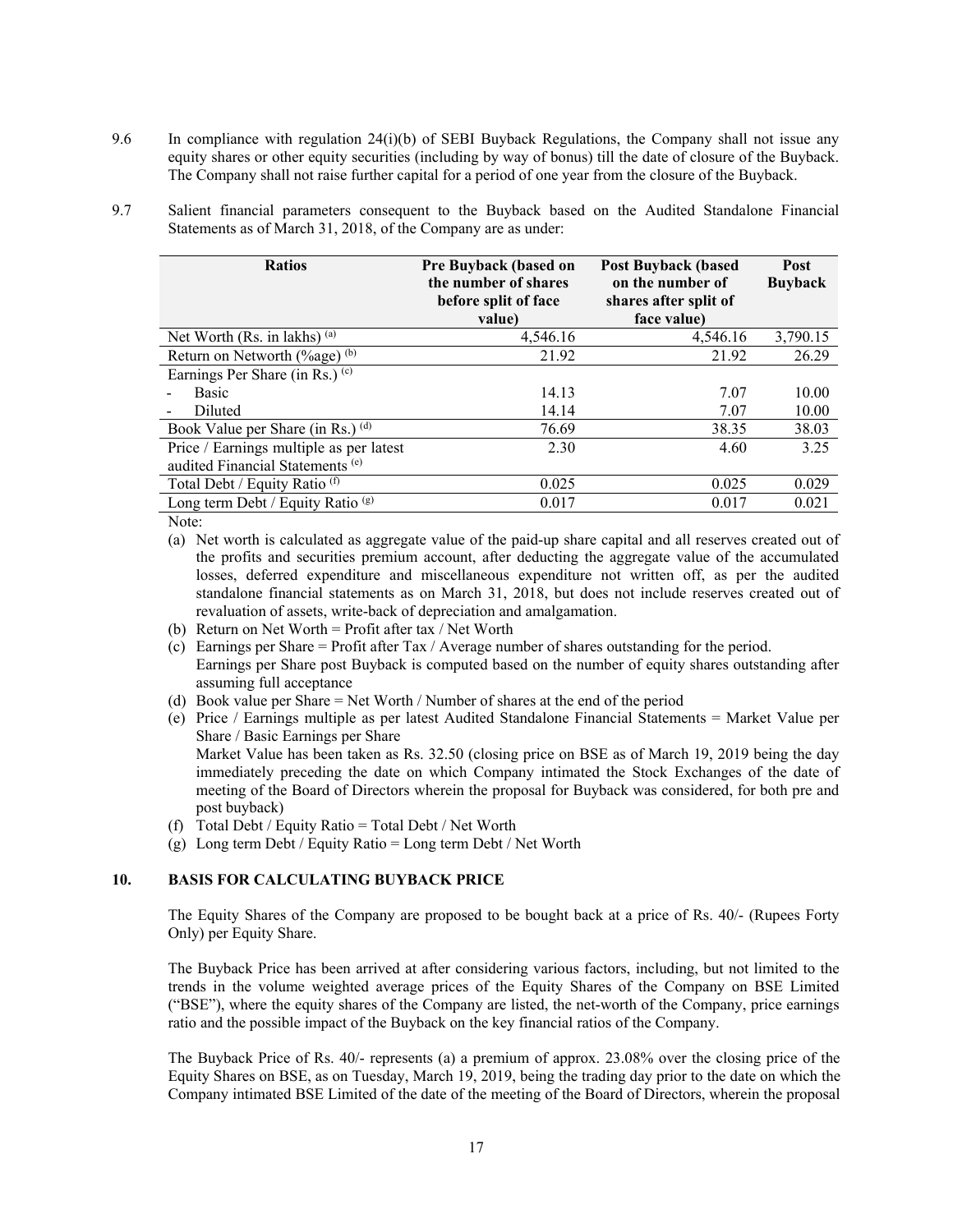of the Buyback was considered; (b) a premium of approx. 22.03% and 34.32% over the volume weighted average price of the Equity Shares on the BSE during the last three months and last two weeks preceding March 20, 2019, being the day on which Company intimated the Stock Exchange of the date of meeting of the Board of Directors wherein the proposal for Buyback was considered.

The closing market price of the Equity Shares as on March 19, 2019, being the working day immediately preceding the date on which Company intimated Stock exchanges of the date of meeting of the Board of Directors wherein the proposal for the Buyback was considered was Rs. 32.50 on BSE and the closing market price of the Equity Shares as on March 20, 2019, being the date of intimation of the date of Board Meeting wherein the proposal for the Buyback was considered was Rs. 33.50 on BSE.

The Buyback Price is at 4.31% premium over the Company's book value per Equity Share of the Company, which as of March 31, 2018 was Rs. 38.35 per Equity Share.

## **11. SOURCES OF FUNDS FOR THE BUYBACK**

- 11.1 Assuming full acceptance, the funds that would be utilized by the Company for the purpose of the Buyback would be Rs. 7,56,01,080/- (Rupees Seven Crores Fifty Six Lakhs One Thousand and Eighty Only) (excluding transaction cost, viz. brokerage, applicable taxes such as securities transaction tax, service tax, stamp duty, etc).
- 11.2 The Buyback shall be made out of the Free Reserves of the Company as at March 31, 2018 based on the Audited Financial Statements of the Company for the Financial Year ended March 31, 2018. The Company shall transfer a sum equal to the nominal value of the Equity Shares so bought back through the Buyback to the Capital Redemption Reserve Account and the details of such transfer shall be disclosed in its subsequent audited Balance Sheet.
- 11.3 The funds for the Buyback will be sourced from internal accruals of the Company. The Company does not intend to raise any debt for the explicit purposes of the Buyback. Thus, borrowed funds will not be used for the Buyback. However, if required, the Company may borrow funds in the ordinary course of its business.
- 11.4 This Buyback is not likely to cause any material impact on the earnings of the Company, except a reduction in the amount available for investment, which the Company could have otherwise deployed towards generating investment income.

#### **12. DETAILS OF THE ESCROW ACCOUNT AND THE AMOUNT DEPOSITED THEREIN**

In accordance with the with Regulation  $9(xi)$  of the SEBI Buyback Regulations, the Company has appointed HDFC Bank Limited as the Escrow Agent for the aforementioned Buyback, and the Company, the Manager to the Offer and the Escrow Agent have entered into an Escrow Agreement dated May 06, 2019 pursuant to which the Escrow Account in the name and style "**Frontline Securities Limited - Escrow Account**" bearing account number 57500000367876 has been opened with the Escrow Agent. The Manager has been empowered to operate the Escrow Account in accordance with the SEBI Buyback Regulations. In compliance with the provisions of the Regulation  $9(xi)(a)$  and Regulation  $9(xi)(b)$  of the SEBI Buyback Regulations, the Company shall deposit an amount aggregating to Rs. 7,56,01,080/- (Rupees Seven Crores Fifty Six Lakhs One Thousand and Eighty Only), being equivalent to 100% of the Buyback Size, atleast 1 (one) working day before the opening of the Offer i.e. [●], 2019 or as specified under the SEBI Buyback Regulations from time to time.

Based on the resolution of the Board passed on March 26, 2019 in this regard and other facts / documents, Mr. Inderjeet Walecha (Mem. No.: 093694), Partner, Walecha Inderjeet & Associates, Chartered Accountant (Firm Registration No. 014205N), having their office at 6-8, Sanjay Market, R Block, Greater Kailash - I, New Delhi - 110 048, have certified, vide their certificate dated May 09, 2019 that the Company has adequate firm and financial resources to meet the financial obligations under Offer.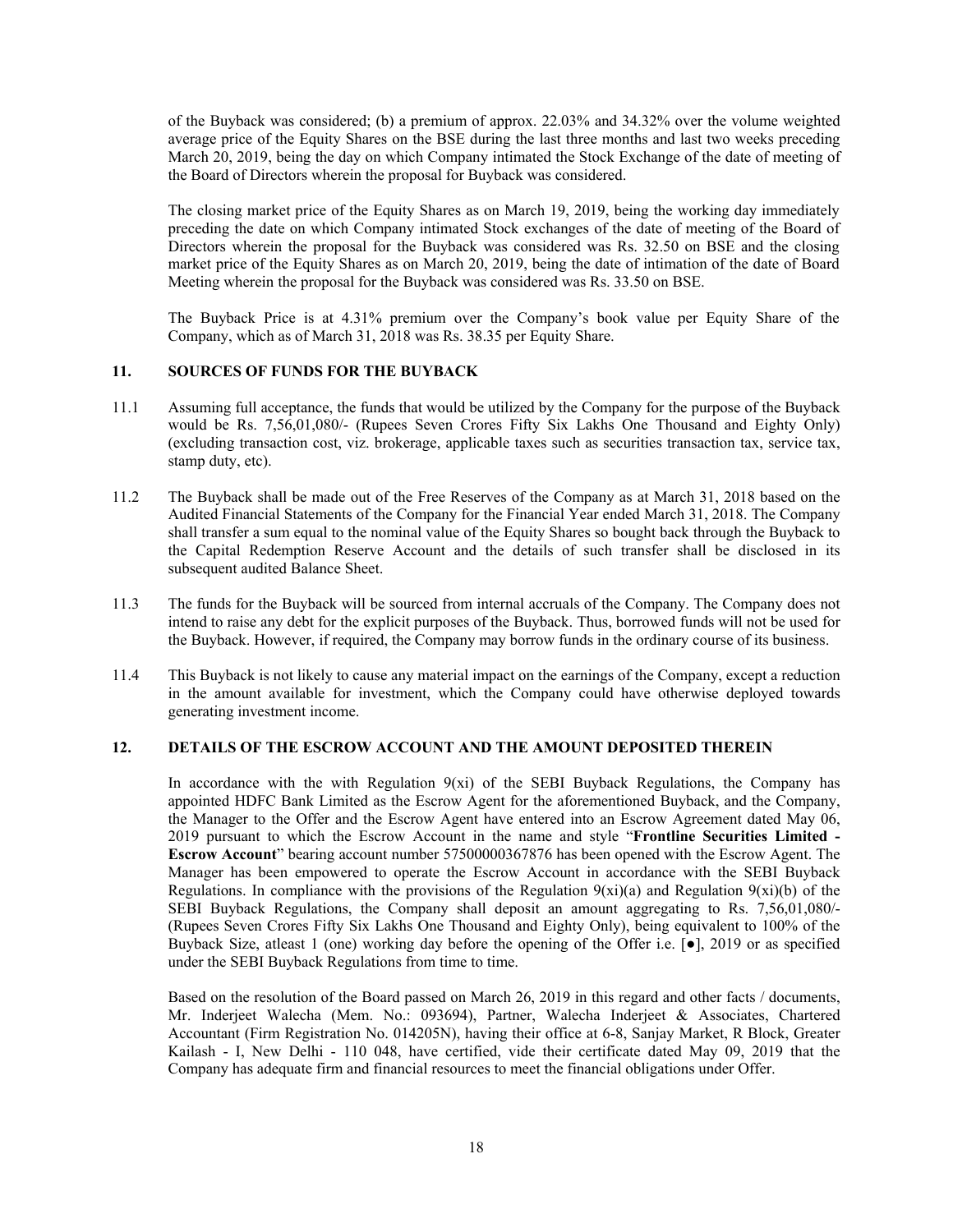The company will, immediately after the date of closure of this Offer, deposit in a special account such sum as would together with 90% of the amount lying in the Escrow Account make up the entire sum due and payable as consideration for the Buyback. The Company may transfer the funds from the Escrow Account to the special account in accordance with the provisions of Regulation 10(i) of the SEBI Buyback Regulations.

The Manager to the Offer confirms that it is satisfied that firm arrangements for fulfilling the obligations under the Buyback are in place and that the Company has the ability to implement the Buyback in accordance with the SEBI Buyback Regulations.

## **13. CAPITAL STRUCTURE AND SHAREHOLDING PATTERN**

(a) As on the date of this Letter of Offer, the Share Capital Structure of the Company is as follows:

| <b>Particulars</b>                            | <b>Amount</b> (in Rs.) |
|-----------------------------------------------|------------------------|
| <b>Authorised Capital</b>                     |                        |
| $2,00,00,000$ Equity Shares of Rs. 5/- each   | 10,00,00,000           |
| <b>Issued, Subscribed and Paid Up Capital</b> |                        |
| 1,18,55,692 Equity Shares of Rs. $5/-$ each   | 5.92.78.460            |

(b) Assuming full acceptance in the Buyback, the Share Capital Structure of the Company post Buyback would be as follows:

| <b>Amount</b> (in Rs.) |
|------------------------|
|                        |
| 10,00,00,000           |
|                        |
| 4,98,28,325            |
|                        |

## **Confirmations**

- 1. The Company has not undertaken any Buyback of its Equity Shares in the last one Year from the date of the meeting of the Board in which the proposal for this Buyback was approved by the Board, i.e. March 26, 2019. The last buyback undertaken by the Company closed on February 09, 2018.
- 2. The Company's Equity Shares are fully Paid-up and there are no partly Paid-up Equity Shares with calls-in-arrears. Further, there are no outstanding compulsory or optionally convertible securities.
- 3. The Company will not issue any Equity Shares including by way of bonus, from the date of Public Announcement till the date of closure of this Buyback in accordance with Regulation 24(i)(b) of the SEBI Buyback Regulations.
- 4. Further as on the date, there is no pending scheme of amalgamation or compromise or arrangement pursuant to any provisions of the Act.

| (c) |  | The pre and post Buyback shareholding pattern of the Company is as follows: |
|-----|--|-----------------------------------------------------------------------------|
|     |  |                                                                             |

| <b>Category of Shareholders</b> |                      | <b>Pre Buyback Shareholding Pattern</b><br>(as on May 03, 2019) |                      | <b>Post Buyback Shareholding Pattern</b> |
|---------------------------------|----------------------|-----------------------------------------------------------------|----------------------|------------------------------------------|
|                                 | <b>No. of Shares</b> | % Holding                                                       | <b>No. of Shares</b> | % Holding                                |
| <b>Promoters Shareholding</b>   |                      |                                                                 |                      |                                          |
| Indian                          | 85,89,714            | 72.45                                                           |                      | o                                        |
| Foreign                         | 65.640               | 0.55                                                            | $\bullet$            | Ō                                        |
| Sub Total (A)                   | 86,55,354            | 73.01                                                           | ٠                    | Ō                                        |
| <b>Public Shareholding</b>      |                      |                                                                 |                      |                                          |
| <b>Institutions</b>             |                      |                                                                 |                      |                                          |
| Mutual Funds / UTI              |                      |                                                                 |                      |                                          |
| Financial Institutions / Banks  |                      |                                                                 | $ \bullet $          | ∣•                                       |
| <b>Venture Capital Funds</b>    |                      |                                                                 |                      |                                          |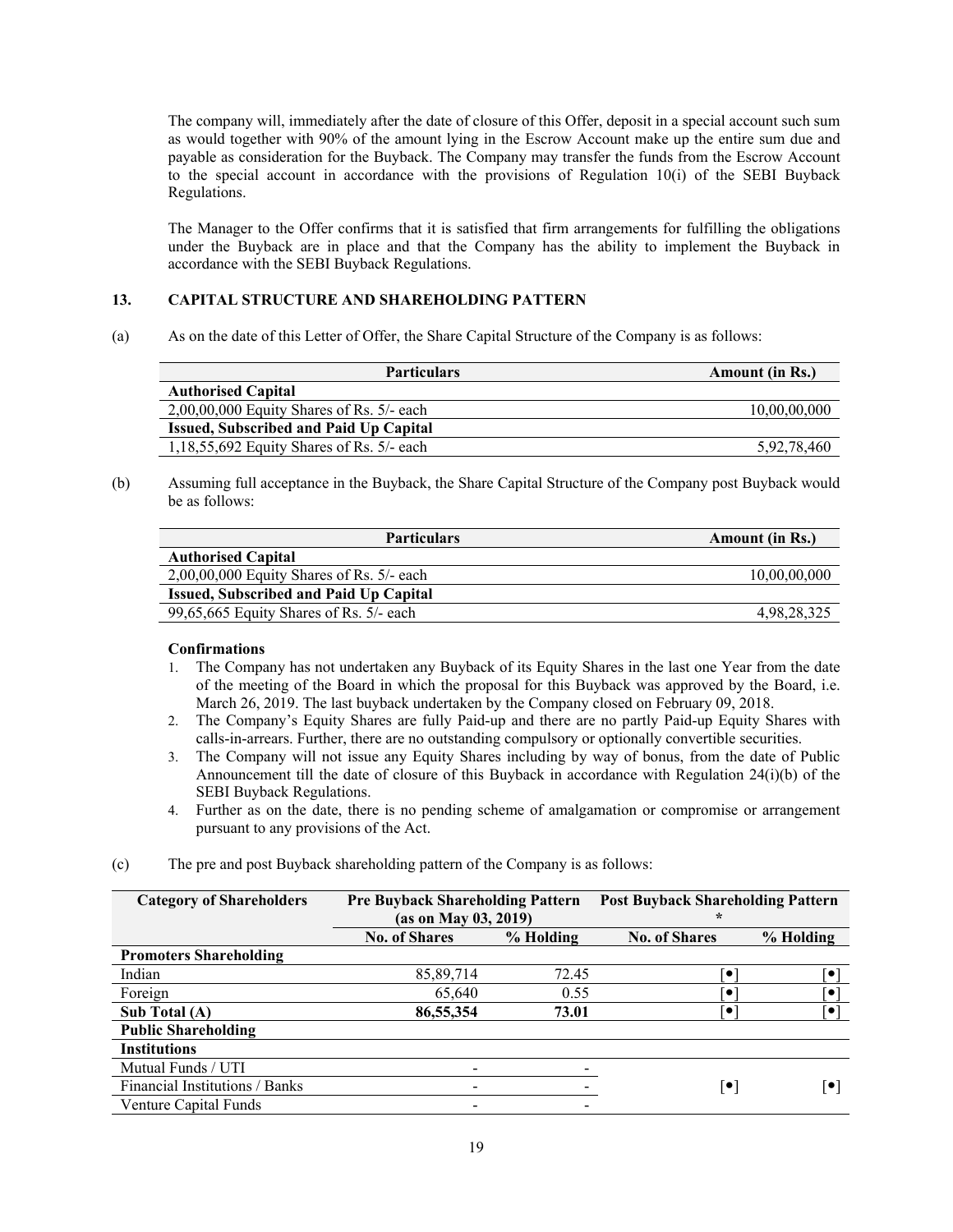| <b>Category of Shareholders</b> | <b>Pre Buyback Shareholding Pattern</b><br>(as on May 03, 2019) |           | <b>Post Buyback Shareholding Pattern</b><br>÷ |           |
|---------------------------------|-----------------------------------------------------------------|-----------|-----------------------------------------------|-----------|
|                                 | <b>No. of Shares</b>                                            | % Holding | <b>No. of Shares</b>                          | % Holding |
| Foreign Portfolio Investor      |                                                                 |           |                                               |           |
| Foreign Institutional Investors |                                                                 |           |                                               |           |
| <b>Non Institutions</b>         |                                                                 |           |                                               |           |
| <b>Bodies Corporate</b>         | 0.82<br>97.491                                                  |           |                                               |           |
| Individuals                     | 18.73<br>22, 20, 494                                            |           |                                               |           |
| NBFC registered with RBI        | 3.77<br>4,46,701                                                |           |                                               |           |
| Others                          | 4,35,652                                                        | 3.68      |                                               |           |
| Sub Total (B)                   | 32,00,338                                                       | 26.99     | $\bullet$                                     | $\bullet$ |
| Grand Total $(A)+(B)$           | 1,18,55,692                                                     | 100.00    | ٠                                             | ī•        |

\* Assuming response to the Offer to the fullest extent. However, the actual shareholding pattern post Buyback would depend upon the actual number of Equity shares bought back from each such shareholder.

- (d) The company has  $\lceil \bullet \rceil$  shareholders as on Record date i.e. May 24, 2019.
- (e) As per the provisions of the Act, the Company will not be allowed to issue fresh Equity Shares for a period of one year or such other period after the completion of the Buyback as may be amended by any statutory modification(s) or re-enactment of the Act or SEBI Buyback Regulations for the time being in force. However, this restriction would not apply to issuance of bonus shares or shares issued in the discharge of subsisting obligations such as conversion of warrants, stock option schemes, sweat equity or conversion of preference shares or debentures into Equity Shares.
- (f) The aggregate shareholding of the Promoters and Persons who are in control of the Company is 86,55,354 Equity Shares of face value Rs. 5 each representing 73.01% of the existing equity Paid up equity share capital of the Company. Assuming response to the Buyback to the fullest extent, the aggregate shareholding of the Promoters and Persons who are in control of the Company, post Buyback will increase to  $\lceil \cdot \rceil\%$  of the post Buyback equity share capital of the Company.
- (g) No shares were either purchased or sold by the Promoters, during the period of 12 months preceding the date of the Public Announcement and from the date of the Public Announcement till the date of the draft Letter of Offer except for transfer of 800 shares (after sub-division) pursuant to Order dated September 18, 2006 of the Hon'ble High Court of Delhi, approving the Scheme of Amalgamation of Hope Consultants Limited with AVI Growth Avenues Private Limited, Ample Consultants Private Limited and Frontcap Securities Private Limited. Prior to the Scheme of Amalgamation, said 800 shares were held by Ample Consultants Private Limited, another Promoter Group Entity.

## **14. BRIEF INFORMATION ABOUT THE COMPANY**

- 14.1 Frontline Securities Limited is a public limited company incorporated on May 05, 1994 under the provisions of the Companies Act, 1956, vide certificate of incorporation bearing Registration Number 058837. The Company received certificate for commencement on May 18, 1994 from the Registrar of Companies, National Capital Territory of Delhi and Haryana. The Corporate Identification Number (CIN) of the Company is L65100DL1994PLC058837. The registered office of the Company is situated at M-6, IInd Floor, M Block Market, Greater Kailash-II, New Delhi-110048
- 14.2 The Company is registered with the Reserve Bank of India as Non Deposit accepting Non Banking Finance Company (Non Systematically Important) (RBI Regn. No. B.00089) and is also engaged in the business of providing financial services to help clients to plan and execute their investment needs based on their riskreturn requirements. The Company provides investment advisory services in areas such as Wealth Management, Mutual Fund Distribution, Corporate Advisory, Tax Planning, Mergers and Acquisitions, Life Insurance etc.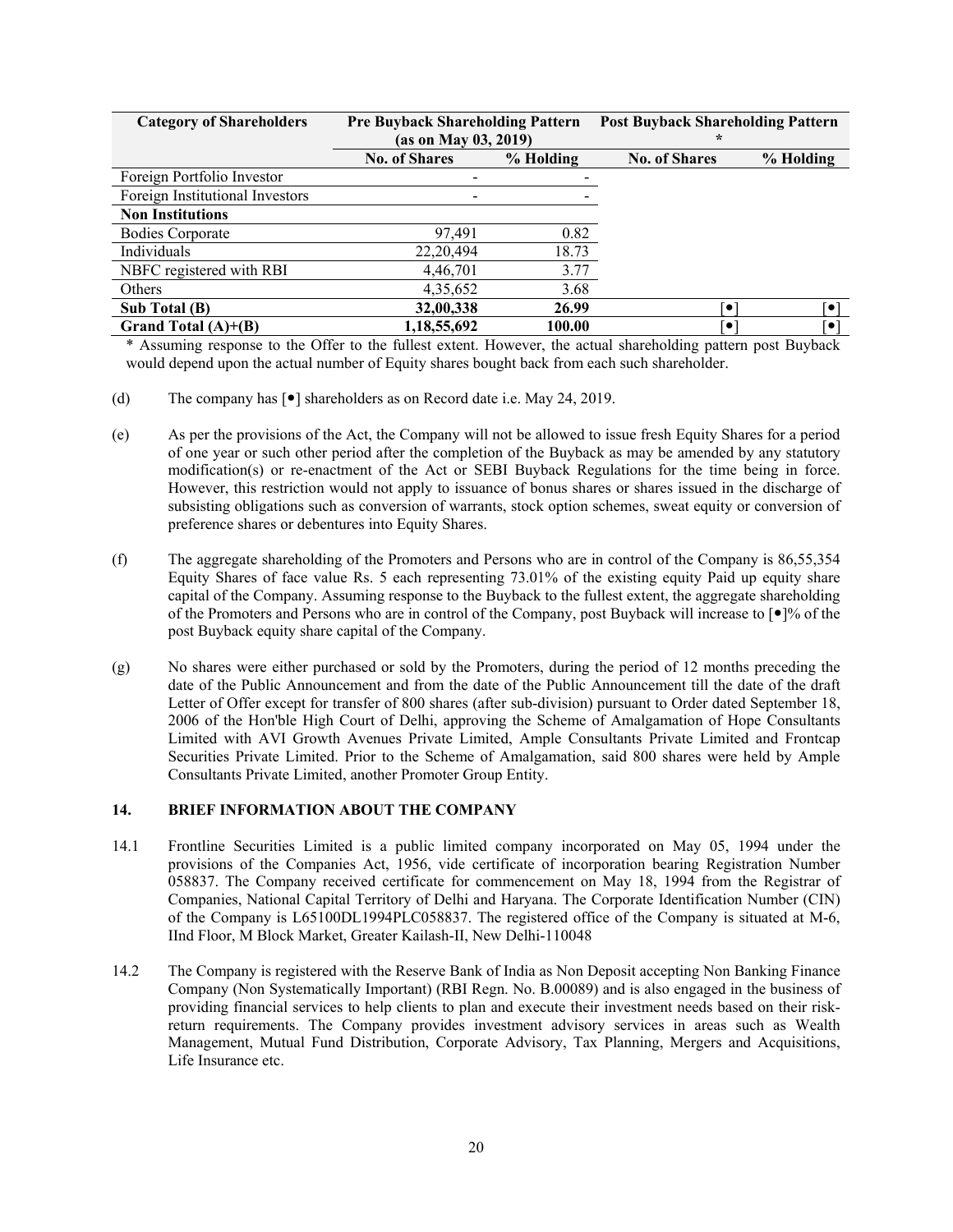## 14.3 **Growth of the Business over a period of time**:

## **Total Income**

The total income of the Company for the year ended March 31, 2016 was Rs. 479.89 lakhs which for the year ended March 31, 2017 increased to Rs. 560.01 Lakhs registering a growth of 16.70%. Further, the total income of the Company for the year ended March 31, 2018 increased to Rs. 1,296.07 Lakhs, registering a growth of 131.44% year-on-year basis.

## **Profit after Tax**

The profit after tax of the Company for the year ended March 31, 2016 was Rs. 353.97 lakhs which for the year ended March 31, 2017 increased to Rs. 449.97 Lakhs registering a growth of 27.12%. Further, the profit after tax of the Company for the year ended March 31, 2018 increased to Rs. 996.41 Lakhs, registering a growth of 121.44% year-on-year basis.

14.4 Details of the changes in the share capital of the Company since incorporation is as follows:

| Date of allotment<br>/(Extinguishment)<br>of shares | No. of equity<br>shares | Face<br>value | <b>Cummulative</b><br>number of<br>equity shares | <b>Cummulative</b><br>paid up value | Consid-<br>eration | <b>Reason of Allotment</b><br>/ (Extinguishment) |
|-----------------------------------------------------|-------------------------|---------------|--------------------------------------------------|-------------------------------------|--------------------|--------------------------------------------------|
| May 05, 1994                                        | 70                      | 10            | 70                                               | 700                                 | Cash               | Subscriber to the                                |
|                                                     |                         |               |                                                  |                                     |                    | Memorandum of                                    |
|                                                     |                         |               |                                                  |                                     |                    | Association                                      |
| August 31, 1994                                     | 2,00,000                | 10            | 2,00,070                                         | 20,00,700                           | Cash               | Preferential Allotment                           |
| January 20, 1995                                    | 28,30,230               | 10            | 30,03,300                                        | 3,00,33,000                         | Cash               | Public Issue                                     |
| August 20, 1996                                     | 15,01,650               | 10            | 45,04,950                                        | 4,50,49,500                         | Cash               | Rights Issue                                     |
| October 25, 2000                                    | 30,35,000               | 10            | 75,39,950                                        | 7,53,99,500                         | Cash               | Preferential Allotment                           |
| November 21.                                        | 19,65,000               | 10            | 95,04,950                                        | 9,50,49,500                         | Cash               | Preferential Allotment                           |
| 2000                                                |                         |               |                                                  |                                     |                    |                                                  |
| February 07, 2014                                   | (23, 18, 261)           | 10            | 71,86,689                                        | 7,18,66,890                         | NA                 | Buyback                                          |
| February 15, 2018                                   | (12, 58, 843)           | 10            | 59, 27, 846                                      | 5,92,78,460                         | NA                 | Buyback                                          |
| October 24, 2018                                    | (59, 27, 846)           | 10            | 5,92,78,460                                      |                                     | NA                 | Sub-division of face                             |
|                                                     | 1,18,55,692             | 5             | 1,18,55,692                                      | 5,92,78,460                         |                    | value                                            |

- 14.5 The Equity Shares of the Company got listed on BSE Limited (BSE) on July 08, 2010 (Scrip Code 533213) and remains listed till date. The Equity Shares of the Company were also listed on Delhi Stock Exchange Limited. However, SEBI vide its Order No. WTM/SR/SEBI /MRD-DSA/04/01/2017 dated January 23, 2017, had permitted the exit of Delhi Stock Exchange Limited as a stock exchange.
- 14.6 The details of the Board of Directors of the Company are as follows:

| Name, Designation,<br><b>Occupation and DIN</b>                                                                                      | Age (In<br>Years) | <b>Oualification</b>    | Date of<br>Appointment | Details of directorships in other companies                                                                                                                                                                                                                                                                                                                                                                              |
|--------------------------------------------------------------------------------------------------------------------------------------|-------------------|-------------------------|------------------------|--------------------------------------------------------------------------------------------------------------------------------------------------------------------------------------------------------------------------------------------------------------------------------------------------------------------------------------------------------------------------------------------------------------------------|
| Rakesh Kumar Jain<br><b>Designation:</b> Non-Executive<br>& Promoter Director<br><b>Occupation:</b> Business<br><b>DIN: 00050524</b> | 61                | C.A, M.Com<br>$&$ B.Com | May $05$ ,<br>1994     | Hope Consultants Limited<br>Frontline Capital Services Limited<br>2.<br>Wonder Buildtech Private Limited<br>3<br>Petal Resorts Private Limited<br>4.<br>Petal Consultants Private Limited<br>5.<br><b>FSL Consultants Private Limited</b><br>6<br>FSL Software Technologies Limited<br>7.<br>RP Jain Family Management Private<br>8.<br>Limited<br><b>JSA Advisors LLP</b><br>9.<br>Jain Singhal & Associates LLP<br>10. |
| Arun Kumar Jain<br>Designation: Non-Executive<br><b>Independent Director</b><br><b>Occupation:</b> Service<br><b>DIN: 00050925</b>   | 56                | B. Tech.                | August 31,<br>1994     | 1. Vardhman Electricals Private Limited                                                                                                                                                                                                                                                                                                                                                                                  |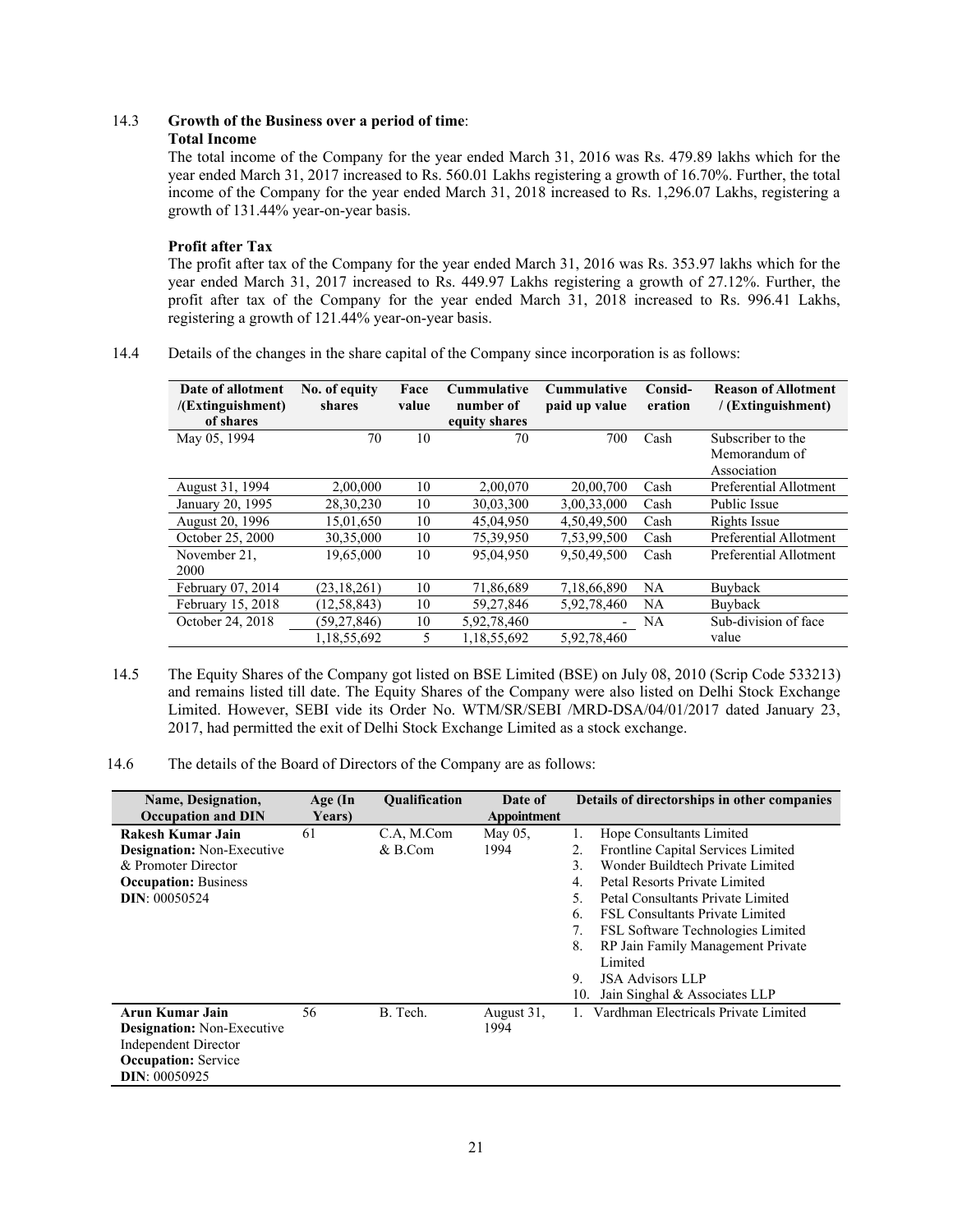| Name, Designation,<br><b>Occupation and DIN</b>                                                                                                           | Age (In<br>Years) | Qualification                  | Date of<br><b>Appointment</b> | Details of directorships in other companies                                                                                 |
|-----------------------------------------------------------------------------------------------------------------------------------------------------------|-------------------|--------------------------------|-------------------------------|-----------------------------------------------------------------------------------------------------------------------------|
| <b>Atul Kumar Jain</b><br><b>Designation:</b> Non-Executive<br><b>Independent Director</b><br><b>Occupation:</b> Service<br><b>DIN: 00133750</b>          | 54                | $C.A.$ and $B.$<br>Com         | May 05.<br>1994               | Nil                                                                                                                         |
| <b>Gauri Shanker Pandey</b><br><b>Designation:</b> Whole Time<br>Director (Executive<br>Director) *<br><b>Occupation:</b> Service<br><b>DIN: 00050614</b> | 61                | B. Com                         | March 16.<br>$2013*$          | Wonder Buildtech Private Limited<br>1.<br>$\overline{2}$ .<br>FSL Software Technologies Limited                             |
| <b>Sarabjeet Kaur Kocher</b><br><b>Designation:</b> Non-Executive<br>Non-Independent Director<br><b>Occupation: Business</b><br>DIN: 00013395             | 43                | C.S. and LLB                   | July 01,<br>2002              | Nil                                                                                                                         |
| <b>Charanjeet Singh Bedi</b><br><b>Designation:</b> Non-Executive<br><b>Independent Director</b><br><b>Occupation: Business</b><br>DIN: 00095912          | 64                | <b>MBBS</b>                    | October 19,<br>1996           | <b>ABC Telecom Private Limited</b><br>1.<br>2.<br>Three-D Solutions Private Limited<br>3.<br>Global Medical Handholding LLP |
| <b>Baljit Singh Bedi</b><br>Designation: Non-Executive<br><b>Independent Director</b><br><b>Occupation: Business</b><br>DIN: 00112425                     | 62                | C.A. and B.<br>Com             | June 23,<br>2008              | <b>BSN Financial Services Private Limited</b><br>$\mathbf{1}$ .                                                             |
| Richa Arora<br><b>Designation:</b> Whole Time<br>Director (Executive<br>Director) and Company<br>Secretary<br><b>Occupation:</b> Service<br>DIN: 07825684 | 26                | $\overline{C.S}$ ,<br>B.Com(H) | May 29,<br>2017               | Nil                                                                                                                         |

\* Re-appointed as Whole Time Director on March 16, 2018 for period of five years.

14.7 The Details of changes in the Board of Directors during the last 3 years are as under:

| Name        | Appointment/<br><b>Resignation</b> | <b>Effective Date</b> | <b>Reasons</b>                     |
|-------------|------------------------------------|-----------------------|------------------------------------|
| Richa Arora | Appointment                        | May 29, 2017          | Appointment as Whole Time Director |

14.8 The Buyback will not result in any benefit to any Director of the Company or to the Promoters of the Company except to the extent of their intention to participate in the Buyback, including Additional Shares tendered, and the change in their shareholding as per the response received in the Buyback, as a result of the extinguishment of Equity Shares which will lead to a reduction in the Equity Share capital post Buyback

# **15. • FINANCIAL INFORMATION ABOUT THE COMPANY** 15.1 • The salient financial information of the Company as extracted

The salient financial information of the Company as extracted from the Audited Financial Statements for the nine months period ended December 31, 2018 and the last three financial years ended March 31, 2018, March 31, 2017 and March 31, 2016 are as given below: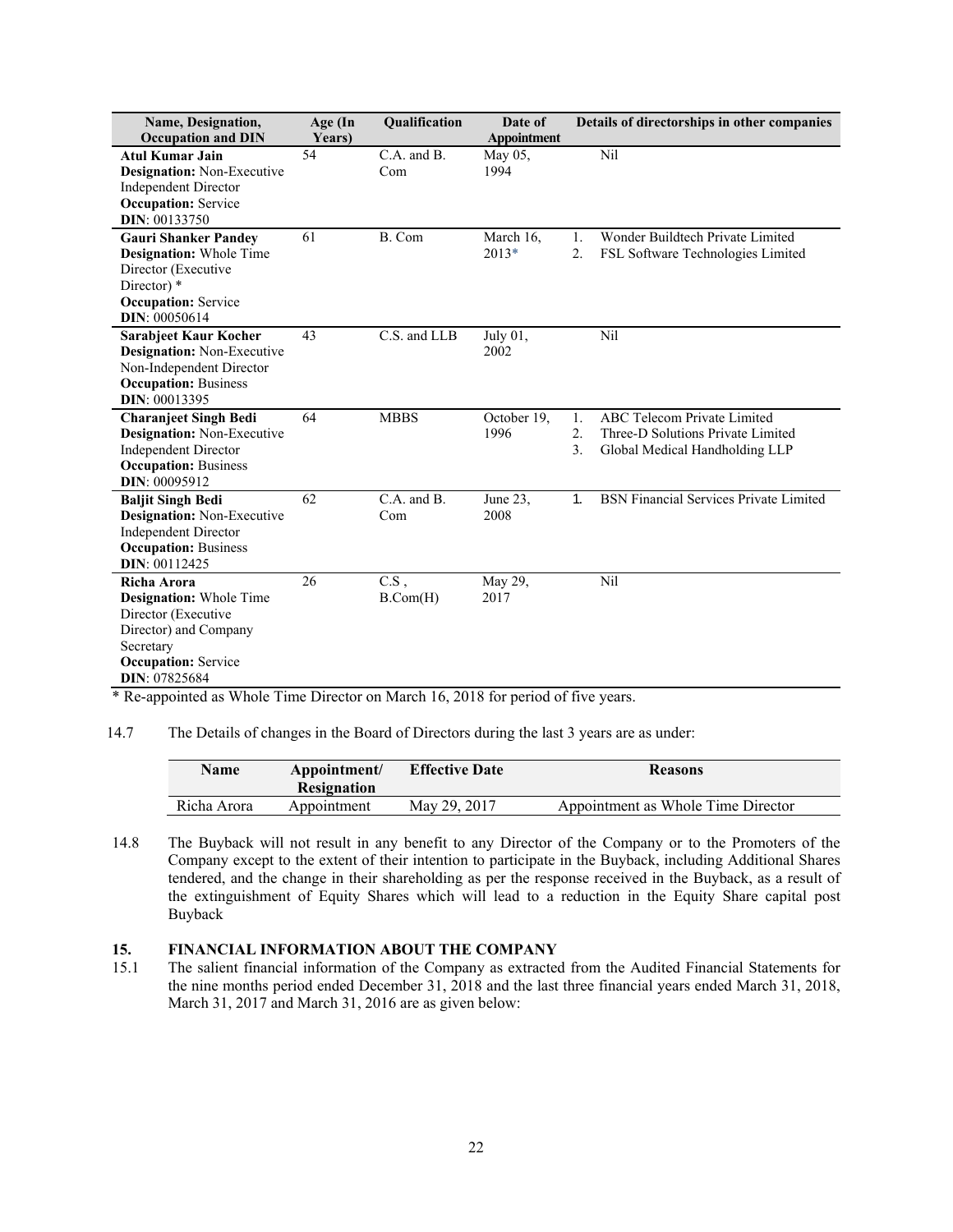|                                |                          |          |                                               | (Rs. In Lakhs) |
|--------------------------------|--------------------------|----------|-----------------------------------------------|----------------|
| <b>Particulars</b>             | 9 months ended           |          | Audited for the financial year ended March 31 |                |
|                                | <b>December 31, 2018</b> | 2018     | 2017                                          | 2016           |
|                                | (unaudited) *            |          |                                               |                |
| Total income                   | 575.79                   | 1,296.07 | 560.01                                        | 479.89         |
| Profit before interest         | 489.90                   | 1,194.20 | 495.08                                        | 403.14         |
| depreciation and amortization  |                          |          |                                               |                |
| Interest                       | 7.32                     | 11.34    | 0.01                                          | 0.06           |
| Depreciation                   | 26.31                    | 20.93    | 3.42                                          | 4.11           |
| Profit before tax              | 456.27                   | 1,161.93 | 491.65                                        | 398.97         |
| Profit after tax (from         | 347.57                   | 996.41   | 449.97                                        | 353.97         |
| continuing operations)         |                          |          |                                               |                |
| <b>Equity Share Capital</b>    | 592.78                   | 592.78   | 718.67                                        | 718.67         |
| Reserves and Surplus           | NA                       | 3,953.38 | 3,647.45                                      | 3,239.72       |
| Net worth                      | NA                       | 4,546.16 | 4,366.12                                      | 3,958.39       |
| Basic Earnings per Share (in   | <b>NA</b>                | 111.51   | 140.25                                        | 165.59         |
| Rs.                            |                          |          |                                               |                |
| Diluted Earnings per Share (in | 2.93                     | 14.13    | 6.26                                          | 4.93           |
| Rs.                            |                          |          |                                               |                |
| Book value per share (in Rs.)  | 2.93                     | 14.13    | 6.26                                          | 4.93           |
| Return on Net Worth            | NA                       | 76.69    | 60.75                                         | 55.08          |
| Total Debt Equity ratio        | NA                       | 21.92    | 10.31                                         | 8.94           |
|                                |                          |          |                                               |                |

\* Not annualised

Note: Below are the formulae used for computation of the above ratios:

(1) Net worth is calculated as aggregate value of the paid-up share capital and all reserves created out of the profits and securities premium account, after deducting the aggregate value of the accumulated losses, deferred expenditure and miscellaneous expenditure not written off, as per the audited standalone financial statements as on March 31, 2018, but does not include reserves created out of revaluation of assets, writeback of depreciation and amalgamation.

(2) Book value per Share = Net Worth (excluding Revaluation Reserves)/ Number of Shares at the end of the period

(3) Return on Net Worth = Profit After Tax/ Net Worth (excluding revaluation reserves)

(4) Total Debt Equity Ratio = Total Debt / Net Worth

15.2 The Company shall comply with the SEBI (Substantial Acquisition of Shares and Takeovers) Regulations, 2011, wherever and if applicable. The Company hereby declares that it has complied with sections 68, 69 and 70 of the Companies Act and the Companies (Share Capital and Debentures) Rules, 2014.

# **16. STOCK MARKET DATA**

- 16.1 The Equity Shares of the Company are currently listed and traded on BSE.
- 16.2 The closing market price of the Equity Shares as on March 19, 2019, being the working day immediately preceding the date on which Company intimated Stock exchanges of the date of meeting of the Board of Directors wherein the proposal for the Buyback was considered was Rs. 32.50 on BSE.
- 16.3 The closing market price of the Equity Shares as on March 27, 2019, being the working day immediately after the date on which the Board of Directors approved the proposal for the Buyback was Rs. 38.80 on BSE.
- 16.4 The high, low, average market price and total volume of Equity Shares traded in the last three Years (April to March periods) and the monthly high, low, average market price and total volume of Equity Shares traded for the six months preceding the month in which Public Announcement is given on BSE are set out below: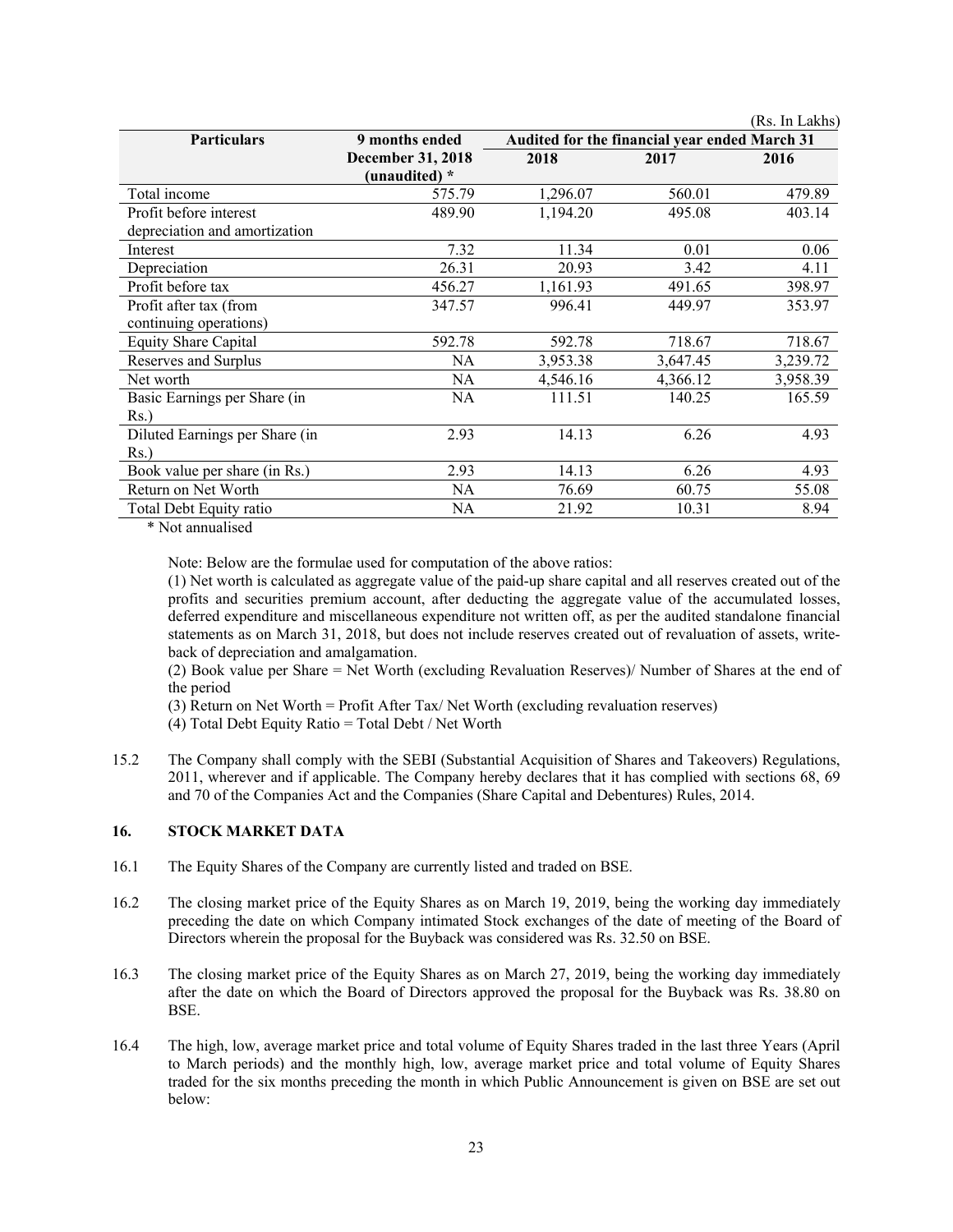| 10.4.1<br>вэв |       |            |        |       |            |        |          |               |               |
|---------------|-------|------------|--------|-------|------------|--------|----------|---------------|---------------|
| <b>Period</b> |       | High       |        |       | Low        |        | Weighted | <b>Total</b>  | <b>Total</b>  |
|               | Price | Date       | No. of | Price | Date       | No. of | Average  | <b>Traded</b> | <b>Traded</b> |
|               | (Rs.) |            | shares | (Rs.) |            | shares | Price    | Quantity      | Value in      |
|               |       |            | traded |       |            | traded |          | in the        | the Period    |
|               |       |            |        |       |            |        |          | <b>Period</b> | (Rs.)         |
| April 2019    | 39.95 | 01.04.2019 | 4,159  | 37.10 | 03.04.2019 | 1,065  | 37.83    | 17,071        | 6,45,846      |
| March 2019    | 45.60 | 25.03.2019 | 4,325  | 27.15 | 15.03.2019 | 936    | 36.33    | 41,269        | 14,99,311     |
| February      | 36.00 | 05.02.2019 | 500    | 27.00 | 12.02.2019 | 4,669  | 32.14    | 10,098        | 3,24,579      |
| 2019          |       |            |        |       |            |        |          |               |               |
| January       | 42.00 | 03.01.2019 | 974    | 29.05 | 31.01.2019 | 437    | 34.62    | 7,331         | 2,53,819      |
| 2019          |       |            |        |       |            |        |          |               |               |
| December      | 42.90 | 28.12.2018 | 2,723  | 29.00 | 24.12.2018 | 99     | 35.03    | 4,50,605      | 1,57,86,161   |
| 2018          |       |            |        |       |            |        |          |               |               |
| November      | 36.00 | 21.11.2018 | 919    | 29.25 | 16.11.2018 | 1,124  | 32.59    | 43,811        | 14,27,626     |
| 2018          |       |            |        |       |            |        |          |               |               |
| April 2018-   | 82.80 | 18.04.2018 | 2,962  | 27.00 | 12.02.2019 | 4,669  | 40.97    | 7,03,703      | 2,88,33,691   |
| March 2019    |       |            |        |       |            |        |          |               |               |
| April 2017-   | 81.50 | 24.01.2018 | 12,936 | 40.00 | 03.04.2017 | 25,303 | 60.27    | 11,14,997     | 6,72,01,786   |
| March 2018    |       |            |        |       |            |        |          |               |               |
| April 2016-   | 38.60 | 31.03.2017 | 6,170  | 16.60 | 28.07.2016 | 1,744  | 20.05    | 34,05,187     | 6,82,76,654   |
| March 2017    |       |            |        |       |            |        |          |               |               |

Source: www.bseindia.com

16.4.1 **BSE** 

For the purpose of aforesaid tables:

- Year is a financial year ending on March 31.
- Weighted Average Price (Total Turnover / Total Traded Quantity) for all trading days during the said period
- High price is the maximum of the daily high prices and Low price is the minimum of the daily low prices of the Equity Shares of our Company for the year, or the month, as the case may be
- ‐ In case of two days with the same high / low, the date with higher volume has been considered

## **17. DETAILS OF STATUTORY APPROVALS**

- 17.1 The Offer is subject to approval, if any required, under the provisions of the Companies Act, the SEBI Buyback Regulations, SEBI and/or such other applicable rules and regulations in force.
- 17.2 Buyback from Non-Resident Shareholders will be subject to approvals, if any, of the appropriate authorities as applicable. Non-Resident Indians ("**NRI**") and erstwhile Overseas Corporate Bodies ("**OCB**") must obtain all approvals required to tender the Equity Shares held by them in this Buyback (including without limitation the approval from the RBI). It is the obligation of such non-resident shareholders, NRI, OCB shareholders, to obtain such approvals and submit such approvals along with the Tender Form, so as to enable them to tender equity shares in the Buyback and for the Company to purchase such Equity Shares, tendered. The Company will have the right to make payment to the Eligible Shareholder in respect of whom no prior RBI approval is required and not accept Equity Shares from the Eligible Shareholder in respect of whom prior RBI approval is required in the event copies of such approvals are not submitted. The Company will make due compliances of applicable rules and regulations under FEMA Regulations.
- 17.3 As on date, there are no other statutory or regulatory approvals required to implement the Buyback, other than that indicated above. If any statutory or regulatory approval becomes applicable subsequently, the Buyback will be subject to such statutory or regulatory approval(s). In the event of any delay in receipt of any statutory / regulatory approvals, changes to the proposed timetable of the Buyback, if any, shall be intimated to the Stock Exchanges.
- 17.4 The Buyback has been approved by the Board of Directors in their meeting held on March 26, 2019 and by the Shareholders through postal ballot, the results of which were declared on May 09, 2019.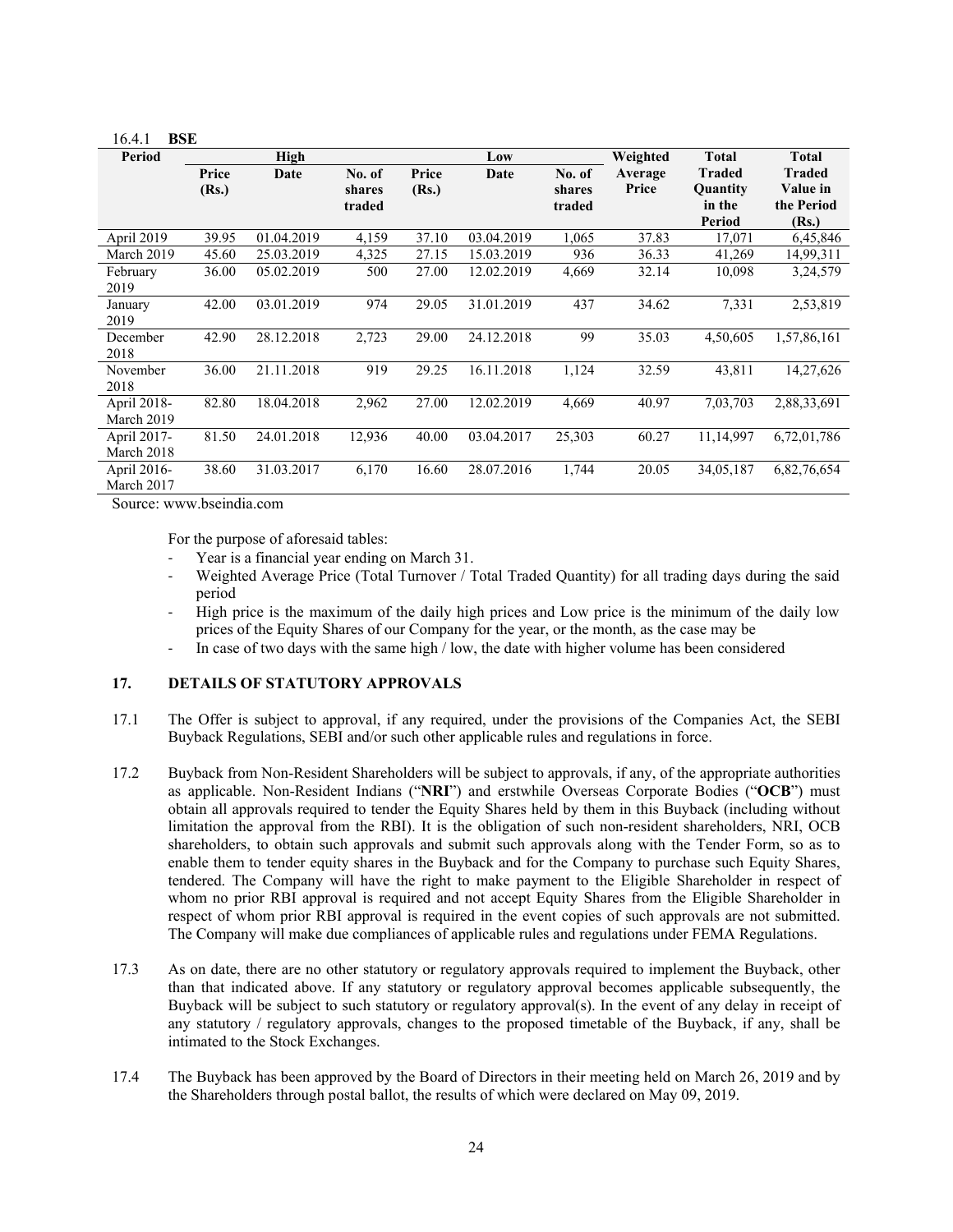## **18. DETAILS OF REGISTRAR TO THE OFFER**

Eligible Persons who wish to tender their Equity Shares in the Offer can either send it by registered post/courier or hand deliver the Tender Form and TRS generated by the Exchange Bidding System along with all the relevant documents to the Registrar to the Offer, super scribing the envelope as **"Frontline Securities Limited - Buyback 2019".** 

In case of query, the shareholders may contact the registrar during working hours i.e. 10 am and 5 pm all working days except Saturday, Sunday and public holidays.

The Company has appointed the following as the Registrar to the Offer:

| Name                                  | Link Intime India Private Limited                         |
|---------------------------------------|-----------------------------------------------------------|
| <b>Address</b>                        | C-101, 1st Floor, 247 Park, L.B.S. Marg, Vikhroli (West), |
|                                       | Mumbai - 400 083, Maharashtra, India                      |
| Phone                                 | +91 22 49186200                                           |
| Fax                                   | $+91$ 22 49186195                                         |
| <b>Contact Person</b>                 | Mr. Sumeet Deshpande                                      |
| SEBI Registration No.                 | INR000004058                                              |
| Validity Period for SEBI Registration | Perpetual                                                 |

## **THE TENDER FORM AND OTHER RELEVANT DOCUMENTS SHOULD NOT BE SENT TO THE COMPANY OR TO THE MANAGER TO THE OFFER.**

## **19. PROCESS AND METHODOLOGY FOR THE BUYBACK**

The Company proposes to Buyback up to 18,90,027 (Eighteen Lakhs Ninety Thousand and Twenty Seven Only) Equity Shares, representing 15.94% of the total issued and Paid-up equity capital of the Company, at a price of Rs. 40/- (Rupees Forty Only) per Equity Share payable in cash for an amount aggregating up to Rs. 7,56,01,080/- (Rupees Seven Crores Fifty Six Lakhs One Thousand and Eighty only) excluding transaction cost, viz. brokerage, applicable taxes such as securities transaction tax, service tax, stamp duty, etc, being up to 24.99% of the fully Paid-up equity capital and Free Reserves of the Company for the Financial Year ended March 31, 2018, from the Eligible Shareholders on a proportionate basis through Tender Offer in accordance with the provisions of the Act, the Rules thereunder and the SEBI Regulations. The Shareholders approved the Buy- back, by way of a special resolution, through postal ballot, the results of which were announced on May 09, 2019. The Buyback is subject to receipt of any approvals of statutory, regulatory or governmental authorities as may be required under applicable laws, including SEBI and the Stock Exchanges.

The Company expresses no opinion as to whether Eligible Shareholders should participate in the Buyback and, accordingly, Eligible Shareholders are advised to consult their own advisors to consider participation in the Buyback.

The aggregate shareholding of the Promoters as on the Record Date is 86,55,354 Equity Shares which represents 73.01% of the existing equity share capital of the Company. In terms of the SEBI Buyback Regulations, under the Tender Offer, the Promoters of the Company have the option to participate in the Buyback. The Promoters vide their letter dated March 26, 2019have informed the Company regarding their intention to participate in the Buyback and offer to tender at least such number of Equity Shares which would be equal to the proportionate entitlement of the Promoters out of the Equity Shares held by them as on the Record Date under the Buyback. In addition, the Promoters may also tender additional number of shares, as Promoters may decide subsequently, depending upon the publicly available information at the time of such decision making, in compliance with the SEBI Buyback Regulations. However, the Promoter and Promoters shall not tender more than 86,55,354 Equity Shares under the Buyback, being the total number of Equity Shares held by them collectively.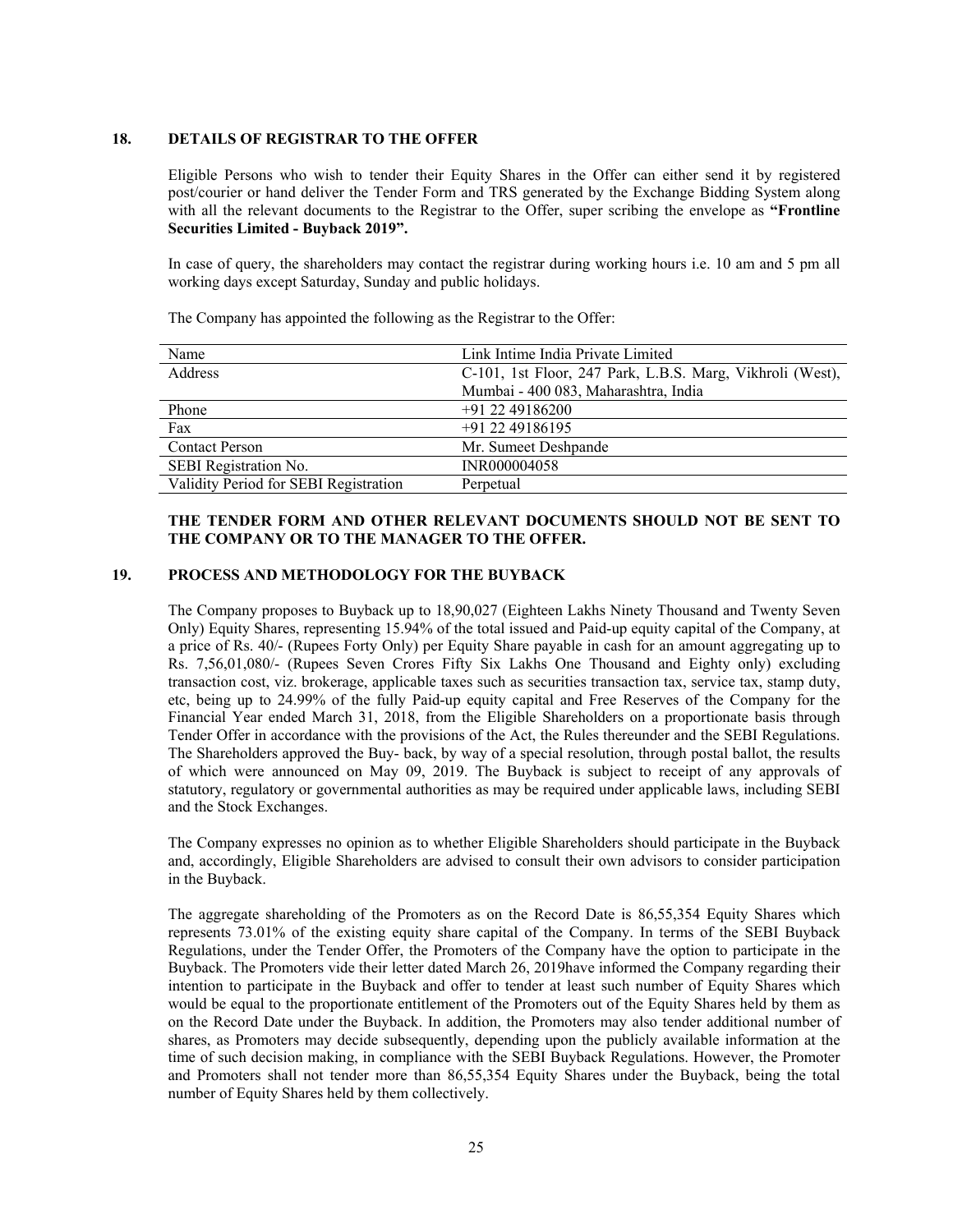Assuming response to Buyback is to the extent of 100% (full acceptance) from all Shareholders up to their Buyback Entitlement, the aggregate Shareholding of the promoters, post Buyback may increase to  $\lceil \bullet \rceil \%$ from 73.01%.Also if none of the public shareholders participate and only the Promoters participate to the extent of their Buyback Entitlement, their shareholding will reduce to  $\lceil \bullet \rceil\%$ .

## 19.1 **Record Date and Ratio of Buyback as per the Buyback Entitlement in each Category:**

The Board had fixed May 24, 2019 as the Record Date for the purpose of determining the Buyback Entitlement and the names of the Shareholders, who are eligible to participate in the Offer.

The Equity Shares proposed to be bought back by the Company shall be divided in two categories:

(i) Reserved category for Small Shareholders ("Reserved Category"); and

(ii) General Category for other Eligible Shareholders ("General Category").

As defined in the SEBI Buyback Regulations, a "Small Shareholder" is a Shareholder who holds Equity Shares having market value, on the basis of closing price of shares on the recognized stock exchange in which the highest trading volume in respect of such shares, as on Record Date is not more than Rs. 200,000/- (Rupees Two Lakhs Only).

As on the Record Date, the closing price on BSE was [ $\bullet$ ] per Equity Share. Accordingly all Shareholders holding not more than  $[\bullet]$  Equity Shares as on the Record Date are classified as 'Small Shareholders' for the purpose of the Offer.

Based on the above definition, there are  $\lceil \bullet \rceil$  Small Shareholders with aggregate shareholding of  $\lceil \bullet \rceil$  Shares, as on the Record Date, which constitutes  $\lceil \cdot \cdot \rceil$ % of the outstanding Paid up equity share capital of the Company and  $\lceil \bullet \rceil$ % of the number of Equity Shares which are proposed to be bought back under this Buyback.

In compliance with Regulation 6 of the SEBI Buyback Regulations, the reservation for the Small Shareholders, will be  $[\bullet]$  Equity Shares ("**Reserved Portion**") which is higher of:

- i. Fifteen percent of the number of Equity Shares which the Company proposes to Buyback, being 2,83,505 Equity Shares; or
- ii. The number of Equity Shares entitled as per their shareholding as on Record Date, being  $\lceil \bullet \rceil$  Equity Shares.

All the outstanding Equity Shares have been used for computing the entitlement of Small Shareholders since the Promoter also intends to offer Equity Shares held by them in the Buyback.

The Reserved Portion for Small Shareholders will be  $\lceil \bullet \rceil$  Equity Shares (higher of (i) and (ii) above), Accordingly, General Category for all other Equity Shareholders shall consist of  $[•]$  Equity Shares (the "**General Portion**").

| <b>Category of Shareholders</b>          | <b>Ratio of Buyback</b>                                                                       |
|------------------------------------------|-----------------------------------------------------------------------------------------------|
| Reserved category for Small Shareholders | $\lceil \bullet \rceil$ Equity Shares for every $\lceil \bullet \rceil$ Equity Shares held on |
|                                          | the Record Date                                                                               |
| General category for all other Eligible  | $\lceil \bullet \rceil$ Equity Shares for every $\lceil \bullet \rceil$ Equity Shares held on |
| Shareholders                             | the Record Date                                                                               |

Based on the above, the Buyback Entitlement ratio for both categories is decided as below:

## 19.2 **Fractional Entitlements**

If the Buyback Entitlement under the Buyback, after applying the abovementioned ratios to the Equity Shares held on Record Date, is not a round number (i.e. not in the multiple of one Equity Share), then the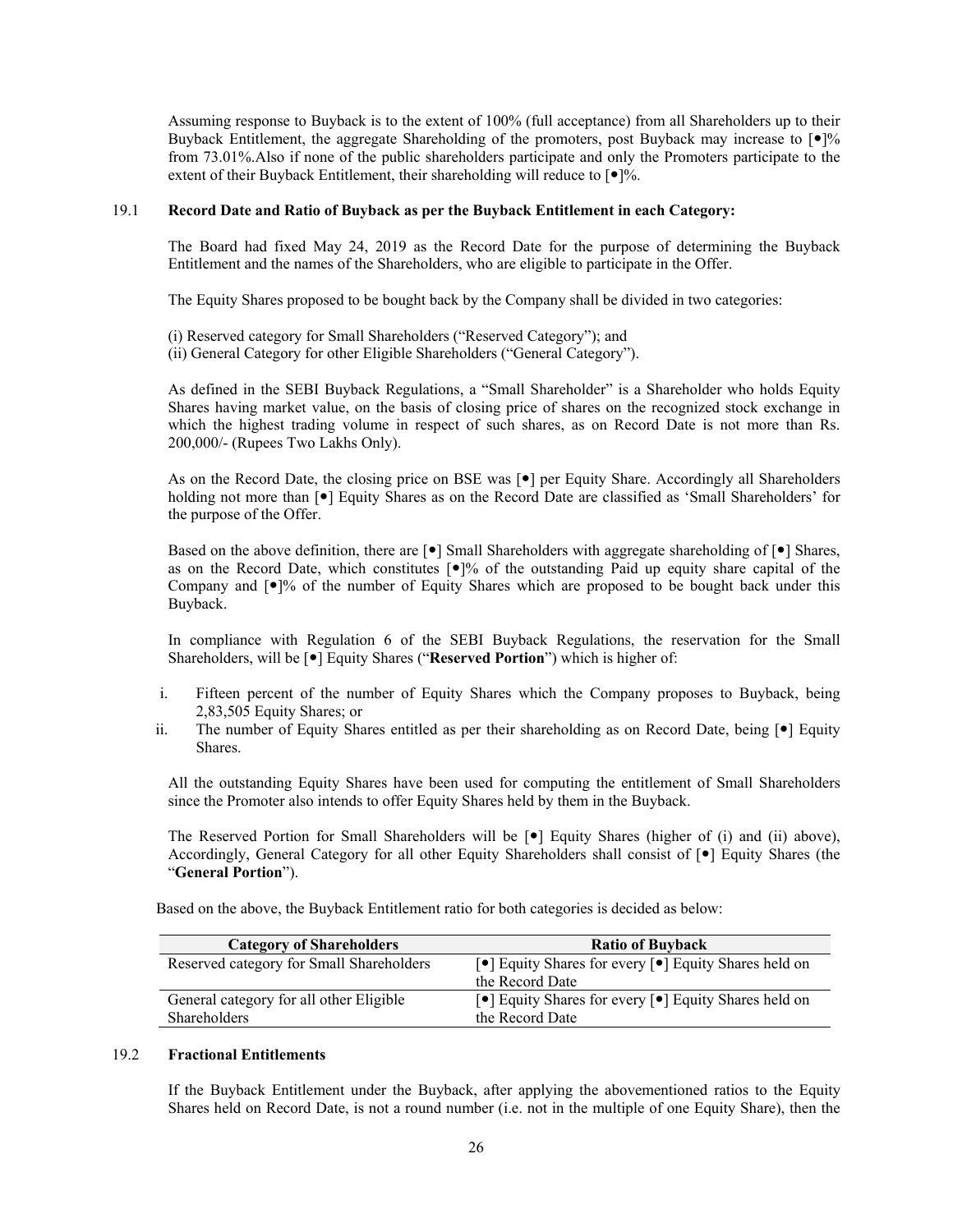fractional entitlement shall be ignored for computation of Buyback Entitlement to tender Equity Shares in the Buyback for both categories of Eligible Shareholders.

On account of ignoring the fractional entitlement, those Small Shareholders who hold  $[\bullet]$  or less Equity Shares as on Record Date will be dispatched a Tender Form with zero entitlement. Such Small Shareholders are entitled to tender Additional Equity Shares as part of the Buyback and will be given preference in the Acceptance of one Equity Share, if such Small Shareholders have tendered for Additional Equity Shares.

## 19.3 **Basis of Acceptance of Equity Shares validly tendered in the Reserved Category for Small Shareholders**

Subject to the provisions contained in this Letter of Offer, the Company will accept the Equity Shares tendered in the Buyback by the Small Shareholders in the Reserved Category in the following order of priority:

- a) Acceptance of 100% Equity Shares from Small Shareholders in the Reserved Category, who have validly tendered their Equity Shares, to the extent of their Buyback Entitlement or the number of Equity Shares tendered by them, whichever is less.
- b) Post the Acceptance as described above, in case there are any Equity Shares left to be bought back from Small Shareholders in Reserved Category, the Small Shareholders who were entitled to tender Zero Equity Shares (on account of ignoring the fractional entitlement) and have tendered Additional Equity Shares as a part of the Buyback shall be given preference and one Equity Share each from the Additional Equity Shares tendered by these Small Shareholders shall be bought back in the Reserved Category.
- c) Post the Acceptance as described above, in case, there are Equity Shares left to be bought back in the Reserved category and there are any validly tendered unaccepted Equity Shares in the Reserved Category ("**Reserved Category Additional Shares**"), the Reserved Category Additional Shares shall be accepted in a proportionate manner and the Acceptance shall be made in accordance with the SEBI Buyback Regulations, i.e. valid Acceptance per Shareholder shall be equal to the Reserved Category Additional Shares by the Shareholder divided by the total Reserved Category Additional Shares and multiplied by the total number of Equity Shares remaining to be bought back in Reserved Category. For the purpose of this calculation, the Reserved Category Additional Shares taken into account for such Small Shareholders, from whom one Equity Share has been accepted in accordance with the clause above, shall be reduced by one.

## **Adjustment for fractional results in case of proportionate Acceptance, as described above:**

- i. For any Small Shareholder, if the number of Additional Equity Shares to be accepted, calculated on a proportionate basis is not in the multiple of one and the fractional Acceptance is greater than or equal to 0.50, then the fraction would be rounded off to the next higher integer.
- ii. For any Small Shareholder, if the number of Additional Equity Shares to be accepted, calculated on a proportionate basis is not in the multiple of one and the fractional Acceptance is less than 0.50, then the fraction shall be ignored.

## 19.4 **Basis of Acceptance of Equity Shares validly tendered in the General Category**

Subject to the provisions contained in this Letter of Offer, the Company will accept the Equity Shares tendered in the Buyback by all other Eligible Shareholders in the General Category in the following order of priority:

a. Acceptance of 100% Equity Shares from other Eligible Shareholders in the General Category who have validly tendered their Equity Shares, to the extent of their Buyback Entitlement, or the number of Equity Shares tendered by them, whichever is less.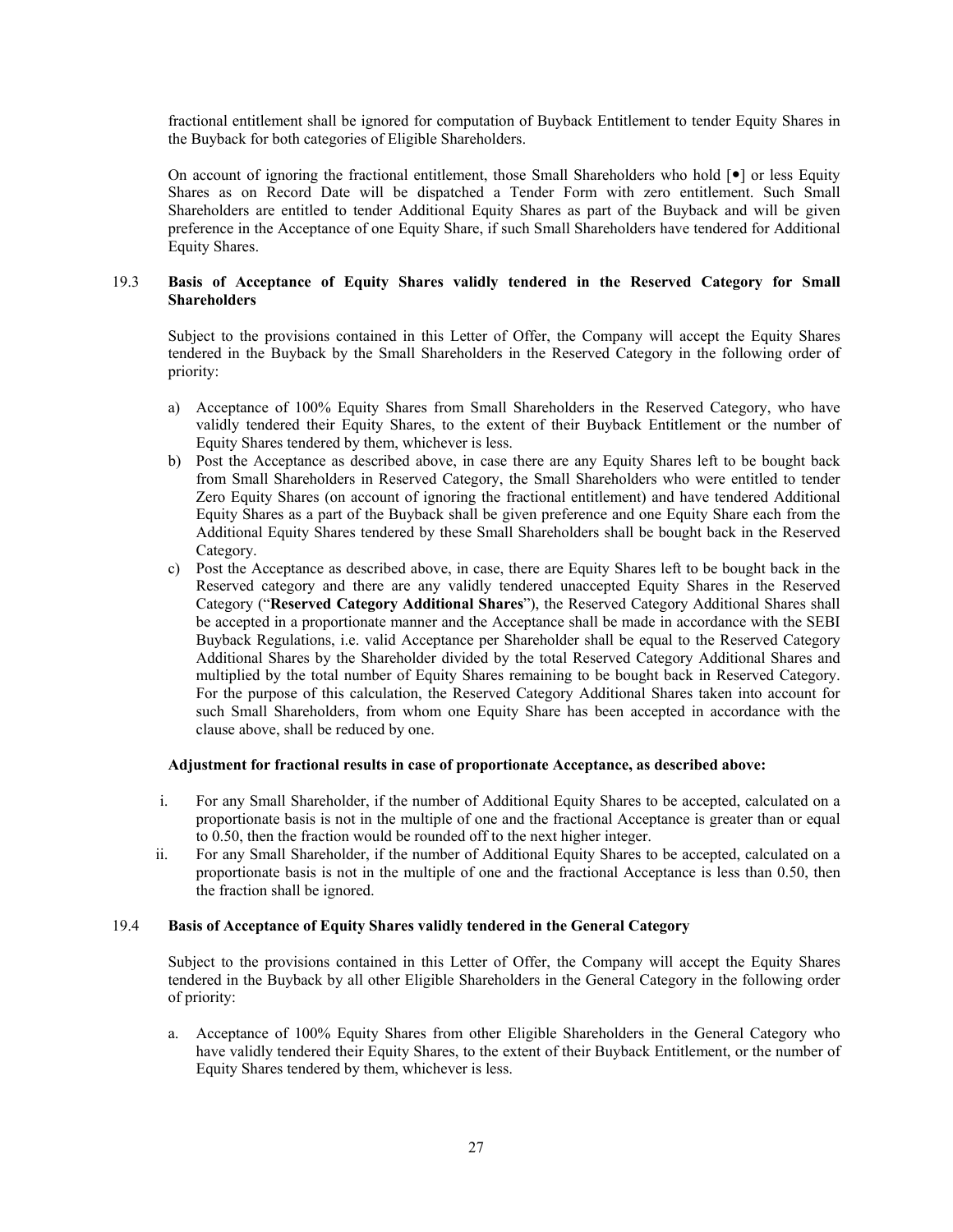b. Post the Acceptance as described above, in case there are any Equity Shares left to be bought back in the General Category, and there are validly tendered Additional Shares in the General Category ("the **General Category Additional Shares**"), the General Category Additional Shares shall be accepted in proportion of the Additional Equity Shares tendered by them and the Acceptance per shareholder shall be made in accordance with the SEBI Buyback Regulations, i.e. valid Acceptance per shareholder shall be equal to the General Category Additional Equity Shares validly tendered by the Eligible Shareholders divided by the total General Category Additional Equity Shares validly tendered in the General Category and multiplied by the total pending number of Equity Shares remaining to be Accepted in General Category.

## **Adjustment for fractional results in case of proportionate acceptance as described above:**

- i. For any Eligible Shareholder, if the number of Additional Equity Shares to be accepted, calculated on a proportionate basis is not in the multiple of one and the fractional Acceptance is greater than or equal to 0.50, then the fraction would be rounded off to the next higher integer.
- ii. For any Eligible Shareholder, if the number of Additional Equity Shares to be accepted, calculated on a proportionate basis is not in the multiple of one and the fractional Acceptance is less than 0.50, then the fraction shall be ignored.

## 19.5 **Basis of Acceptance of Equity Shares between Categories**

- a) In the event the Equity Shares tendered by the Small Shareholders in accordance with the process set out under the section entitled "*Basis of Acceptance of Equity Shares validly tendered in the Reserved Category for Small Shareholders*" is less than the Reserved Portion, Additional Equity Shares tendered by the Eligible Shareholders in the General Category over and above their Buyback Entitlement shall, in accordance with the Regulations, be accepted in proportion of the Additional Equity Shares tendered by them i.e. valid acceptances per shareholder shall be equal to the Additional Equity Shares validly tendered by an Eligible Shareholder in the General Category divided by the total Additional Equity Shares validly tendered in the General Category and multiplied by the Additional Equity Shares that can be accepted due to shortfall in the Reserved Portion.
- b) In the event the Equity Shares tendered by the Eligible Shareholders in the General Category in accordance with the process set out under the section entitled "*Basis of Acceptance of Equity Shares validly tendered in the General Category*" is less than the General Portion, Additional Equity Shares tendered by the Eligible Shareholders in the Reserved Category over and above their Buyback Entitlement shall, in accordance with the Regulations, be Accepted in proportion of the Additional Equity Shares tendered by them i.e. valid Acceptance per shareholder shall be equal to the Additional Equity Shares validly tendered by an Eligible Shareholder in the Reserved Category divided by the total Additional Equity Shares validly tendered in the Reserved Category and multiplied by the Additional Equity Shares that can be accepted due to shortfall in the General Portion.
- c) In case there is any Small Shareholder who has received a Tender Form with zero Buyback Entitlement and who has tendered Additional Shares shall be eligible for priority acceptance of one Equity Share before Acceptance as mentioned above in this paragraph, out of the Shares left to be bought back in the General Category, provided no Acceptance could take place from such Shareholder in accordance with the section entitled "Basis of Acceptance of Equity Shares validly tendered in the Reserved Category for Small Shareholders".

#### **Adjustment for fractional results in case of proportionate acceptance as described above:**

- i. For any Eligible Shareholder, if the number of Additional Equity Shares to be accepted, calculated on a proportionate basis is not in the multiple of one and the fractional Acceptance is greater than or equal to 0.50, then the fraction would be rounded off to the next higher integer.
- ii. For any Eligible Shareholder, if the number of Additional Equity Shares to be accepted, calculated on a proportionate basis is not in the multiple of one and the fractional Acceptance is less than 0.50, then the fraction shall be ignored.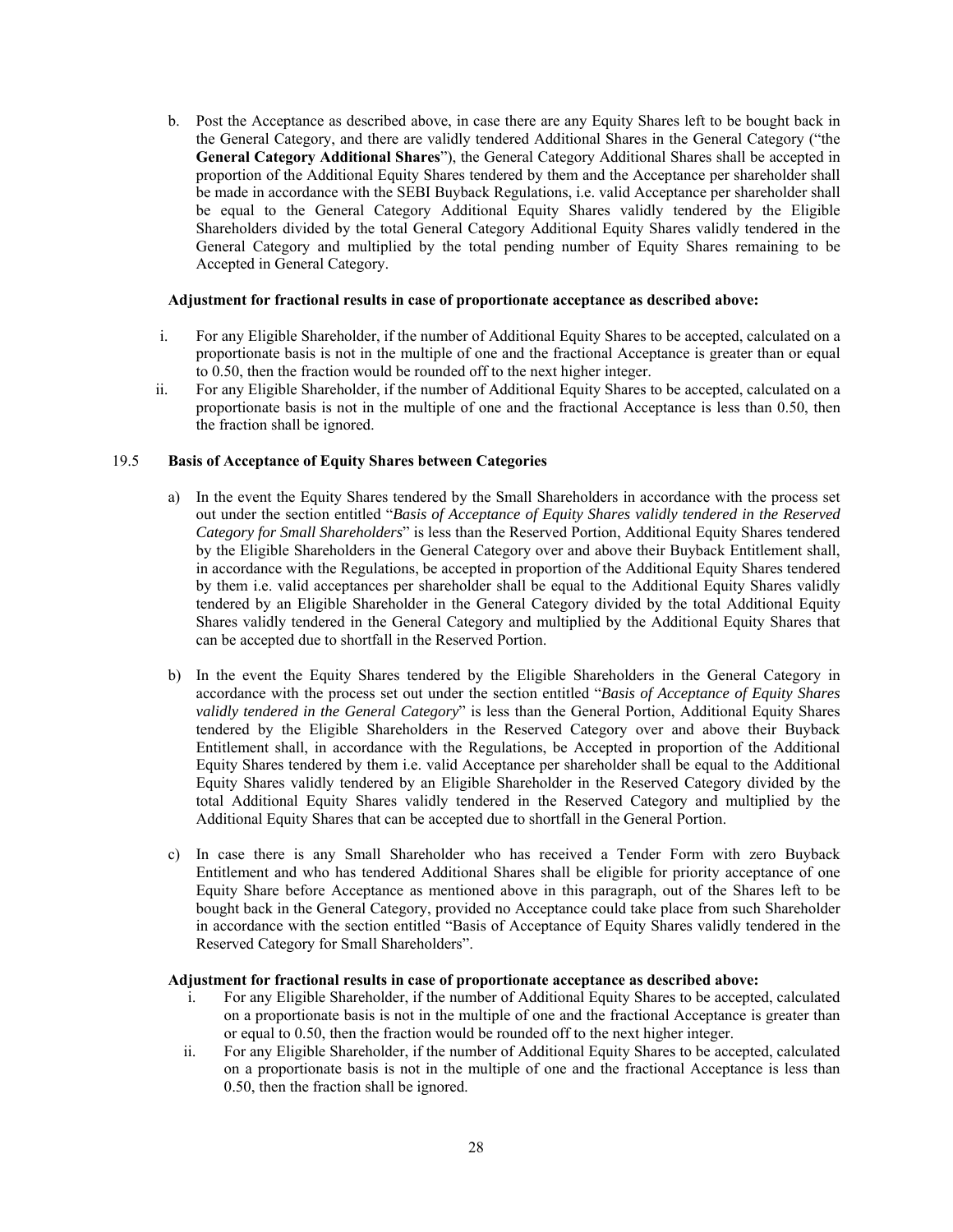#### **Miscellaneous**

**For avoidance of doubt, it is clarified that, in accordance with the clauses above:** 

- **(a) Equity Shares accepted under the Buyback from each Eligible Shareholder, shall be lower of the following:**
- **the number of Equity Shares tendered by the respective Shareholder or**
- **the number of Equity Shares held by the respective Shareholder, as on the Record Date**
- **(b) Equity Shares tendered by any Shareholder over and above the number of Equity Shares held by such Shareholder as on the Record Date shall not be considered for the purpose of Acceptance.**

#### **20. PROCEDURE FOR TENDER OFFER AND SETTLEMENT**

- 20.1 The Buy-Back is open to all Eligible Shareholder holding Equity Shares of the Company either in demat or physical mode, as on the Record date, i.e. Friday, May 24, 2019. However, Eligible Shareholders holding Equity Shares in physical form are required to get their Equity Shares dematerialized before tendering their Equity Shares in the Buy-Back.
- 20.2 The Company proposes to affect the Buyback through Tender Offer, on a proportionate basis. This Letter of Offer, outlining the terms of the Offer as well as the detailed disclosures as specified in the SEBI Buyback Regulations, will be mailed/couriered to Equity Shareholders of the Company whose names appear on the register of members of the Company, or who are beneficial owners of Equity Shares as per the records of Depositories, on the Record Date.

**Eligible Shareholders who have registered their email ids with the Depositories / the Company, shall be dispatched the Letter of Offer through electronic means. If Eligible Shareholders wish to obtain a physical copy of the Letter of Offer, they may send a request to the Company or Registrar at the address or email id mentioned at the cover page of this Letter of Offer.** 

**Eligible Shareholders who have not registered their email ids with the Depositories / the Company, shall be dispatched the Letter of Offer through physical mode by registered post / speed post / courier. In case of non-receipt of the Letter of Offer and the Tender Form, please follow the procedure mentioned in Clause 20.12.** 

- 20.3 The Company will not accept any Equity Shares offered for Buyback where there exists any restraint order of a Court/ any other competent authority for transfer / disposal/ sale or where loss of share certificates has been notified to the Company or where the title to the Equity Shares is under dispute or otherwise not clear or where any other restraint subsists.
- 20.4 The Company shall comply with Regulation 24(v) of the SEBI Buyback Regulations which states that the Company shall not Buyback locked-in Equity Shares and non-transferable Equity Shares till the pendency of the lock-in or till the Equity Shares become transferable.
- 20.5 Eligible Shareholders will have to transfer the Equity Shares from the same demat account in which they were holding the Equity Shares as on the Record Date and in case of multiple demat accounts, Eligible Shareholders are required to tender the applications separately from each demat account. In case of any changes in the demat account in which the Equity Shares were held as on Record Date, such Eligible Shareholders should provide sufficient proof of the same to the Registrar, and such tendered shares may be accepted subject to appropriate verification and validation by the Registrar.
- 20.6 The Company shall accept all the Equity Shares validly tendered for the Buyback by Eligible Shareholders, on the basis of their Buyback Entitlement as on the Record Date and also Additional Equity Shares if any tendered by Eligible Shareholders will be accepted as per Clause 19.3, 19.4 and 19.5 under "Process and Methodology for the Buy-Back".
- 20.7 As disclosed in the section entitled "Process and Methodology for the Buyback" on page 25, the Equity Shares proposed to be bought as a part of the Buyback is divided into two categories; (a) Reserved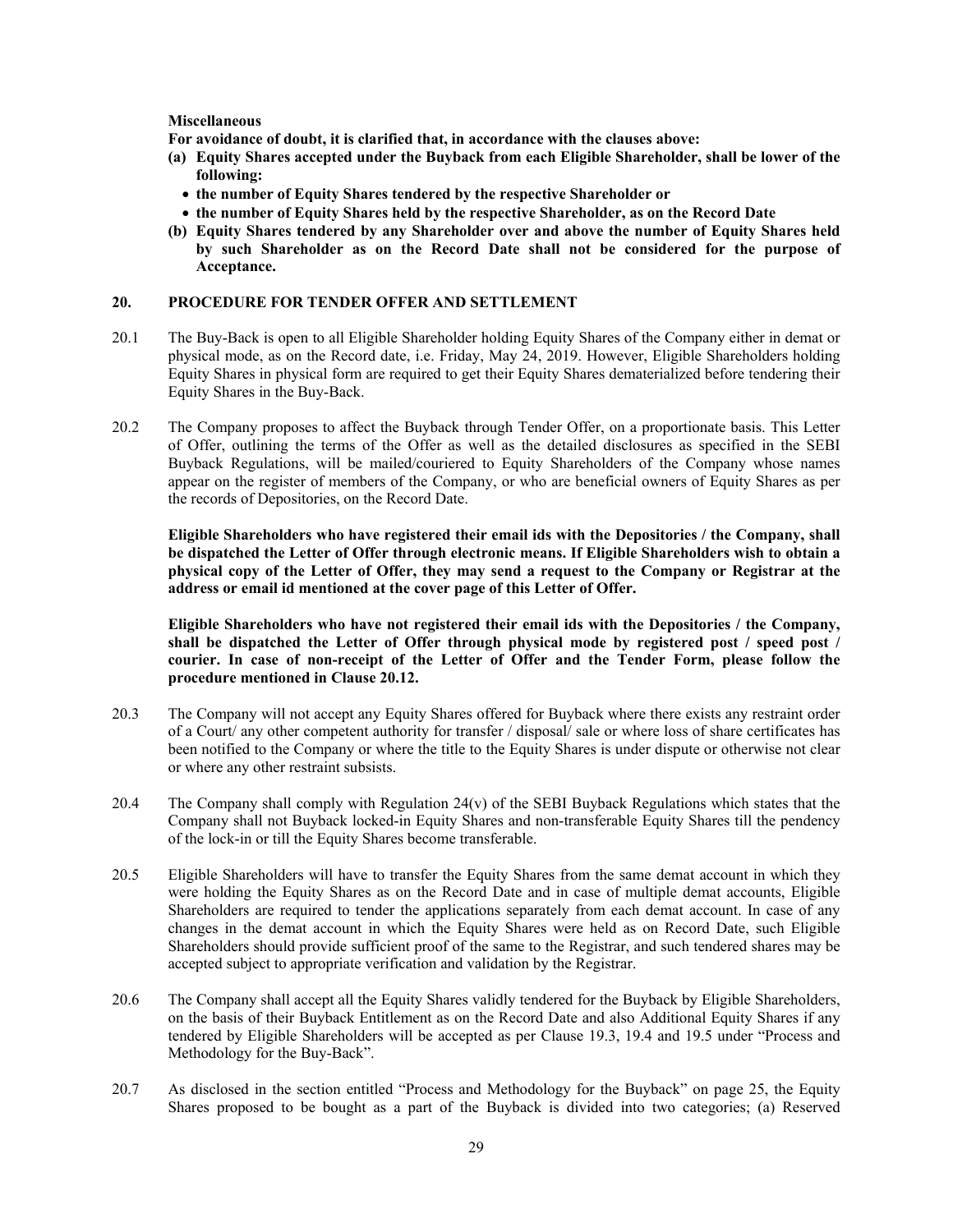Category for Small Shareholders; and (b) the General Category for other Eligible Shareholder, and the Buyback Entitlement of an Eligible Shareholder in each category shall be calculated accordingly.

- 20.8 After accepting the Equity Shares tendered on the basis of Buyback Entitlement, Equity Shares left to be bought as a part of the Buyback, if any, in one category shall first be accepted, in proportion to the Equity Shares tendered, over and above their Buyback Entitlement, by Eligible Shareholders in that category, and thereafter, from Eligible Shareholders who have tendered over and above their Buyback Entitlement, in any other category.
- 20.9 Shareholders' participation in Buyback will be voluntary. Shareholders can choose to participate, in part or in full, and get cash in lieu of the Equity Shares accepted under the Buyback or they may choose not to participate and enjoy a resultant increase in their percentage shareholding, post Buyback, without additional investment. Shareholders may also tender a part of their Buyback Entitlement. Shareholders also have the option of tendering Additional Shares (over and above their Buyback Entitlement) and participate in the shortfall created due to non-participation of some other Shareholders, if any. Acceptance of any Shares tendered in excess of the Buyback Entitlement by the Shareholder, shall be in terms of procedure outlined in this Letter of Offer.
- 20.10 The maximum tender under the Buyback by any Shareholder cannot exceed the number of Equity Shares held by the Shareholder as on the Record Date.
- 20.11 The Buyback shall be implemented by the Company using the "Mechanism for acquisition of shares through Stock Exchange" notified by SEBI circular No. CIR/CFD/POLICYCELL/1/2015 dated April 13, 2015and following the procedure prescribed in the Companies Act and the SEBI Buyback Regulations and as may be determined by the Board and on such terms and conditions as may be permitted by law from time to time.

## 20.12 **In case of non-receipt of this Letter of Offer**:

a) **In case the Equity Shares are in dematerialised form:** An Eligible Shareholder may participate in the Offer by downloading the Tender Form from the website of the Company i.e. www.fslindia.com or by providing their application in writing on plain paper, signed by all Eligible Shareholders (in case of joint holding), stating name and address of Shareholder(s), number of Equity Shares held as on the Record Date, Client ID number, DP Name/ ID, beneficiary account number and number of Equity Shares tendered for the Buyback.

**The non-receipt of the Letter of Offer by, or accidental omission to dispatch the Letter of Offer to any person who is eligible to receive the same to participate in the Buyback, shall not invalidate the offer to any person who is eligible to receive this offer under the Buyback.** 

- b) Please note that Eligible Shareholder(s) who intend to participate in the Buyback will be required to approach their respective Shareholder Broker (along with the complete set of documents for verification procedures) and have to ensure that their bid is entered by their respective Shareholder Broker in the electronic platform to be made available by BSE before the Closing Date.
- c) The Company shall accept Equity Shares validly tendered by the Shareholder(s) in the Buyback on the basis of their shareholding as on the Record Date and the Buyback Entitlement. Eligible Shareholder(s) who intend to participate in the Buyback using the "plain paper" option as mentioned above are advised to confirm their Buyback Entitlement from the Registrar to the Offer, before participating in the Buyback.
- 20.13 The Acceptance of the Offer made by the Company is entirely at the discretion of the Shareholders of the Company. The Company does not accept any responsibility for the decision of any Shareholder to either participate or to not participate in the Offer. The Company will not be responsible in any manner for any loss of Share certificate(s) and other documents during transit and the Shareholders are advised to adequately safeguard their interest in this regard.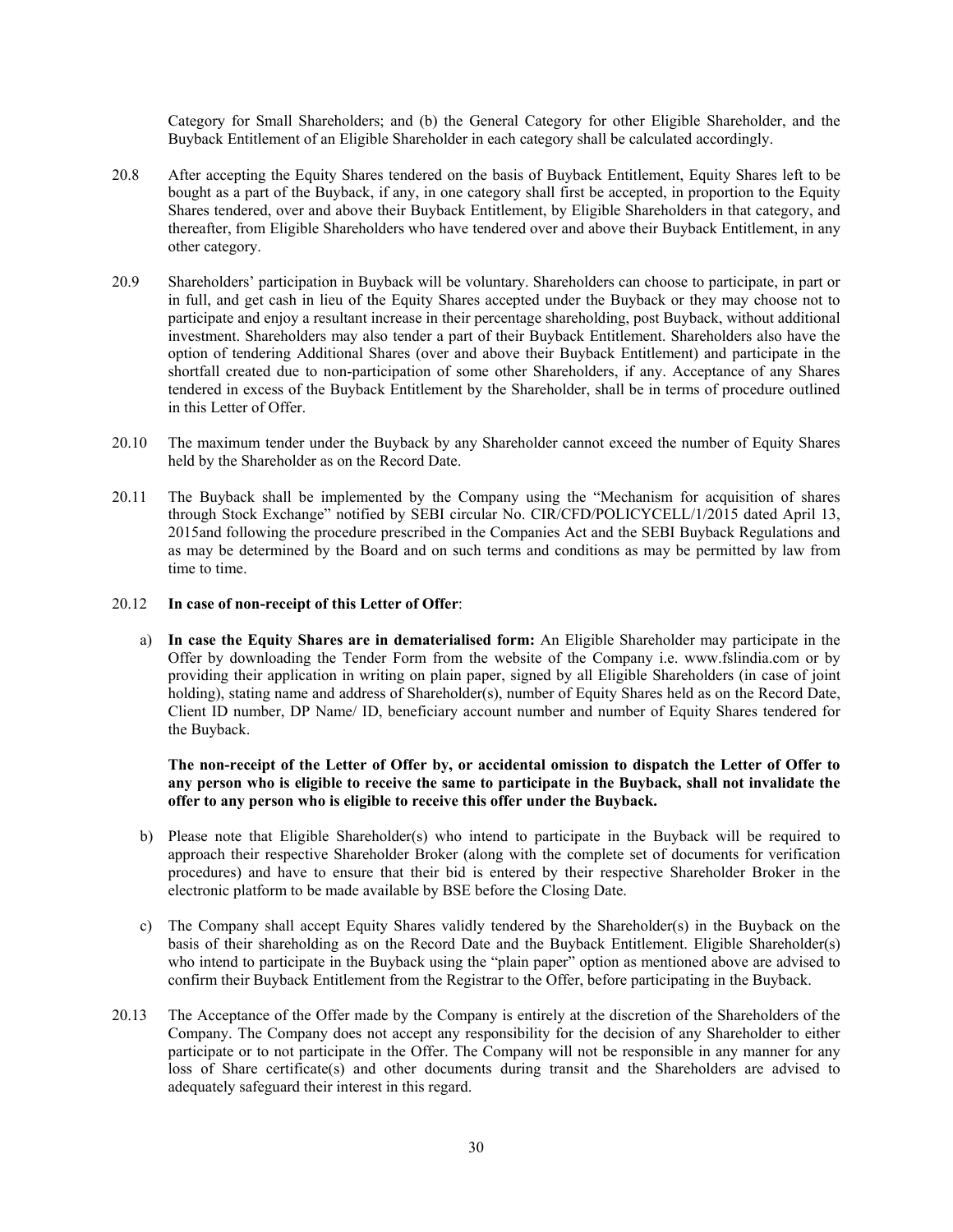20.14 For implementation of the Buyback, the Company has appointed Farsight Securities Limited as the registered broker to the Company (the "**Company Broker**") through whom the purchases and settlements in respect of the Buyback would be made by the Company. The details of the Company's Broker are as follows:

# **Farsight Securities Limited**

SEBI Registration No.: INZ000169935 17-A/55, Triveni Plaza, Gurudwara Road Karol Bagh, New Delhi - 110 005 Tel.: +91 11 4504 4444 (Extn. 342, 339) Fax: +91 11 4504 4434 E-mail: newaccount1@farsightshares.com Website: www.farsightshares.com Contact Person: Mr. Pawan Joshi & Mr. Joji Joseph

- 20.15 The Company will use the Acquisition Window of BSE to facilitate placing of sell orders by Shareholders who wish to tender their Equity Shares in the Buyback. The details of the platform will be as specified by the BSE from time to time.
- 20.16 In the event Shareholder Brokers(s) are not registered with the Stock Exchange or if the Eligible Shareholders do not have any stock broker then that Eligible Shareholders can approach any stock broker registered with the Stock Exchange and can make a bid by using quick unique client code (UCC) facility through that stock broker registered with the Stock Exchange after submitting the details as may be required by the stock broker to be in compliance with the SEBI Buyback Regulations. In case Eligible Shareholders is not able to bid using quick UCC facility through any other stock broker registered with the Stock Exchange, then the Eligible Shareholders may approach Company's Broker viz. Farsight Securities Limited, to bid by using quick UCC facility. The Eligible Shareholders approaching a stock broker registered with the Stock Exchange (with whom he does not have an account) may have to submit following details:

## **In case of Eligible Seller being an individual**

# **If Eligible Seller is registered with KYC Registration Agency ("KRA"): Forms required:**

- Central Know Your Client (CKYC) form including FATCA, IPV, OSV if applicable
- Know Your Client (KYC) form Documents required (all documents self-attested): o Bank details (cancelled cheque)
- Demat details only if Equity Shares are in demat mode (Demat Master /Latest Demat statement)

## **If Eligible Seller is not registered with KRA: Forms required:**

- CKYC form including FATCA, IPV, OSV if applicable
- KRA form
- KYC form Documents required (all documents self-attested):
	- o PAN card copy
	- o Address proof
	- o Bank details (cancelled cheque)
- Demat details only if Equity Shares are in demat mode (Demat master /Latest Demat statement)

It may be noted that other than submission of above forms and documents in person verification may be required.

## **In case of Eligible Seller is HUF:**

- If Eligible Seller is registered with KYC Registration Agency ("KRA"): Forms required:
- Central Know Your Client (CKYC) form of KARTA including FATCA, IPV, OSV if applicable
- Know Your Client (KYC) form Documents required (all documents self-attested): o Bank details (cancelled cheque)
- Demat details only if Equity Shares are in demat mode (Demat Master /Latest Demat statement)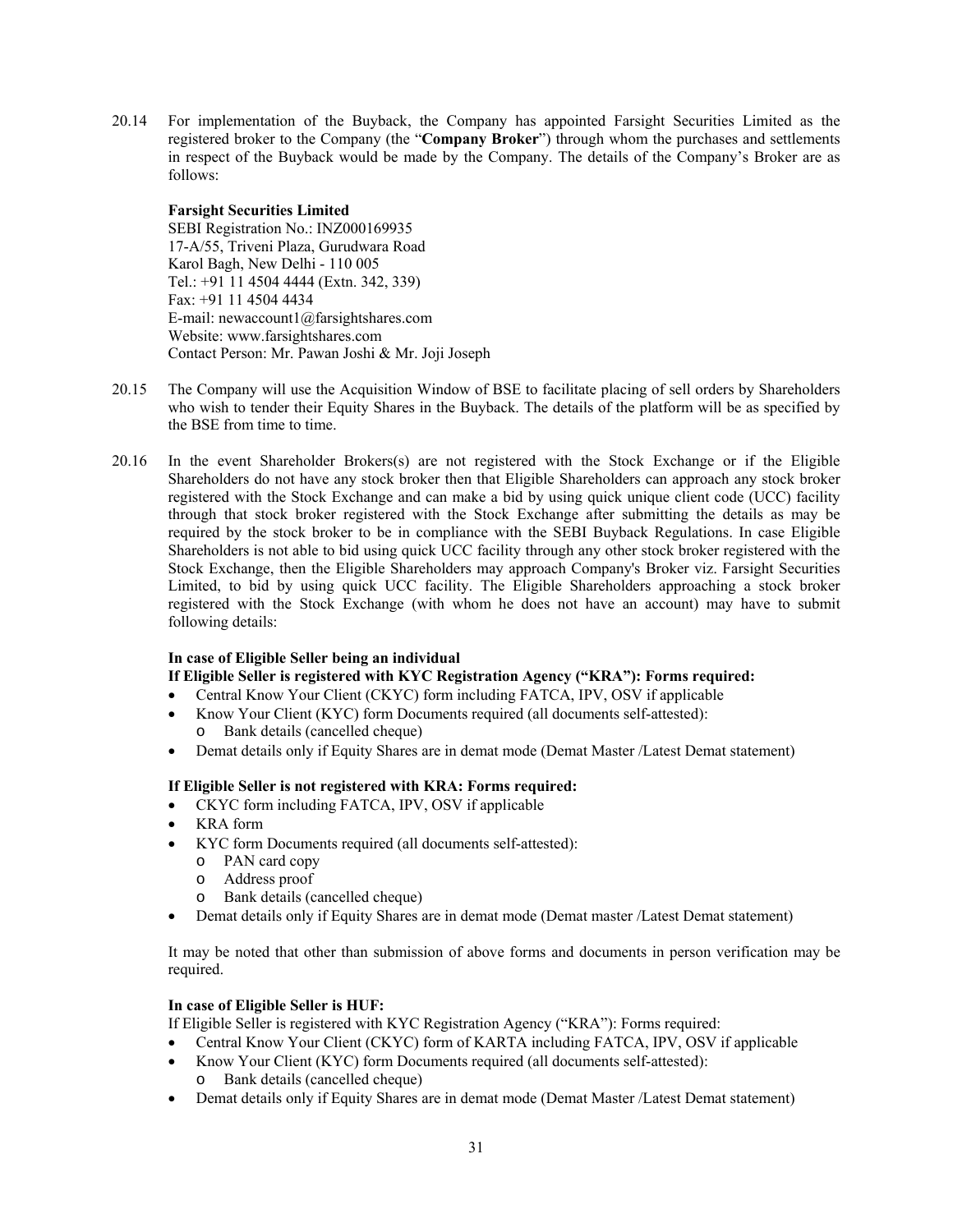If Eligible Seller is not registered with KRA: Forms required:

- CKYC form of KARTA including FATCA, IPV, OSV if applicable
- KRA form
- Know Your Client (KYC) form Documents required (all documents self-attested):
	- o PAN card copy of HUF & KARTA
	- o Address proof of HUF & KARTA
	- o HUF declaration
	- o Bank details (cancelled cheque)
- Demat details only if Equity Shares are in demat mode (Demat master /Latest Demat statement)

It may be noted that other than submission of above forms and documents in person verification may be required.

## **In case of Eligible Seller other than Individual and HUF:**

If Eligible Seller is KRA registered: Form required

- Know Your Client (KYC) form Documents required (all documents certified true copy) o Bank details (cancelled cheque)
- Demat details only if Equity Shares are in demat mode (Demat master /Latest Demat statement)
- FATCA, IPV, OSV if applicable
- Latest list of Directors / authorised signatories / partners / trustees
- Latest shareholding pattern
- Board resolution
- Details of ultimate beneficial owner along with PAN card and address proof
- Last 2 years financial statements

If Eligible Seller is not KRA registered: Forms required:

- KRA form
- Know Your Client (KYC) form Documents required (all documents certified true copy):
	- o PAN card copy of company / firm / trust
	- o Address proof of company / firm / trust
	- o Bank details (cancelled cheque)
- Demat details only if Equity Shares are in demat mode (Demat Master /Latest Demat statement)
- FATCA, IPV, OSV if applicable
- Latest list of Directors / authorised signatories / partners / trustees
- PAN card copies  $\&$  address proof of Directors / authorised signatories / partners / trustees
- Latest shareholding pattern
- Board resolution/partnership declaration
- Details of ultimate beneficial owner along with PAN card and address proof
- Last 2 years financial statements
- MOA/Partnership deed /trust deed

It may be noted that above mentioned list of documents is an indicative list. The requirement of documents and procedures may vary from broker to broker.

- 20.17 The reporting requirements for Non-Resident Shareholders under Reserve Bank of India, Foreign Exchange Management Act, 1999, as amended and the Foreign Exchange Management (Transfer or Issue of Security by a Person Resident Outside India) Regulations, 2017, as amended and any other rules, regulations, guidelines for remittance of funds shall be made by the Eligible Shareholder and / or the Shareholder Broker through which the Eligible Shareholder places the bid.
- 20.18 All Eligible Shareholders, through their respective Shareholder Broker(s) will be eligible and responsible to place orders in the Acquisition Window.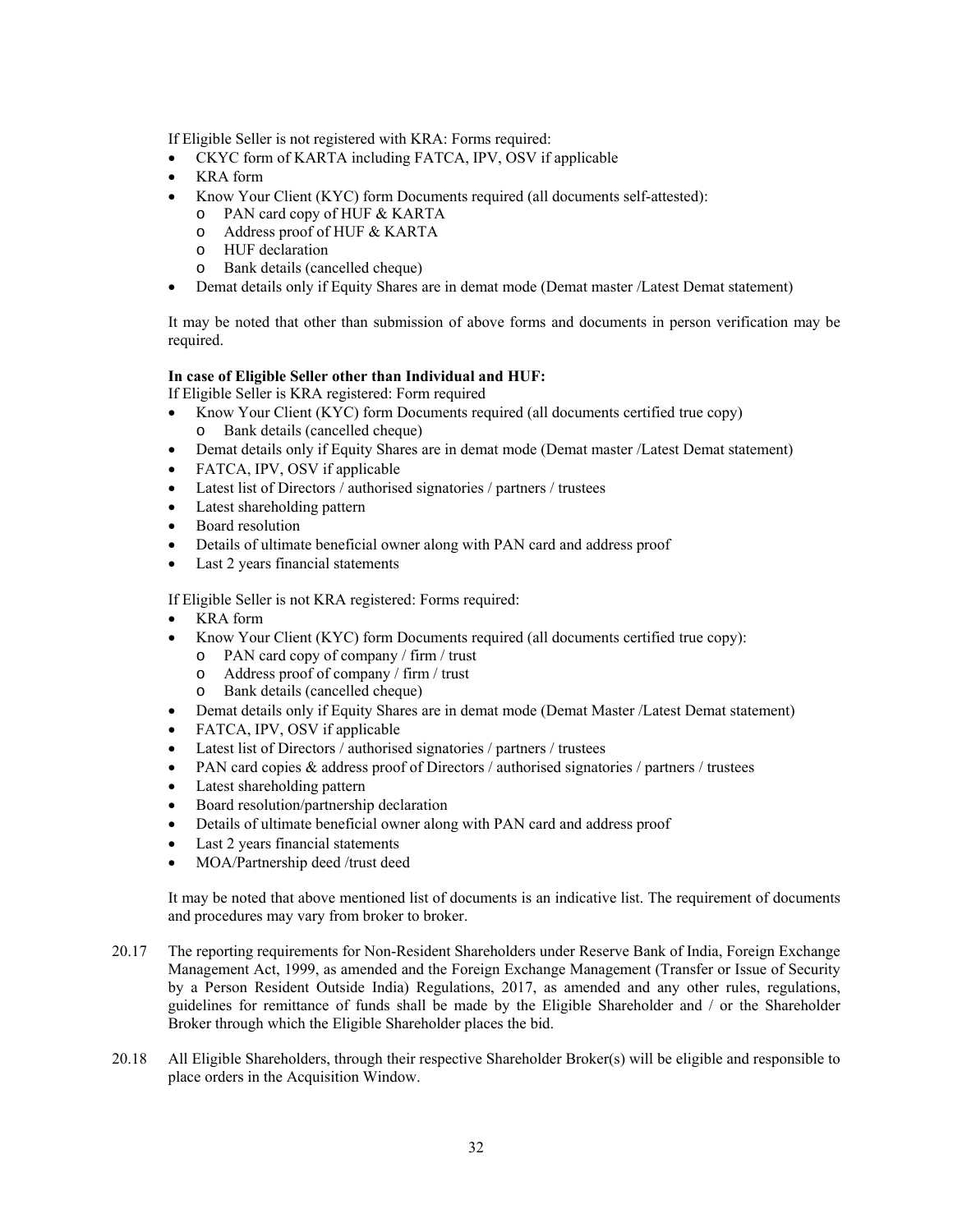- 20.19 At the beginning of the tendering period, the order for buying Equity Shares shall be placed by the Company through the Company's Broker. During the tendering period, the order for selling the Equity shares will be placed by the shareholders through their respective Shareholder Broker during normal trading hours of the secondary market.
- 20.20 Shareholder Broker(s) can enter orders for Equity Shares in demat form.
- 20.21 Modification / cancellation of orders and multiple bids from a single Eligible Shareholder will be allowed during the tendering period of the Buyback. Multiple bids made by single Shareholder for selling the Equity Shares shall be clubbed and considered as 'one' bid for the purposes of Acceptance.
- 20.22 The cumulative quantity tendered shall be made available on BSE website www.bseindia.com throughout the trading session and will be updated at specific intervals during the tendering period.
- 20.23 All documents sent by the Eligible Shareholders will be at their own risk. Eligible Shareholders are advised to safeguard adequately their interests in this regard.

#### 20.24 **Procedure to be followed by Eligible Shareholders holding Equity Shares in the dematerialised form**:

- Eligible Shareholders who desire to tender their Equity Shares in the electronic form under the Buyback would have to do so through their respective Shareholder Broker by indicating to their broker the details of Equity Shares they intend to tender under the Buyback.
- The Shareholder Broker would be required to place an order / bid on behalf of the Eligible Shareholders who wish to tender Equity Shares in the Buy-Back using the Acquisition Window of the Stock Exchange. Before placing the bid, the Eligible Shareholder would be required to transfer the tendered Equity Shares into the special account of Indian Clearing Corporation Limited (referred to as the "Clearing Corporation"), by using the early pay in mechanism as prescribed by the Stock Exchange or the Clearing Corporation prior to placing order / bid on the Designated Stock Exchange's Internet Based - Book Building Software ("IBBS") platform by the Shareholder Broker. For further details, Eligible Shareholders may refer to the circulars issued by Stock Exchange and / or Clearing Corporation.
- The details of the Special Account of Clearing Corporation shall be informed in the issue opening circular that will be issued by BSE / Clearing Corporation.
- For Custodian Participant orders for demat Equity Shares, early pay-in is mandatory prior to confirmation of order by custodian. The custodian shall either confirm or reject the orders not later than the closing of trading hours on the last day of the Date of closing of the Offer. Thereafter, all unconfirmed orders shall be deemed to be rejected. For all confirmed Custodian Participant orders, order modification shall revoke the custodian confirmation and the revised order shall be sent to the custodian again for confirmation.
- Upon placing the bid, the Shareholder Broker shall provide a TRS generated by the exchange bidding system to the Shareholder. TRS will contain the details of order submitted like Bid ID No., Application No., DP ID, Client ID, number of Equity Shares tendered etc.
- Eligible Shareholders who have tendered their Equity Shares in the Buyback can hand deliver Tender Form duly signed (by all Eligible Shareholders in case shares are in joint names) in same order in which they hold the Equity Shares, along with the TRS generated by the exchange bidding system at the Office of Registrar to the Offer. TRS will be generated by the respective Shareholder Broker. Eligible Shareholders who cannot hand deliver the Tender Form and other documents at the Office of Registrar to the Offer, may send the same by registered post/ speed post/ courier, at their own risk, superscribing the envelope as **"Frontline Securities Limited - Buyback 2019",** to the Registrar to the Offer latest by  $[\bullet]$ , 2019 (by 5 PM), i.e. not later than 2 (two) days from the Buyback Closing Date.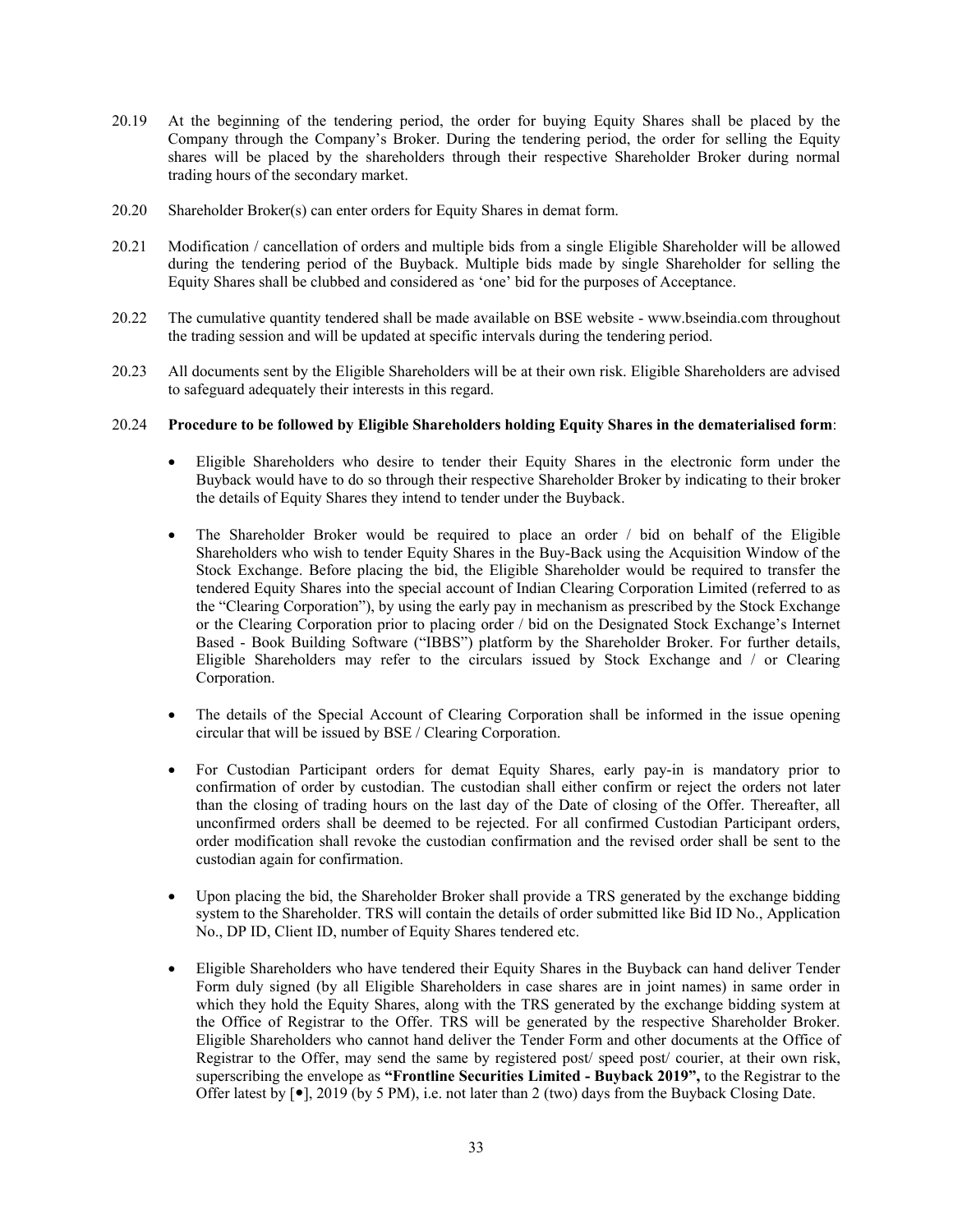- In case of non-receipt of the completed Tender Form and other documents, but receipt of Equity Shares in the special account of the clearing corporation and a valid bid in the exchange bidding system, the Buyback shall be deemed to have been accepted, for demat Eligible Shareholders.
- The Eligible Shareholders will have to ensure that they keep the DP Account active and unblocked to receive credit in case of return of Equity Shares due to rejection or due to prorated Buyback decided by the Company.

## 20.25 **Procedure to be followed by Shareholders holding Equity Shares in the Physical form**:

- As per the proviso to Regulation 40(1) of the Securities and Exchange Board of India (Listing Obligations and Disclosure Requirements) Regulations, 2015, as amended, read with the SEBI's press releases dated December 03, 2018, and March 27, 2019, effective from April 01, 2019, transfers of securities shall not be processed unless the securities are held in the dematerialized form with a depository.
- **THEREFORE ANY OF THE ELIGIBLE SHAREHOLDER WHO IS DESIROUS OF TENDERING THEIR EQUITY SHARES HELD IN PHYSICAL FORM CAN DO SO ONLY AFTER THE SHARES ARE DEMATERIALIZED. SUCH ELIGIBLE SHAREHOLDERS ARE ADVISED TO APPROACH THE CONCERNED DEPOSITORY PARTICIPANT TO HAVE THEIR EQUITY SHARES DEMATERIALIZED.**
- 20.26 Acceptance of orders

The Registrar shall provide details of order Acceptance to Clearing Corporation of India Limited (the "**Clearing Corporation**") within specified timelines.

20.27 Method of Settlement

Upon finalization of the basis of Acceptance as per SEBI Buyback Regulations:

- a. The settlement of trades shall be carried out in the manner similar to settlement of trades in the secondary market.
- b. The Company will pay the consideration pertaining to the Buy-Back to the Company's Broker which will transfer the funds pertaining to the Buy-Back to the Clearing Corporation's bank account as per the prescribed schedule. For Equity Shares Accepted under the Buy-Back, Clearing Corporation will make direct funds payout to respective Eligible Shareholders bank account linked to its demat account. If Eligible Shareholders' bank account details are not available or if the funds transfer instruction is rejected by RBI / Bank, due to any reason, then such funds will be transferred to the concerned Shareholder Broker(s) settlement bank account for onward transfer to their respective Shareholders. The payment of consideration to all Shareholders validly participating in the Buyback will be made in Indian Rupees.
- c. The Equity Shares bought back in the demat form would be transferred directly to the escrow account of the Company (the "**Demat Escrow Account**") provided it is indicated by the Company's Broker or it will be transferred by the Company's Broker to the Demat Escrow Account on receipt of the Equity Shares from the clearing and settlement mechanism of the Stock Exchange.
- d. Excess demat Equity Shares or unaccepted demat Equity Shares, if any, tendered by the Eligible Shareholders would be returned to Eligible Shareholder by Clearing Corporation.
- e. Any equity share tendered under the Buyback in physical form will be rejected.
- f. Every Shareholder Broker, who puts in a valid bid on behalf of an Eligible Shareholder, would issue a contract note and pay the consideration for the Equity Shares accepted under the Buyback and return the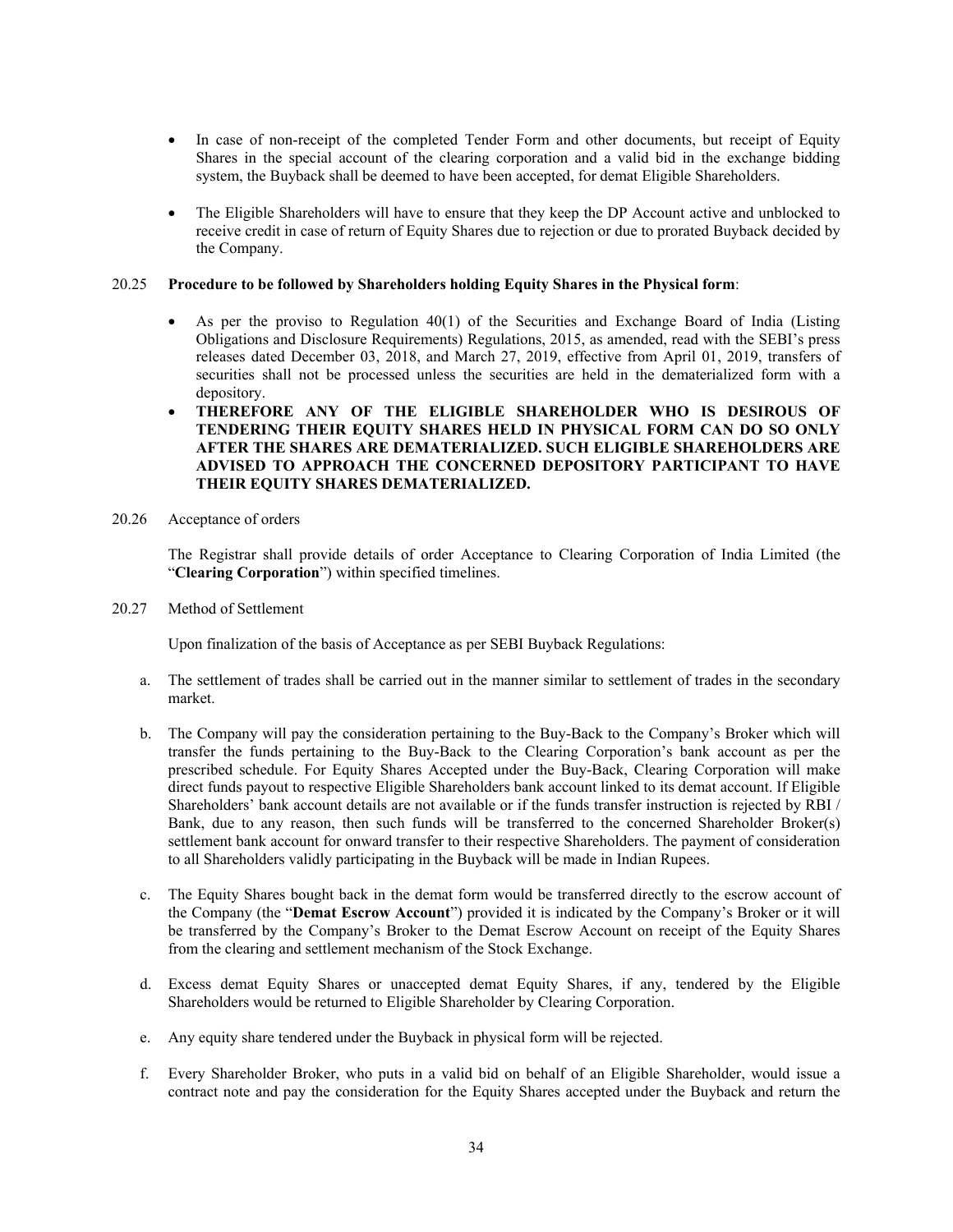balance unaccepted demat Equity Shares to their respective clients. Company's Broker would also issue a contract note to the Company for the Equity Shares accepted under the Buyback.

- g. Equity Shareholders who intend to participate in the Buyback should consult their respective Shareholder Broker for payment to them of any cost, applicable taxes, charges and expenses (including brokerage) that may be levied by the Shareholder Broker upon the selling Eligible Shareholder for tendering Equity Shares in the Buyback (secondary market transaction). The Buyback consideration received by the selling Equity Shareholders from their respective Shareholder Broker, in respect of accepted Equity Shares, could be net of such costs, applicable taxes, charges and expenses (including brokerage) and the Manager and Company accepts no responsibility to bear or pay such additional cost, applicable taxes, charges and expenses (including brokerage) incurred solely by the Eligible Shareholders
- h. The Equity Shares lying to the credit of the Company Demat Account after the Buyback will be extinguished in the manner and following the procedure prescribed in the SEBI Buyback Regulations.

## 20.28 **Rejection Criteria**:

The Equity Shares tendered by Eligible Shareholders would be liable to be rejected on the following grounds:

- a. the Shareholder is not an Eligible Shareholder of the Company as on the Record Date; or
- b. the Equity Shares are tendered in physical form; or
- c. if there is a name mismatch in the dematerialised account of the Shareholder and PAN.

#### 20.29 **Non-resident shareholders**:

All non-resident Shareholders (excluding FIIs) should also enclose a copy of the permission received by them from the RBI to acquire the Equity Shares held by them in the Company. In case the Equity Shares are held on repatriation basis, the non-resident Shareholder should obtain and enclose a letter from its authorised dealer / bank confirming that at the time of acquiring such Equity Shares, payment for the same was made by the nonresident Shareholder from the appropriate account as specified by RBI in its approval. In case the nonresident Shareholder is not in a position to produce the said certificate, the shares would be deemed to have been acquired on non-repatriation basis and in that case the Shareholder shall submit a consent letter addressed to the Company, allowing the Company to make the payment on a non-repatriation basis in respect of the valid shares accepted under the Buyback. If any of the above stated documents (as applicable) are not enclosed along with the Tender Form, the Equity Shares tendered under the Buyback are liable to be rejected.

**Any Eligible Shareholder who tenders his / her / its Equity Shares in the Offer shall be deemed to have declared, represented, warranted and agreed that he / she / it is authorized under the provisions of any applicable local news, rules, regulations and statutes to participate in the Buyback.** 

## **21. NOTE ON TAXATION**

**THE SUMMARY OF THE TAX CONSIDERATIONS IN THIS SECTION ARE BASED ON THE CURRENT PROVISIONS OF THE TAX LAWS OF INDIA AND THE REGULATIONS THEREUNDER, THE JUDICIAL AND THE ADMINISTRATIVE INTERPRETATIONS THEREOF, WHICH ARE SUBJECT TO CHANGE OR MODIFICATION BY SUBSEQUENT LEGISLATIVE, REGULATORY, ADMINISTRATIVE OR JUDICIAL DECISIONS. ANY SUCH CHANGES COULD HAVE DIFFERENT TAX IMPLICATIONS ON THESE TAX IMPLICATION.**

## **21.1 General**

21.1.1 The Indian tax year runs from 1 April to 31 March. The basis of charge of Indian income-tax depends upon the residential status of the taxpayer during a tax year. A person who is a tax resident of India is liable to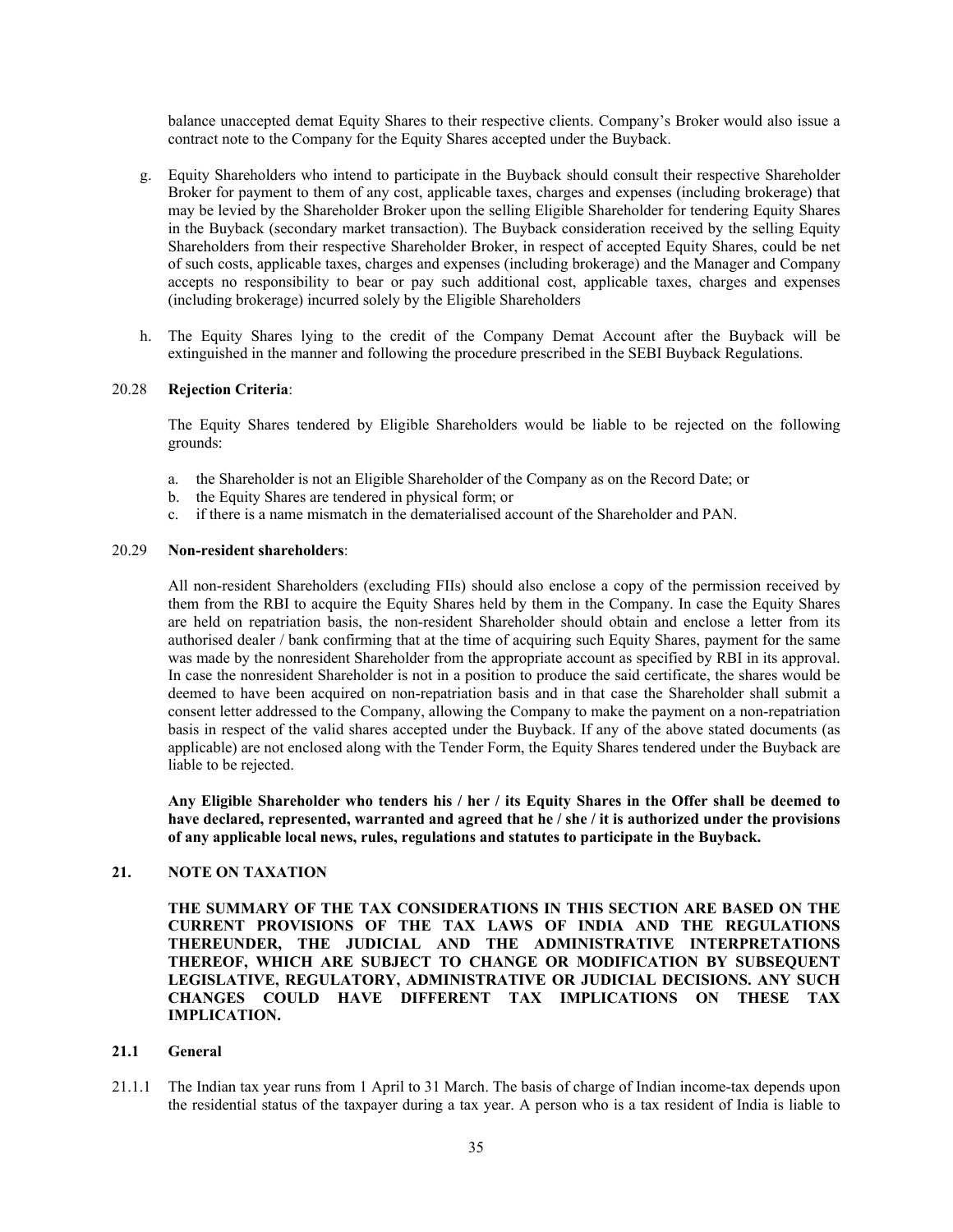taxation in India on his worldwide income, subject to certain prescribed tax exemptions provided under the Income Tax Act 1961 ('Income Tax Act').

21.1.2 A person who is treated as a non-resident for Indian tax purposes is generally liable to tax in India only on his/her India sourced income or income received by such person in India. In case of shares of a Company, the source of income from shares would depend on the 'situs' of the shares. As per judicial precedents, generally the "situs" of the shares is where company is "incorporated" and where its shares can be transferred. Accordingly, since Infinite Computer Solutions (India) Limited is incorporated in India, the shares of Infinite Computer Solutions (India) Limited would be "situated" in India and any gains arising to a non-resident on transfer of such shares should be taxable in India under the Income Tax Act subject to any specific exemption in this regard. Further, the non-resident can avail the beneficial tax treatment prescribed under the relevant Double Tax Avoidance Agreement subject to satisfaction of the relevant conditions and documentary compliance requirements prescribed under the Income Tax Act.

## **21.2 Taxability of Capital Gain in the hands of the Public Shareholder**

- 21.2.1 As per the provisions of the Income Tax Act, capital gains arising from the sale / transfer of equity shares in an Indian company are generally taxable in India.
- 21.2.2 Gain in excess of Rs. 1,00,000 realized on the sale / transfer, anytime from April 01, 2018 onwards, of listed equity shares, held for more than 12 months, on a recognized stock exchange, will be liable to Long Term Capital Gains tax in India @ 10% under Section 112A of the Income Tax Act, if Securities Transaction Tax ("STT") is paid on the sale transaction.

The cost of acquisition for the long-term capital asset acquired on or before January 31, 2018 shall be the higher of (1) actual cost; and (ii) lower of (a) fair market value as on 31 January, 2018 (highest price of such share quoted on any recognized exchange as on 31 January, 2018); (b) full value consideration received on transfer.

However, if STT is not paid at the time of acquisition of the shares being transferred, entire LTCG arising to the shareholder shall be subject to tax  $\omega$  10% under Section 112 of the Income Tax Act (or 20% after claiming indexation benefit which is relevant in case of resident shareholders).

- 21.2.3 Further, in case of resident Individual or HUF, the benefit of maximum amount which is not chargeable to income-tax is to be considered while computing the income-tax on such LTCG taxable under the newly introduced section 112A of the Income Tax Act.
- 21.2.4 Further, any gain realized on the sale of listed equity shares held for a period of 12 months or less, which is sold, will be subject to Short Term Capital Gains tax  $@$  15% under section 111A of the Income Tax Act.
- 21.2.5 Taxability of capital gain arising to a non-resident in India from the sale of equity shares shall be determined basis the provisions of the Income Tax Act or the Double Taxation Avoidance Agreement entered between India and country of which the non-resident seller is resident, subject to satisfying relevant conditions including non-applicability of General Anti-Avoidance Rule ("GAAR") and providing and maintaining necessary information and documents as prescribed under the Income Tax Act.
- 21.2.6 As an overall point, since the delisting of the Equity Shares is undertaken on the stock exchange, such transaction is chargeable to Securities Transaction Tax ("STT"). STT is a tax payable in India on the value of securities on every purchase or sale of securities that are listed on the Indian Stock Exchange. Currently, the STT rate applicable on the purchase or sale of shares on the stock exchange is 0.1% of the value of security.

## **21.3 Business Income**

21.3.1 Under current Indian tax laws and regulations, if the shares are held as stock-in-trade by any of the Public Shareholders of the Company, then the gains would be characterized as business income and taxable under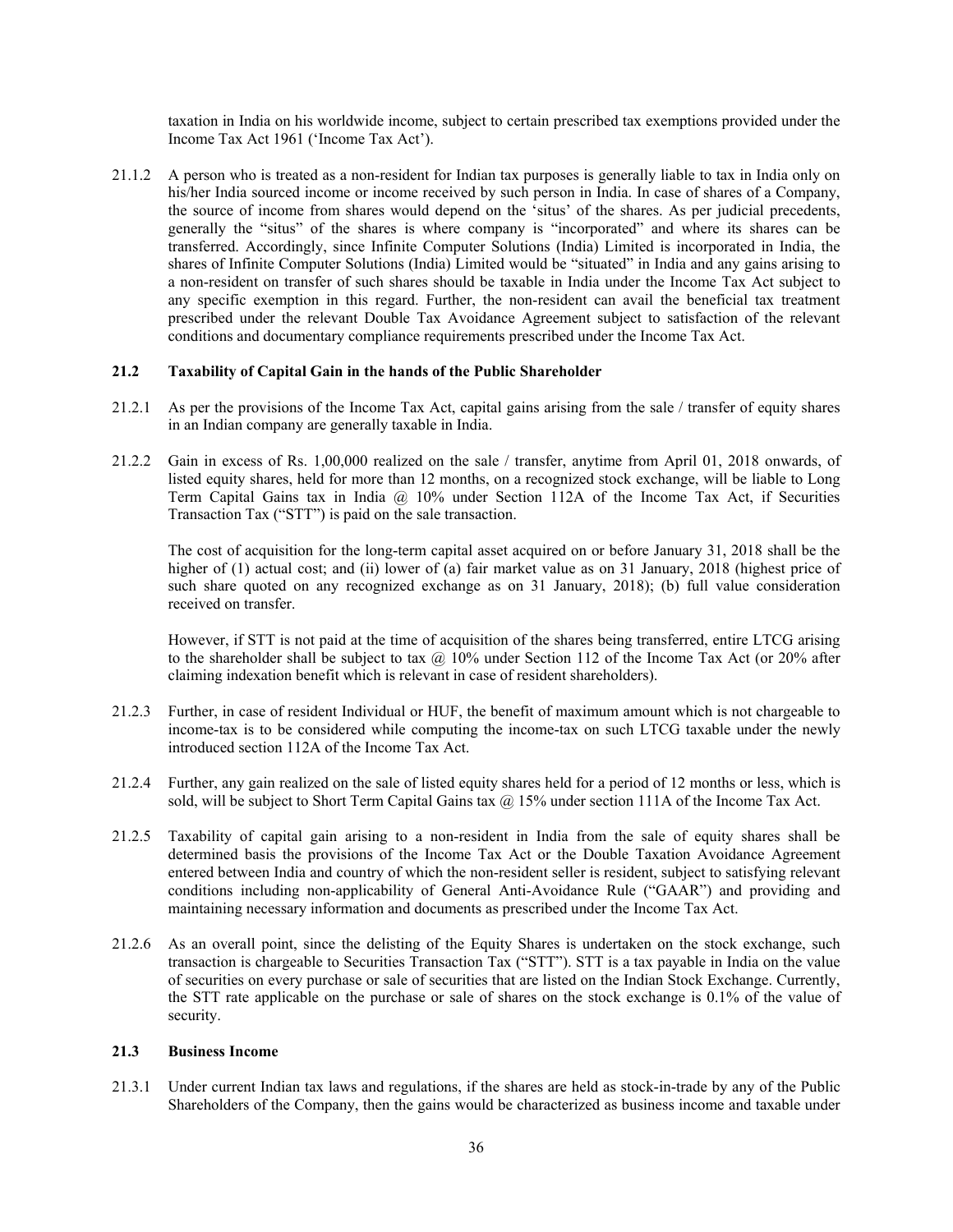the head "Profits and Gains from Business or Profession.

## **21.4 Tax Deduction at Source**

- 21.4.1 In case of resident Public Shareholders in absence of any specific provision under the Income-tax Act, 1961, the Acquirers shall not deduct tax on the consideration payable to resident Public Shareholders pursuant to the Offer. Such resident Public Shareholder will be liable to pay tax on their income as per the provisions of the Income Tax Act as applicable to them.
- 21.4.2 In case of non-resident Public Shareholders, other than Foreign Portfolio Investor, the responsibility of discharge of the tax due on the gains (if any) is on the Shareholder Broker / custodians / authorized dealers/ non-resident shareholder since the tendering of shares under the Offer is through the Recognised Stock Exchanges in India.
- 21.4.3 In the case of Foreign Portfolio Investor, Section 196D of the Income Tax Act provides for specific exemption from withholding tax in case of capital gains arising in hands of Foreign Portfolio Investor. Thus, no withholding of tax is required in case of consideration payable to Foreign Portfolio Investor.
- 21.4.4 In case of interest payments, if any, by the Acquirers for delay in payment of Offer consideration or a part thereof, the Acquirers will deduct taxes at source at the applicable rates under the Income Tax Act.

## **21.5 Others**

- 21.5.1 Notwithstanding the details given above, all payments will be made to Public Shareholders subject to compliance with prevailing tax laws.
- 21.5.2 The tax deducted by the Acquirers while making payment to a Public Shareholder may not be the final tax liability of such Public Shareholder and shall in no way discharge the obligation of the Public Shareholder to appropriately disclose the amounts received by it, pursuant to this Offer, before the income tax authorities.

**THE ABOVE NOTE ON TAXATION SETS OUT THE PROVISIONS OF LAW IN A SUMMARY MANNER ONLY AND IS NOT A COMPLETE ANALYSIS OR LISTING OF ALL POTENTIAL TAX CONSEQUENCES OF THE DISPOSAL OF EQUITY SHARES. THIS NOTE IS NEITHER BINDING ON ANY REGULATORS NOR CAN THERE BE ANY ASSURANCE THAT THEY WILL NOT TAKE A POSITION CONTRARY TO THE COMMENTS MENTIONED HEREIN.** 

**HENCE PUBLIC SHAREHOLDERS ARE ADVISED TO CONSULT THEIR TAX ADVISORS FOR TAX TREATMENT ARISING OUT OF THE PROPOSED OFFER THROUGH TENDER OFFER AND APPROPRIATE COURSE OF ACTION THAT THEY SHOULD TAKE. THE ACQUIRERS, PACS AND THE MANAGER DO NOT ACCEPT NOR HOLD ANY RESPONSIBILITY FOR ANY TAX LIABILITY ARISING TO ANY PUBLIC SHAREHOLDER AS A REASON OF THIS OFFER.** 

## **22. DECLARATION BY THE BOARD OF DIRECTORS**

Declaration as required under clauses (ix) and clause (x) of Schedule I to the SEBI Buyback Regulations

The Board of Directors made the below mentioned declaration as on the date of passing the board resolution approving the Buyback i.e. March 26, 2019:

- I. That immediately following the date of the Board Meeting held on Tuesday, March 26th, 2019 and the date of passing of Shareholder's Resolution approving the proposed Buyback, there will be no grounds on which the company can be found unable to pay its debts;
- II. That as regards the company's prospects for the year immediately following the date of the Board Meeting held on Tuesday, March 26th, 2019 as well as the year immediately following the date of passing of the shareholder's resolution approving the proposed Buyback, and having regard to Board's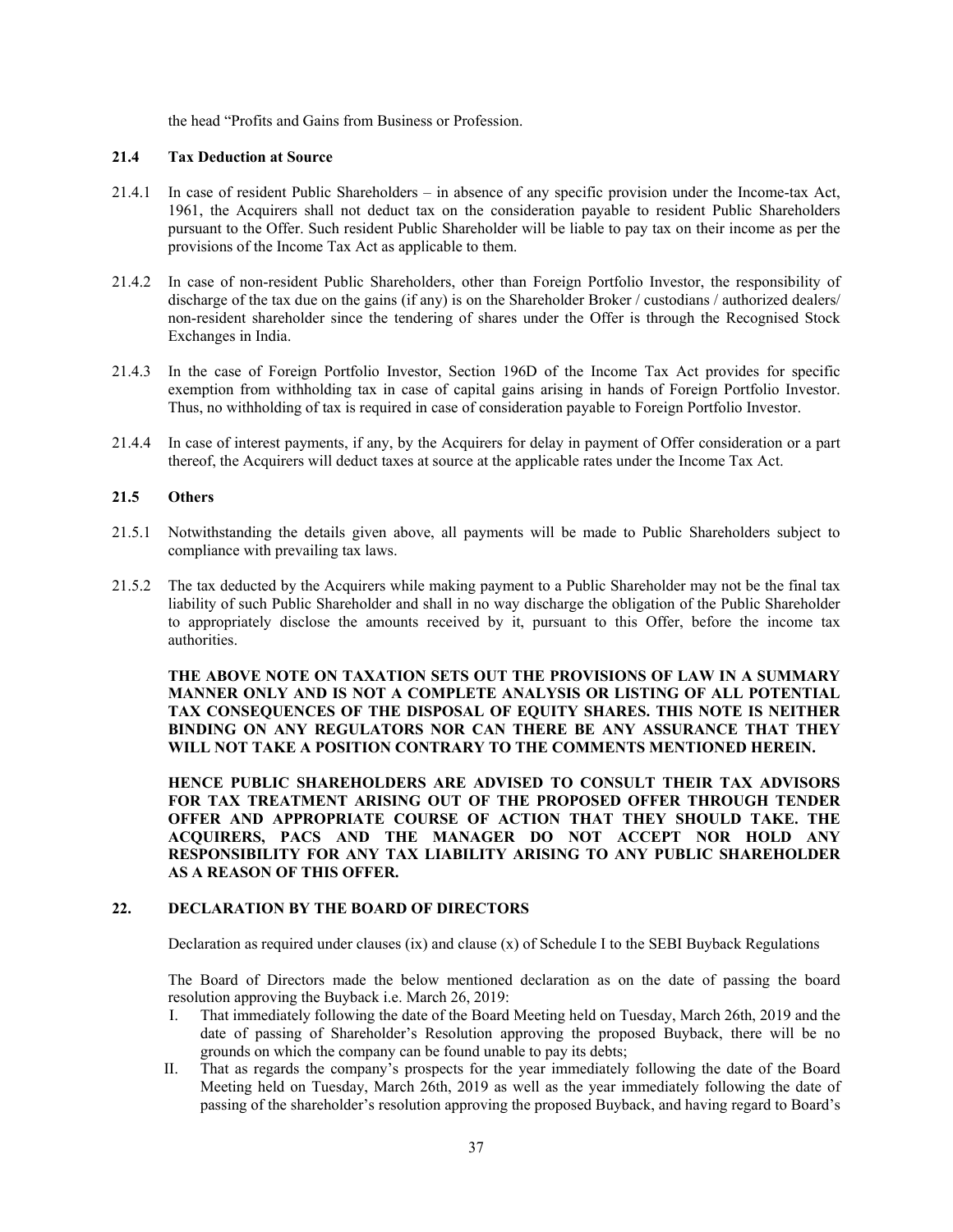intension with respect to the management of the company's business during that year and to the amount and character of the financial resources which will, in the Board's view, be available to the company that year, the company will be able to meet its liabilities as and when they fail due and will not be rendered insolvent within a period of one year from the date of Board Meeting approving the Buyback held on Tuesday, March 26th, 2019, as also from the date of the shareholder's resolution approving the proposed Buyback;

III. That in forming their opinion for the above purpose, the Board has taken into account the liabilities (including prospective and contingent liabilities) as if company is being wound up under the provisions of the Act, and the Insolvency and Bankruptcy Code, 2016 (to the extend notified and in force).

This declaration is made and issued under the authority of the Board of Directors in terms of the resolution passed at the meeting held on March 26, 2019.

**For and on behalf of the Board of Directors of Company**  Sd/- **Name: Rakesh Kumar Jain Director DIN: 00050524** Sd/- **Name: Richa Arora Whole Time Director and Company Secretary DIN: 07825684**

# **23. AUDITORS CERTIFICATE**

The text of the Report addressed by the Statutory Auditor dated March 26, 2019 received from M/s Walecha Inder & Associates, Chartered Accountants, Statutory Auditors of the Company, addressed to the Company is reproduced below:

#### **QUOTE**

**Independent Auditor's Report on Buyback of shares pursuant to the requirement of Schedule I to the Securities and Exchange Board of India (Buyback of Securities) Regulations, 2018, as amended** 

The Board of Directors Frontline Securities Limited M-6, IInd Floor, M Block Market, Greater Kailash-II New Delhi 110048

## **Subject: Statutory Auditor's report in respect of proposed Buyback of equity shares by Frontline Securities Limited ("the Company") in terms of the clause (xi) of Schedule I of Securities and Exchange Board of India (Buyback of Securities), Regulations, 2018 (as amended)**

In connection with the proposal of Frontline Securities Limited ("the Company") to Buyback its equity shares in pursuance of the provisions of Sections 68, 69 and 70 of the Companies Act, 2013 ('the Act') and the Securities and Exchange Board of India (Buyback of Securities) Regulations, 2018, as amended ('the Regulations'), and in terms of the resolution passed by the directors of the Company in their meeting held on March  $26<sup>th</sup>$ ,  $2019$ , which is subject to the approval of the shareholders of the Company, we have been engaged by the Company to perform a reasonable assurance engagement on the Statement of Determination of the Amount of Permissible Capital Payment (the "Statement"), which we have initialed for identification purposes only.

#### **Auditor's Responsibility**

- 1. Pursuant to the requirements of the Regulations, it is our responsibility to provide reasonable assurance on the following "Reporting Criteria":
	- i. whether the amount of capital payment for the buyback is within the permissible limit and computed in accordance with the provisions of Section 68 of the Act;
	- ii. whether the Board of Directors, in their meeting held on March 26<sup>th</sup>, 2019, have formed the opinion, as specified in Clause (X) of Schedule I to the Regulations, on a reasonable ground that the Company,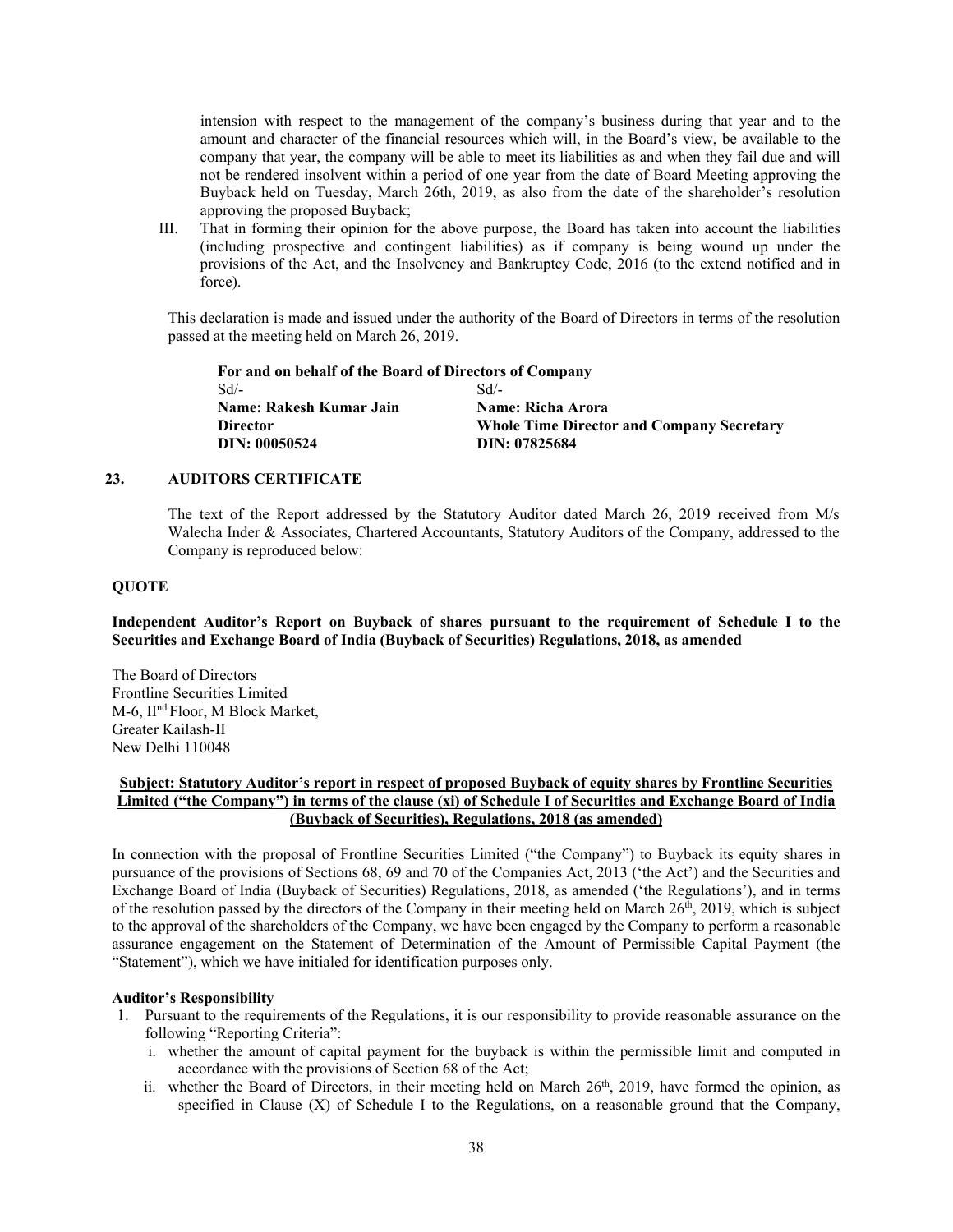having regard to its state of affairs, will not be rendered insolvent within a period of one year from the aforesaid date and from the date on which the results of the postal ballot with regard to the proposed Buyback will be declared; and

- iii. whether we are aware of anything to indicate that the opinion expressed by the Directors in the declaration as to any of the matters mentioned therein is unreasonable in the circumstances as at the date of the declaration.
- 2. A reasonable assurance engagement involves performing procedures to obtain sufficient appropriate evidence on the Reporting Criteria mentioned in paragraph 1 above. The procedures selected depend on the auditor's judgment, including an assessment of the risks associated with the Reporting Criteria. We have performed the following procedures in relation to the Statement:
	- i. we have inquired into the state of affairs of the Company in relation to its audited financial statements for the year ended March 31, 2018.
	- ii. examined the authorization for Buyback as per the Articles of Association of the Company;
	- iii. examined that the amount of capital payment for the Buyback , as detailed in Annexure A, is within the permissible limits computed in accordance with Section 68 of the Act;
	- iv. examined that the ratio of debt owned by the Company, if any, is not more than twice the capital and its free reserve after such Buyback ;
	- v. examined that all shares for Buyback are fully paid-up;
	- vi. examined resolutions passed in the meetings of the Board of Directors in this regard;
	- vii. examined the Director's declarations for the purpose of Buyback and solvency of the Company;
	- viii. obtained necessary representations from the management of the Company.
- 3. The financial statements for the year ended March 31, 2018, referred to in paragraph 2 (i) above, have been audited by us, on which we issued an unmodified audit report vide our report dated May 28, 2018. Our audits of these financial statements were conducted in accordance with the Standards on Auditing, as specified under Section 143 of the Act and other applicable authoritative pronouncements issued by the Institute of Chartered Accountants of India. Those Standards require that we plan and perform the audit to obtain reasonable assurance about whether the financial statements are free of material misstatement.

## **Opinion**

- 4. Based on our examination as above, the information and explanations given to us, and based on representation provided to us, in our opinion,
	- i. the Statement of Permissible Capital Payment towards Buyback of Equity Shares, as contained in Annexure A, is in our view properly determined in accordance with Section 68 of the Act; and
	- ii. the Board of Directors, in their meeting held on March 26<sup>th</sup>, 2019, have formed the opinion, as specified in clause (x) of Schedule I of the Regulations (Refer Annexure B attached), on reasonable grounds that the Company will not be rendered insolvent within a period of one year from the aforesaid date and from the date on which the results of the postal ballot with regard to the proposed Buyback will be declared; and
	- iii. we are not aware of anything to indicate that the opinion expressed by the Directors in the declaration as to any of the matters mentioned therein is unreasonable in the circumstances as at the date of declaration.
	- iv. Apart from the audited financials for the year ended March 31, 2018, we have also considered unaudited (Limited Reviewed) financial statements for the Quarter ended December 31, 2018.

For **Walecha Inder& Associates**  Chartered Accountants **Registration Number: 014205N**

#### **Inderjeet Walecha**

Partner Membership Number: 093694 Place of Signature: New Delhi, India Date: March 26<sup>th</sup>, 2019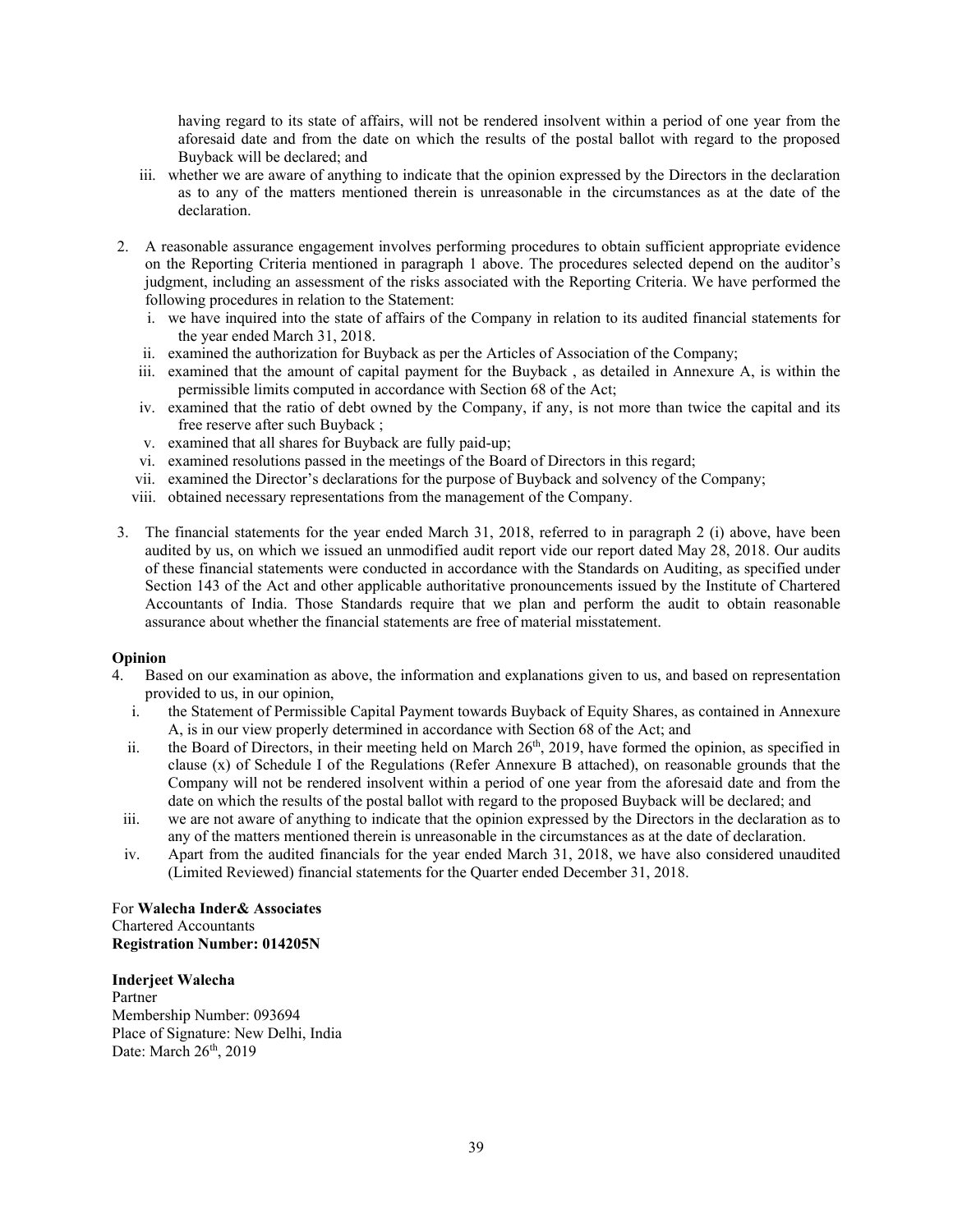#### **Annexure A**

| Statement of determination of the maximum amount of permissible capital payment for buyback of   |  |
|--------------------------------------------------------------------------------------------------|--|
| Equity Shares in accordance with the provisions of the Act and the Regulations (the "Statement") |  |

| Permissible limit for Buyback under Section 68(2)(c) of the Companies Act, 2013<br>a) |                      |                 |  |
|---------------------------------------------------------------------------------------|----------------------|-----------------|--|
| <b>Particulars</b>                                                                    | <b>Amount in Rs.</b> |                 |  |
| Paid-up capital as at March 31, 2018*                                                 |                      | 5,92,78,460     |  |
| 59,27,846 Equity Shares of Rs. 10 each fully paid-up) (A)                             |                      |                 |  |
| Free Reserves as on March 31, 2018                                                    |                      |                 |  |
| Securities Premium Account                                                            | NIL                  |                 |  |
| Surplus in Statement of Profit and Loss                                               | 23,81,99,114         |                 |  |
| General Reserve                                                                       | 50,47,852            |                 |  |
| Total Free Reserves as on March 31, 2018 (B)                                          |                      | 24, 32, 46, 966 |  |
| Total $(A+B)$                                                                         |                      | 30,25,25,426    |  |
| Maximum amount permissible for the Buyback (i.e. 24.99%                               |                      |                 |  |
| of total paid-up equity capital and free reserves)                                    |                      | 7,56,01,104     |  |
| Amount approved by the Board of Directors for Buyback                                 |                      | 7,56,01,080     |  |

| Maximum limit of Buyback of Equity Shares in a financial year |                      |  |  |
|---------------------------------------------------------------|----------------------|--|--|
| <b>Particulars</b>                                            | <b>No. Of Shares</b> |  |  |
| Paid-up capital as at March 31, 2018                          | 59,27,846            |  |  |
| Paid up shares as on December 31, 2018                        | $1,18,55,692*$       |  |  |
| 25% thereof being maximum equity capital eligible for Buyback | 29,63,923            |  |  |
| Maximum shares approved by the Board of Directors for Buyback | 18,90,027            |  |  |

*\*Calculation in respect to Buyback is done on the basis of Audited Financial Statements of the Company for the year ended March 31, 2018. While doing such calculation, the company has taken effect of the sub-division of the equity shares that was approved by the shareholders in its meeting held on 25th September, 2018.* 

For **Walecha Inder & Associates**  Chartered Accountants **Registration Number: 014205N**

## **Inderjeet Walecha**

Partner Membership Number: 093694 Date: March 26<sup>th</sup>, 2019

## **ANNEXURE-B Declaration of the Board of Directors**

It is hereby declared that the Board of Directors has made a full enquiry into the affairs and prospects of the Company and after taking into account the financial position of the company including the projections and also considering all contingent liabilities, the Board has formed an opinion:

- I. That immediately following the date of the Board Meeting held on Tuesday, March 26th, 2019 and the date of passing of Shareholder's Resolution approving the proposed Buyback, there will be no grounds on which the company can be found unable to pay its debts;
- II. That as regards the company's prospects for the year immediately following the date of the Board Meeting held on Tuesday, March 26th, 2019 as well as the year immediately following the date of passing of the shareholder's resolution approving the proposed Buyback, and having regard to Board's intension with respect to the management of the company's business during that year and to the amount and character of the financial resources which will, in the Board's view, be available to the company that year, the company will be able to meet its liabilities as and when they fail due and will not be rendered insolvent within a period of one year from the date of Board Meeting approving the Buyback held on Tuesday, March 26th, 2019, as also from the date of the shareholder's resolution approving the proposed Buyback;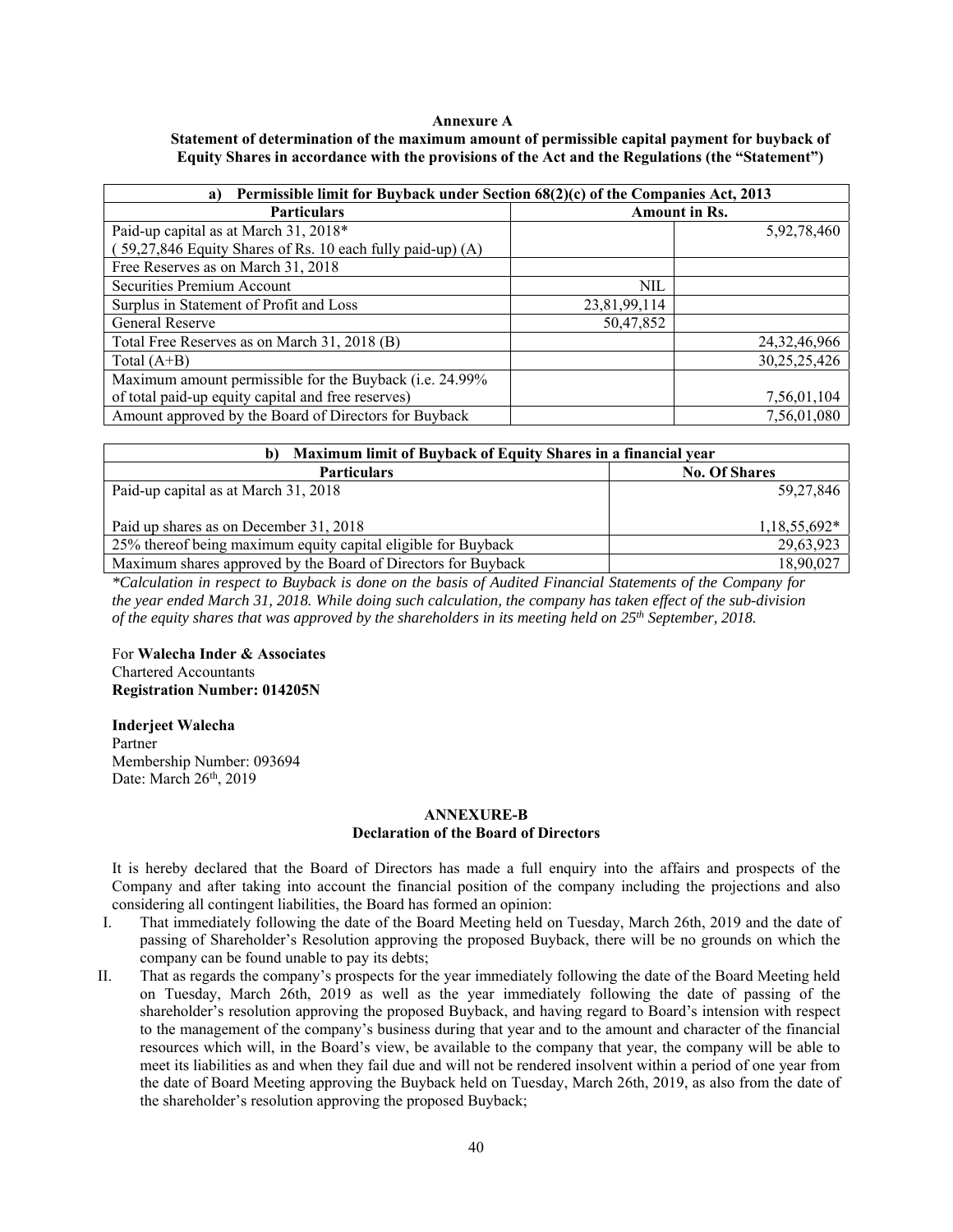III. That in forming their opinion for the above purpose, the Board has taken into account the liabilities (including prospective and contingent liabilities) as if company is being wound up under the provisions of the Act, and the Insolvency and Bankruptcy Code, 2016 (to the extend notified and in force).

For and on behalf of the Board of Directors of **FRONTLINE SECURITIES LIMITED** 

**Rakesh K. Jain Richa Arora (Director) (Company Secretary and Whole Time Director) DIN:** 00050524 **DIN:** 00050524 DIN: 07825684

Place: Noida Date: March 26<sup>th</sup>, 2019

## **UNQUOTE**

## **24. DOCUMENTS FOR INSPECTION**

Copies of the following documents will be available for inspection at the Corporate Office of the company at: B-22, Sector-4, Noida- 201301 between 10:00 a.m. and 5:00 p.m. on all working days (Monday to Friday) during the offer period except Saturday, Sunday and Public holidays:

- 1. Certificate of Incorporation of the Company
- 2. Memorandum and Articles of Association of the Company.
- 3. Annual report of the Company for the Financial Years ended March 31, 2018, 2017 and 2016.
- 4. Copy of resolution passed by the Board of Directors at their meeting held on March 26, 2019.
- 5. Copy of resolution passed by the Shareholders of the Company through postal ballot results of which were declared on May 09, 2019 alongwith the Scrutinizer's Report.
- 6. Copy of report dated March 26, 2019 received from Walecha Inder and Associates, Chartered Accountants, the Statutory Auditors of the company, in terms of the SEBI Buyback Regulations.
- 7. Copy of the certificate from M/s. Walecha Inder & Associates, Chartered Accountants, dated May 09, 2019 certifying that the Company has adequate funds for the purposes of Buyback.
- 8. Public Announcement dated May 09, 2019 published on May 10, 2019.
- 9. Copy of Escrow Agreement dated May 06, 2019 between the Company, Manager to the Offer and Escrow Agent.
- 10. Declaration of solvency and affidavit dated March 26, 2019, as prescribed under section 68(6) of the Companies Act.
- 11. SEBI Observation vide letter no. [●] dated [●], 2019.

## **25. DETAILS OF THE REMEDIES AVAILABLE TO THE SHAREHOLDERS / BENEFICIAL OWNERS**

In case of any grievance relating to the Buyback (e.g. non-receipt of the Buyback consideration, share certificate, demat credit etc.) the investor can approach the Compliance Officer or Manager to the Offer and / or Registrar to the Offer.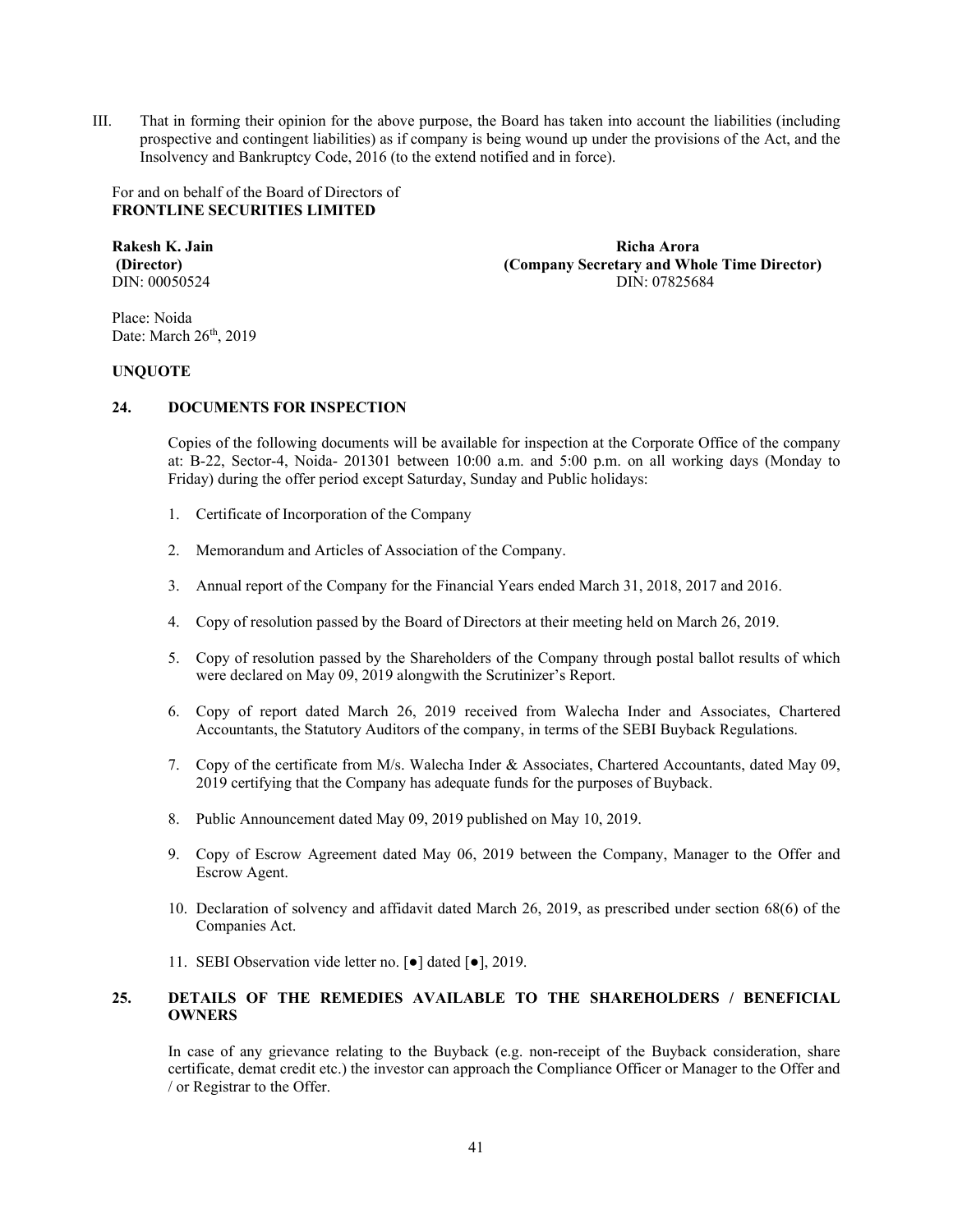If the Company makes any default in complying with the provisions of Section 68 of the Act or Rules thereunder, or SEBI Buyback Regulations, the Company or any officer of the Company who is in default shall be punishable in accordance with the provisions of the Act and Regulations

## **Details of the Compliance Officer**

Name: Richa Arora Designation: Whole Time Director and Company Secretary Address: B-22, Sector-4, Noida- 201301 Tel: +91-120-2534066 / 67 / 68; Fax: +91-120-2534111 Email: secretarial@fsltechnologies.com

Investor may contact the Compliance Officer for any clarification or to address their grievances, if any, during 10.00 a.m. to 5.00 p.m. on all working days except Saturday, Sunday and Public holidays.

## **Details of the Registrar of Companies**

Registrar of Companies, NCT Delhi & Haryana 4th Floor, IFCI Tower 61 Nehru Place, New Delhi - 110 019. Phone: +91 11 2623 5707 - 09

## **26. DETAILS OF INVESTOR SERVICE CENTRE AND REGISTRAR TO THE OFFER**

In case of any query, the Eligible Shareholders may also contact the Registrar to the Offer during working hours i.e. 10:00 a.m. to 5:.00 p.m. on all working days at the following address except Saturday, Sunday and public holidays.



## **Link Intime India Private Limited**

C-101, 1st Floor, 247 Park L.B.S. Marg, Vikhroli (West), Mumbai - 400 083, Maharashtra, India Tel No.: +91 22 4918 6200 Fax No.: +91 22 4918 6195 Email id.: fsl.buyback2019@linkintime.co.in Website: www.linkintime.co.in SEBI Regn. No.: INR000004058 Validity Period: Perpetual Contact Person: Sumeet Deshpande

# **27. DETAILS OF THE MANAGER TO THE OFFER**

SUNDOE

## **Sundae Capital Advisors Private Limited**

611, Shahpuri Tirath Singh Tower 58, C - Block, Community Centre Janak Puri, New Delhi - 110 058 Tel. No. +91 11 4914 9740 Email: fsl.buyback@sundaecapital.com Investor Grievance e-mail id: grievances.mb@sundaecapital.com Website: www.sundaecapital.com SEBI Regn. No.: INM000012494 Validity Period : Perpetual Contact Person: NitiN Somani / Anchal Lohia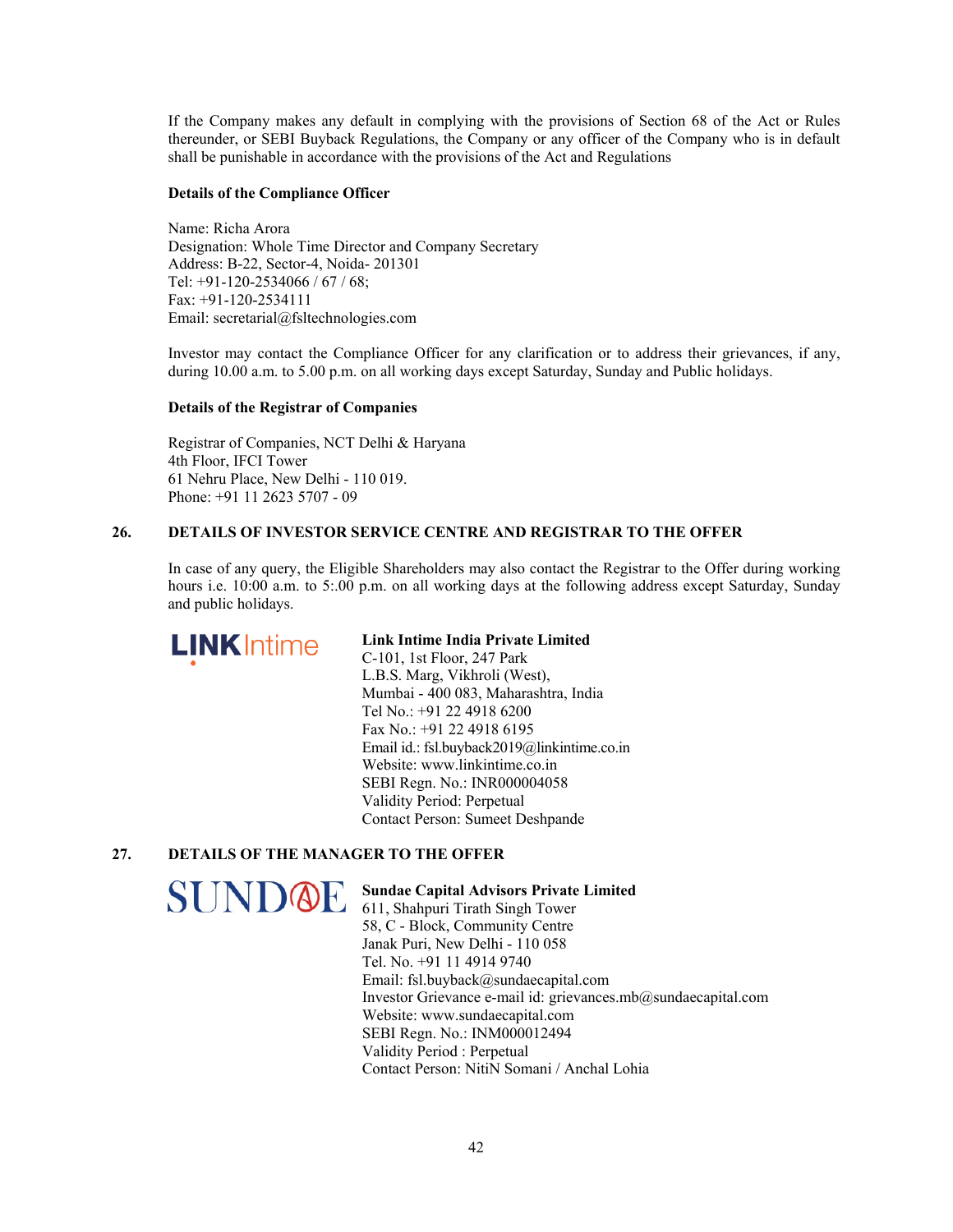## **28. DIRECTORS RESPONSIBILITY STATEMENT**

As per Regulations 24(i)(a) of the SEBI Buyback Regulations, the Board of Directors of the Company accepts responsibility for the information contained in this Draft Letter of Offer and confirms that this Draft Letter of Offer contains true, factual and material information and does not contain any misleading information. This Draft Letter of Offer is issued under the authority of the Board in terms of the resolution passed by the Board on March 26, 2019.

For and on behalf of the Board of Directors of **Frontline Securities Limited** 

> **Sd/- Rakesh Kumar Jain Director**

**Sd/- Arun Kumar Jain Director** 

**Sd/- Richa Arora Whole Time Director and Company Secretary and Compliance Officer** 

Date: May 10, 2019 Place: Noida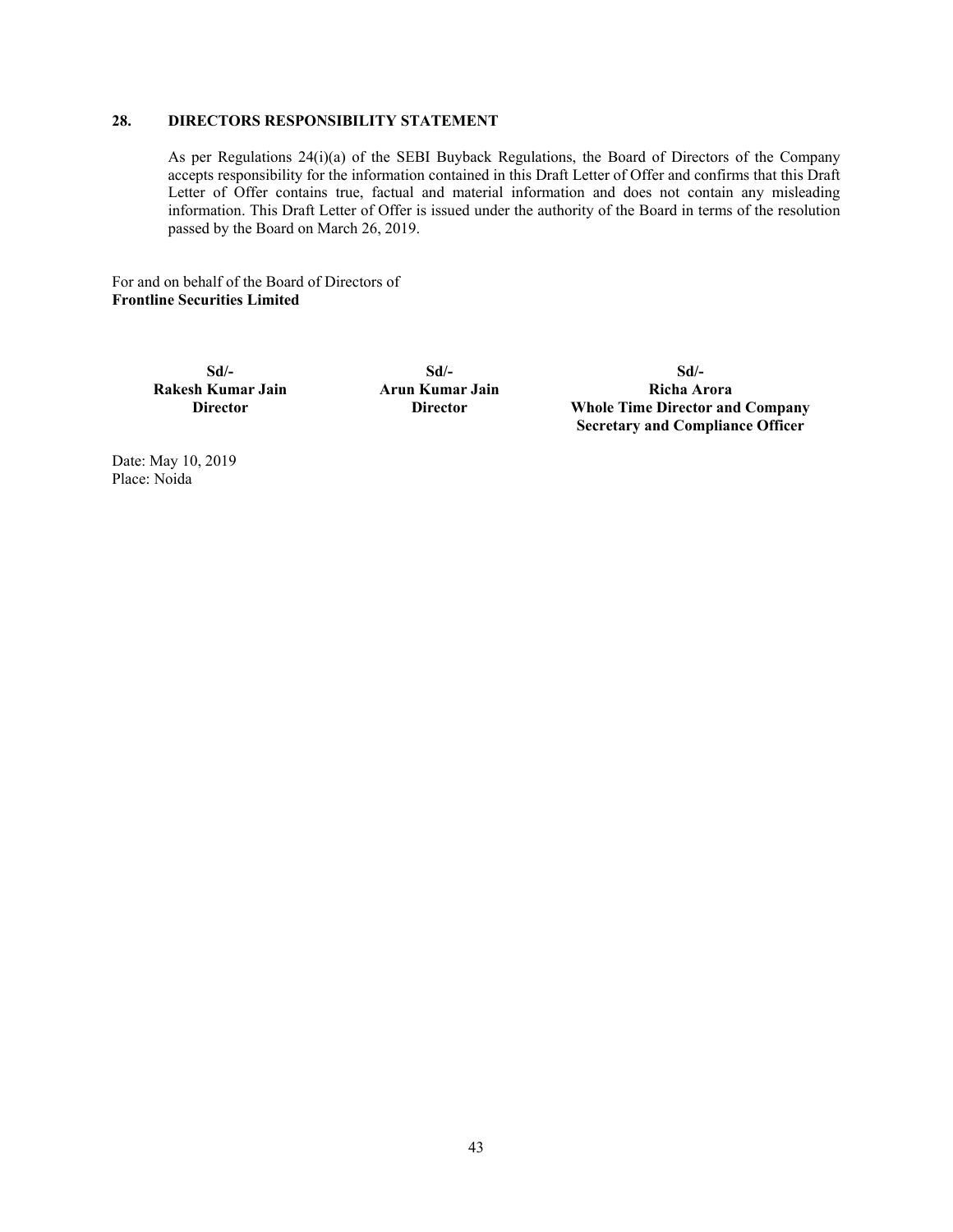#### **TENDER FORM (FOR ELIGIBLE SHAREHOLDERS HOLDING SHARES IN DEMATERIALISED FORM) FORM OF ACCEPTANCE CUM ACKNOWLEDGMENT**

| <b>OFFER OPENS ON</b>  |  |
|------------------------|--|
| <b>OFFER CLOSES ON</b> |  |

| Status: Please tick ( |                                                   |  |  |  |
|-----------------------|---------------------------------------------------|--|--|--|
| Individual            | Foreign Institutional Investor                    |  |  |  |
| Foreign Company       | Non Resident Indian                               |  |  |  |
| <b>Body Corporate</b> | Bank / Financial Institution                      |  |  |  |
| <b>VCF</b>            | <b>Mutual Funds</b>                               |  |  |  |
| Partnership/LLP       | <b>Insurance Company</b>                          |  |  |  |
| Pension/PF            | Others (Specify)                                  |  |  |  |
|                       | Tax Residency Status: Please tick appropriate box |  |  |  |
| Resident in India     | Non Resident in India                             |  |  |  |
| Resident of           | (country of residence)                            |  |  |  |
|                       |                                                   |  |  |  |

| For the Registrar to the Offer |  |  |
|--------------------------------|--|--|
| Inward No.                     |  |  |
| Date                           |  |  |
| Stamp                          |  |  |

**To Frontline Securities Limited C/o Link Intime India Private Limited C-101, 1st Floor, 247 Park, L.B.S. Marg Vikhroli (West), Mumbai - 400 083** 

Dear Sirs,

#### **Sub: Offer of buyback of up to 18,90,027 (Eighteen Lakhs Ninety Thousand Twenty Seven) equity shares of Frontline Securities Limited at a price of Rs. 40/- (Rupees Forty only) per Equity Share payable in cash**

- 1. I/We (having read and understood the Letter of Offer dated [●] issued by the Company), hereby tender my/Offer my/our Equity Shares in response to the Buyback in accordance with the terms and conditions set out below and in the Letter of Offer.
- 2. I/We authorize the Company to Buyback the Equity Shares offered (as mentioned below) and to issue instruction(s) to the Registrar to the Offer to extinguish the Equity Shares.
- 3. I/We hereby warrant that the Equity Shares comprised in this Tender Offer are offered for Buyback by me/us free from all liens, equitable interest, charges and encumbrance.
- 4. I/We declare that there are no restraints/injunctions or other covenants of any nature which limits/restricts in any manner m y/our right to tender Equity Shares for Buyback and that I/We am are legally entitled to tender the Equity Shares for Buyback.
- 5. I/We agree that the Company will pay the Offer Price only after due verification of the validity of the documents and that the consideration will be paid as per Stock Exchange mechanism.
- 6. I/ We agree to return to the Company any Buyback consideration that may be wrongfully received by me / us.
- 7. I/We agree to receive, at my own risk, the invalid/unaccepted Equity Shares under the Offer in the demat account from where I / We have tendered the Equity Shares in the Buyback. In case, if for any reason the Equity Shares cannot be credited to the demat account, I / We agree to receive a single share certificate for the unaccepted Equity Shares in physical form.
- 8. I / We undertake to execute any further documents and give any further assurances that may be required or expedient to give effect to my/our tender/offer and agree to abide by any decision that may be taken by the Company to effect the Buyback in accordance with the Companies Act and the Buyback Regulations.
- 9. Details of shares held and tendered / offered in the Buyback:

| <b>Particulars</b>                                                          | In Figures | In Words |
|-----------------------------------------------------------------------------|------------|----------|
| Number of Equity Shares held as on Record Date (May 24, 2019)               |            |          |
| Number of Equity Shares entitled for Buyback (Buyback Entitlement)          |            |          |
| Number of Equity Shares offered for Buyback                                 |            |          |
| - Number of Equity Shares held for a period more than 12 months             |            |          |
| - Number of Equity Shares held for a period less than or equal to 12 months |            |          |

*Note: An Eligible Person may tender Equity Shares over and above his / her / their Buyback Entitlement. Number of Equity Shares validly tendered by any Eligible Person up to the Buyback Entitlement of such Eligible Person shall be accepted to the full extent. The Equity Shares tendered by any Eligible Person over and above the Buyback Entitlement of such Eligible Person shall be accepted in accordance with the provisions given in the Letter of Offer.* 

## ---------------------------------------------------------------------------------**Tear Here**--------------------------------------------------------------------------------- **ACKNOWLEDGEMENT SLIP FOR FRONTLINE SECURITIES LIMITED - BUYBACK 2019**

(*to be filled by the Eligible Shareholder*) (*subject to verification*)

| DPID:                                                            | Client ID |                        |
|------------------------------------------------------------------|-----------|------------------------|
| Received from Mr. / Ms. / M/s.                                   |           |                        |
| Form of Acceptance-cum-Acknowledgement, Original TRS along with: |           | <b>STAMP OF BROKER</b> |
| No. of Equity Shares offered for Buy-Back                        |           |                        |
| (In Figures)<br>(In Words)                                       |           |                        |
|                                                                  |           |                        |